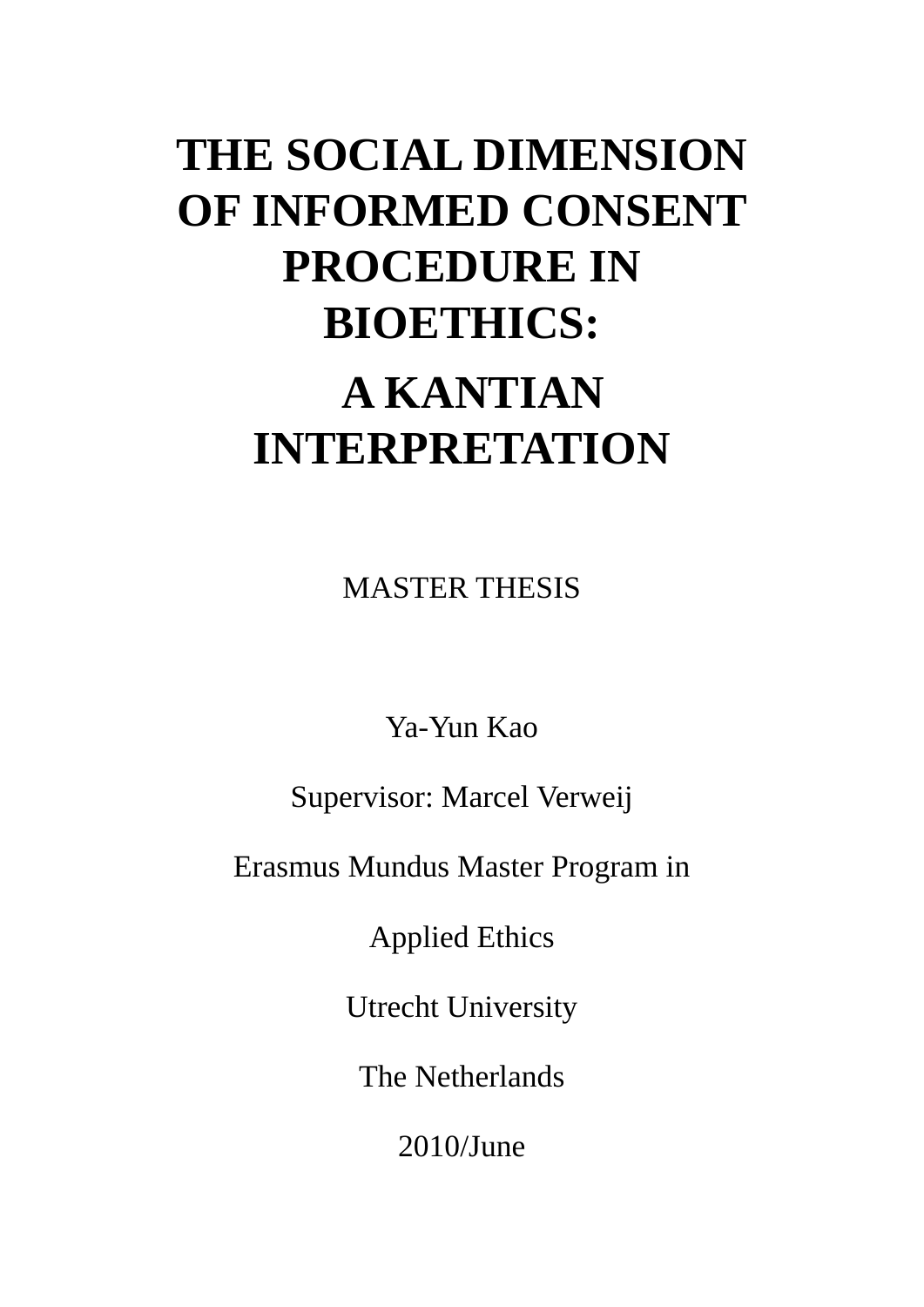## Abstract

This thesis argues, along the line proposed by Neil Manson and Onora O'Neill in their book *Rethinking Informed Consent in Bioethics*, for what may be called a "paradigm shift" wherein informed consent is conceived as a "waiver" of certain fundamental rights and their correlative obligations, and as a "speech act" that can only be meaningful against the background of these rights and obligations. I believe this new way of looking at informed consent can help us to better address ethical challenges recently raised by the establishment of large or even national human genetic biobanks, and by secondary research uses of left-over biological samples. I will begin, in Chapter 1, with a critical examination of the so-called "principle of respect for autonomy," which Tom Beauchamp and James Childress hold to provide the "primary justification" of informed consent; and I will argue for the need to reconceive informed consent in a way which severs it from personal autonomy as its justification—a way which is exactly what Manson and O'Neill propose. In Chapter 2, I will look into the moral foundation of this new conception and hold that Kant's Formula of Humanity can serve as such a foundation. Finally, with a fuller picture of Manson and O'Neill's conception at hand, I will suggest, in Chapter 3, how the above-mentioned challenges can be met in ways that are more reasonable than those which bioethicists like Beauchamp and Childress could offer.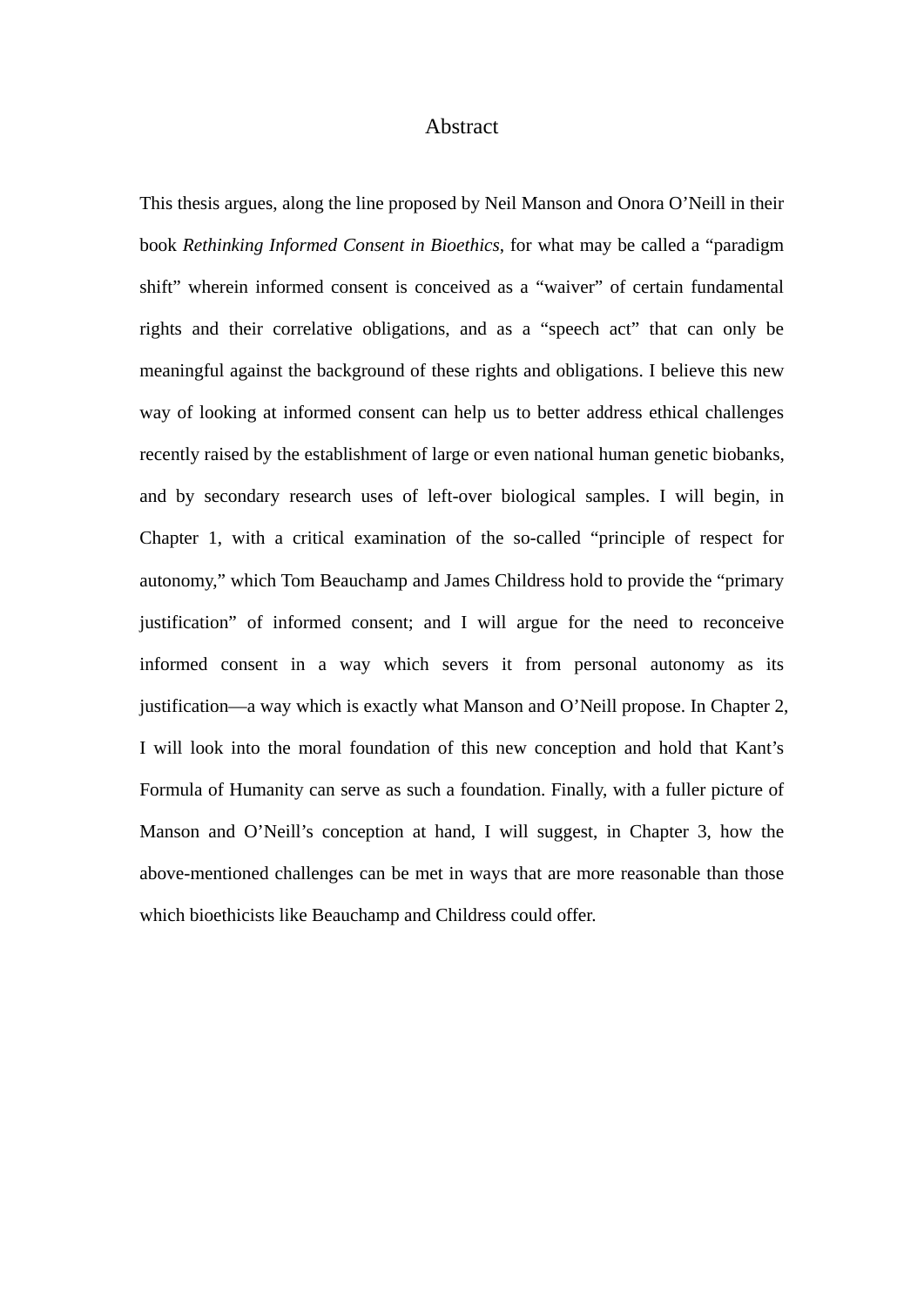# **CONTENTS**

| <b>Chapter One</b>                                                              |  |
|---------------------------------------------------------------------------------|--|
|                                                                                 |  |
| 1.2 Personal autonomy and informed consent: Manson and O'Neill's criticisms  16 |  |
|                                                                                 |  |
| Chapter Two                                                                     |  |
|                                                                                 |  |
|                                                                                 |  |
|                                                                                 |  |
|                                                                                 |  |
| <b>Chapter Three</b>                                                            |  |
|                                                                                 |  |
|                                                                                 |  |
|                                                                                 |  |
|                                                                                 |  |
|                                                                                 |  |
|                                                                                 |  |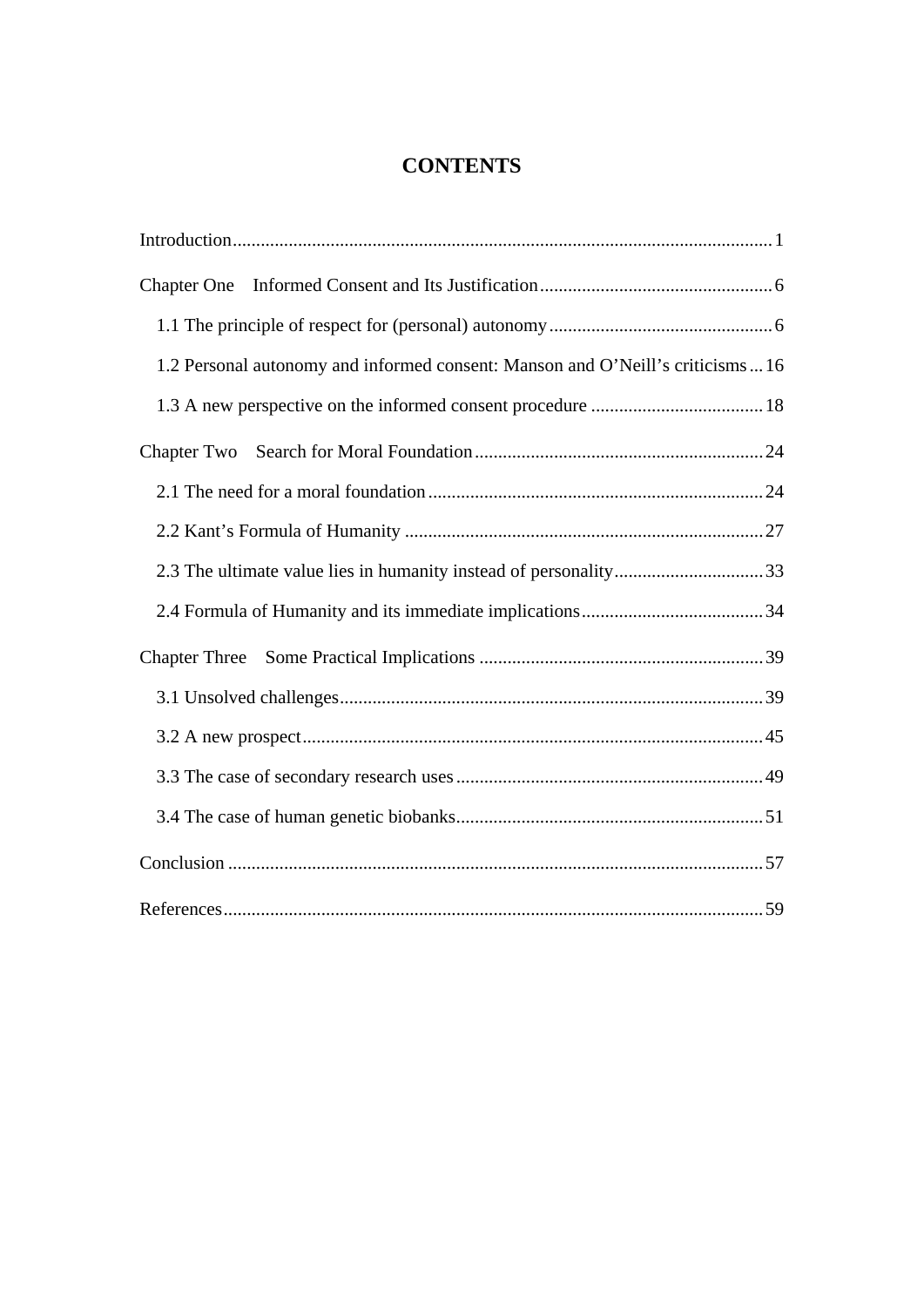## Introduction

In both clinical and medical research settings, informed consent by patients or research participants has been typically regarded as both necessary and sufficient for ensuring that intended invasive interventions such as surgery or clinical trials will proceed in an ethical manner. Without informed consent, an invasive intervention may well be considered as wrongfully causing injury or even killing when it fails. It has long been acknowledged that the moral justification of such an important practice lies in the fact that it protects the so-called "personal autonomy" of patients and research participants. In their canonical book *Principles of Biomedical Ethics*, Tom Beauchamp and James Childress incorporate this moral concern underlying the requirement of informed consent into what they call the "principle of respect for autonomy." They claim that "respect for autonomy does provide the primary justification of rules, policies, and practices of informed consent."<sup>1</sup> To ensure that informed consent does protect the personal autonomy of patients and research participants, it has been emphasized by bioethicists such as Beauchamp and Childress that clinicians or researchers ought to provide patients or participants with sufficient information and make sure that they are not (unwittingly or, what is worse, intentionally) exercising undue influence. By itself, the requirement of informed consent does seem to protect personal autonomy as an important moral value. Nevertheless, concern for this moral value seems to me to have been over-stretched to such a point that it loses its true spirit. As it turns out, the informed consent form has become unbearably lengthy, complex, or even unintelligible. No wonder that some critics question whether a patient or participant who is a lay person to medicine can really comprehend complex medical terms and information provided in the informed

<sup>&</sup>lt;sup>1</sup> Beauchamp and Childress 2009: 118.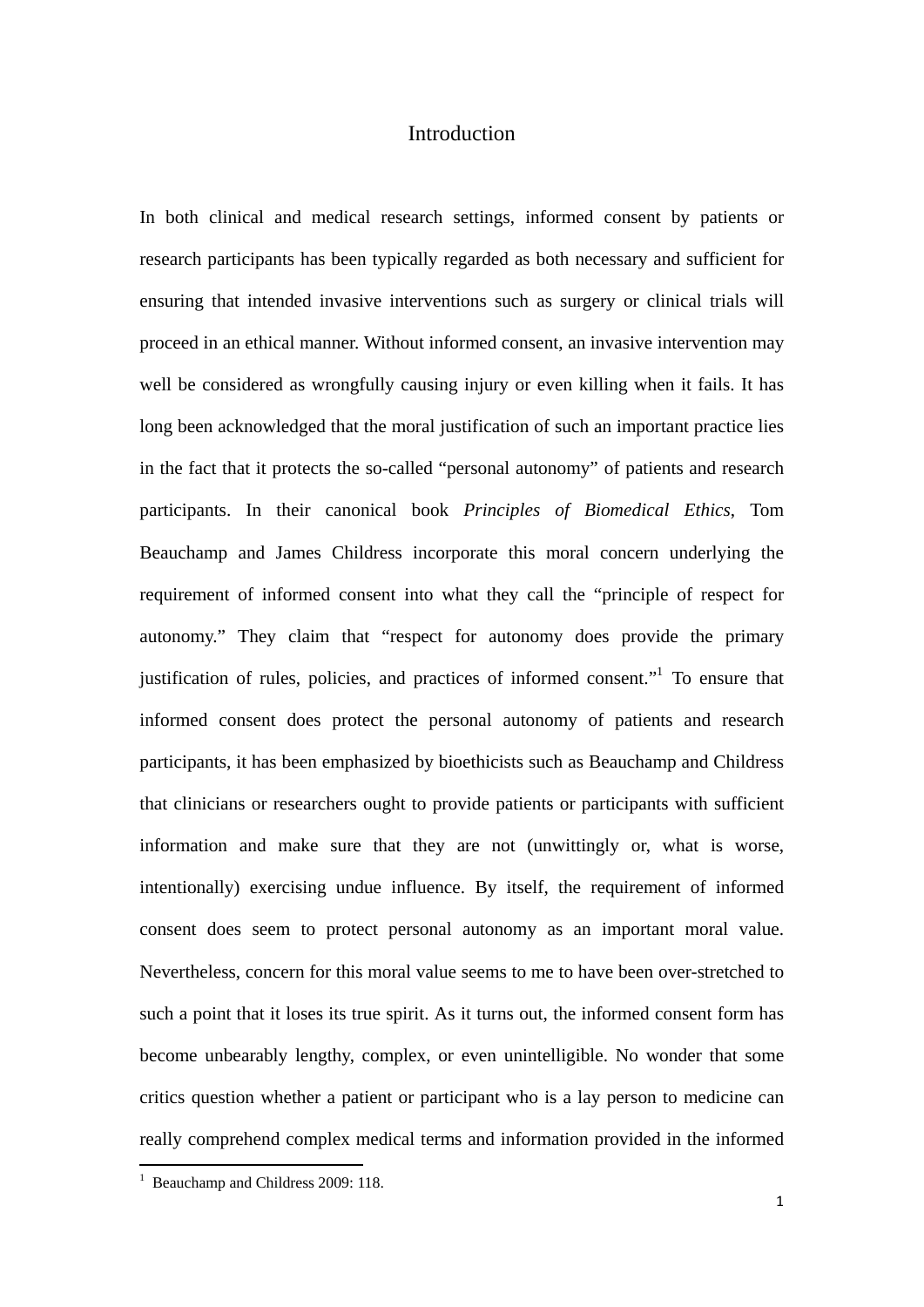consent form. Moreover, under the influence of illness and emotional disturbance caused by it, such as fear, stress and frustration, it is also doubtful whether a patient or participant can understand in an appropriate, undistorted way what is stated in the informed consent form.

Worse still, the requirement of informed consent faces challenges raised by secondary research uses of biological samples and information originally obtained and stored through proper informed consent procedure, and by the establishment of large-scale human genetic biobanks, especially those designed for the purpose of prospective epidemiological studies in the future. According to the hitherto standard conception of the informed consent procedure as both necessary and sufficient for the protection of personal autonomy, further informed consent (or, in short, re-consent) by the original donors is indispensable in the case of secondary research uses of left-over biological samples. Nevertheless, such requirement for re-consent may be impossible to satisfy when the original donor is dead, becomes incompetent, or simply cannot be located. It may also be impractical if it imposes significant financial and administrative burdens on researchers. The most recent, 2008 version of the Declaration of Helsinki tries to meet this challenge by leaving it to a research ethics committee to decide whether re-consent is needed in a particular case. Accordingly, if the committee comes to the conclusion that re-consent is not needed, it can approve or disapprove the proposed secondary research usage of left-over samples on behalf of the original donors. This solution, according to the standard conception mentioned above of the informed consent procedure, can only be considered at most as a "second-best" option. However, as I will argue in Chapter 3, if we conceive informed consent differently, in a way suggested by Neil Manson and Onora O'Neill in their book *Rethinking Informed Consent in Bioethics*, the second-best option mentioned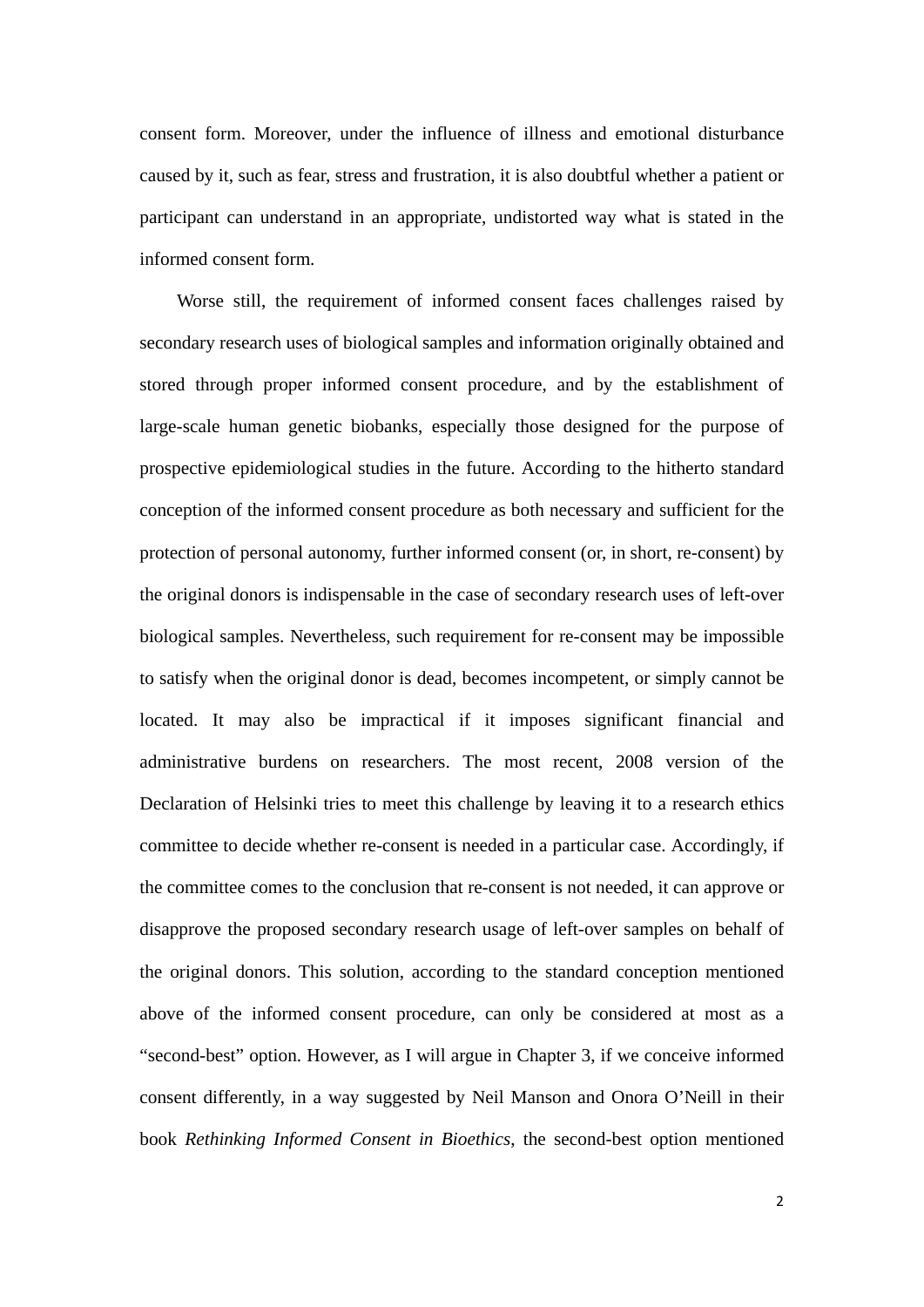above will turn out to be actually the most reasonable option, whether or not re-consent by the original donors is impossible or impractical.

The challenge raised by the establishment of large or even national biobanks comes from the infeasibility of (specific) informed consent at the initial stage of recruitment. As the Helsinki Declaration understands it, informed consent is *specific* to a given research project with a specific purpose and procedure, and with specific potential risks and benefits that go with the project. But in the case of a human genetic biobank that is to serve *prospective* medical studies, the matter is totally different: when collecting samples for such a database, it is as yet unknown for what research projects these samples will be used in the future. Therefore, people deliberating on whether or not to participate in a biobank of this kind cannot be provided with adequate and specific information about exactly how their samples will be used in the future, nor for this reason can they give (specific) informed consent.

To rectify the current tendency of the informed consent procedure toward formalism, Manson and O'Neill call our attention to, and elaborate a great deal on, the *background* against which the informed consent procedure takes place and makes sense. They propose a new way to conceive informed consent as a "waiver" and a *context-dependent* "speech act." The informed consent procedure is not merely, as it has long been taken by many to be, a process of passing a filled-out form with abundant information to the patient or participant and asking him or her to read it and then sign on it. What matters is (mutual) *communication*, a kind of norms-laden "speech act," between two parties: patients and clinicians, or participants and researchers. More crucially, Manson and O'Neill put much emphasis on the fact that the informed consent procedure is to take place and make sense against a *normative background of rights and their correlative obligations*: "Informed consent has a role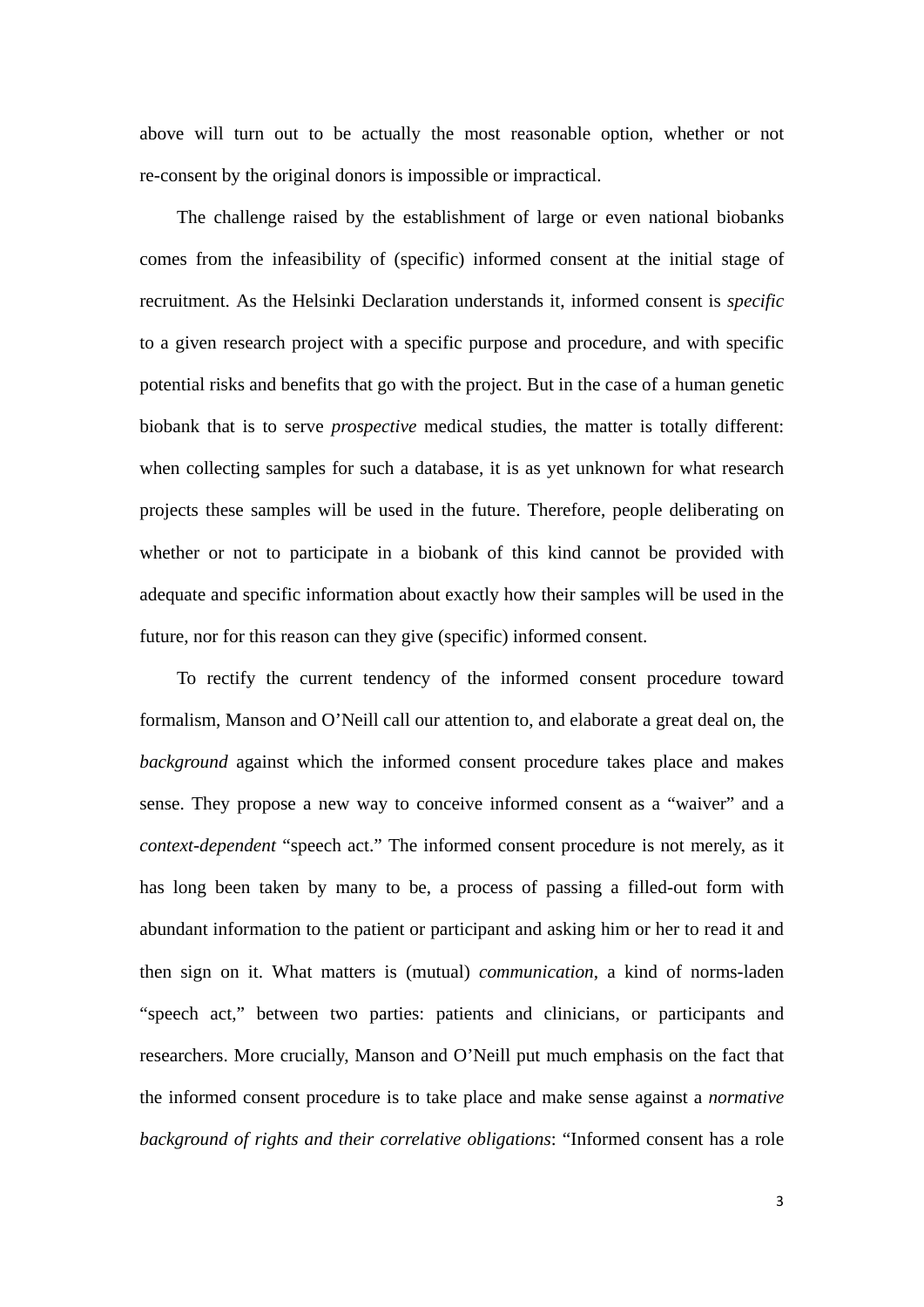*only* where activity is already subject to ethical, legal or other requirements."<sup>2</sup> To view informed consent as a "waiver" means that it is required *when and only when* there are fundamental rights and obligations to be temporarily waived for specific medical purposes.

However, although they admirably bring out the background of fundamental rights and obligations against which the informed consent procedure operates and makes sense, they do not touch on the moral foundation of that background. They argue for the need to view informed consent against such a normative background; as to what important rights and obligations are to be included in the background, they offer a short list, saying simply that they assume it to be unproblematic that the rights and obligations cited as examples are what "nearly all ethical outlooks and legal systems will converge [on]."<sup>3</sup> Though their assumption may well be true, it does not enable us to see why those items on the list are to be regarded as rights and obligations, why they are fundamental or generally inviolable, and how, given their fundamental status as rights and obligations, they can be reasonably waived at all. In my view, all these questions can only be answered if we go deeper into the moral foundation of the background that Manson and O'Neill speak of. In Chapter 2, I will argue that Kant's Formula of Humanity can serve as such a foundation.

My chief task in what follows is, in a nutshell, to re-examine the informed consent procedure, along the line proposed by Manson and O'Neill, in order to better address the above-mentioned challenges raised by secondary research uses of biological samples and information originally obtained and stored through proper informed consent procedure, and by the establishment of large human genetic biobanks. Manson and O'Neill's new model of the informed consent procedure looks

 <sup>2</sup> Manson and O'Neill 2007: 72.

<sup>3</sup> Ibid.: 74.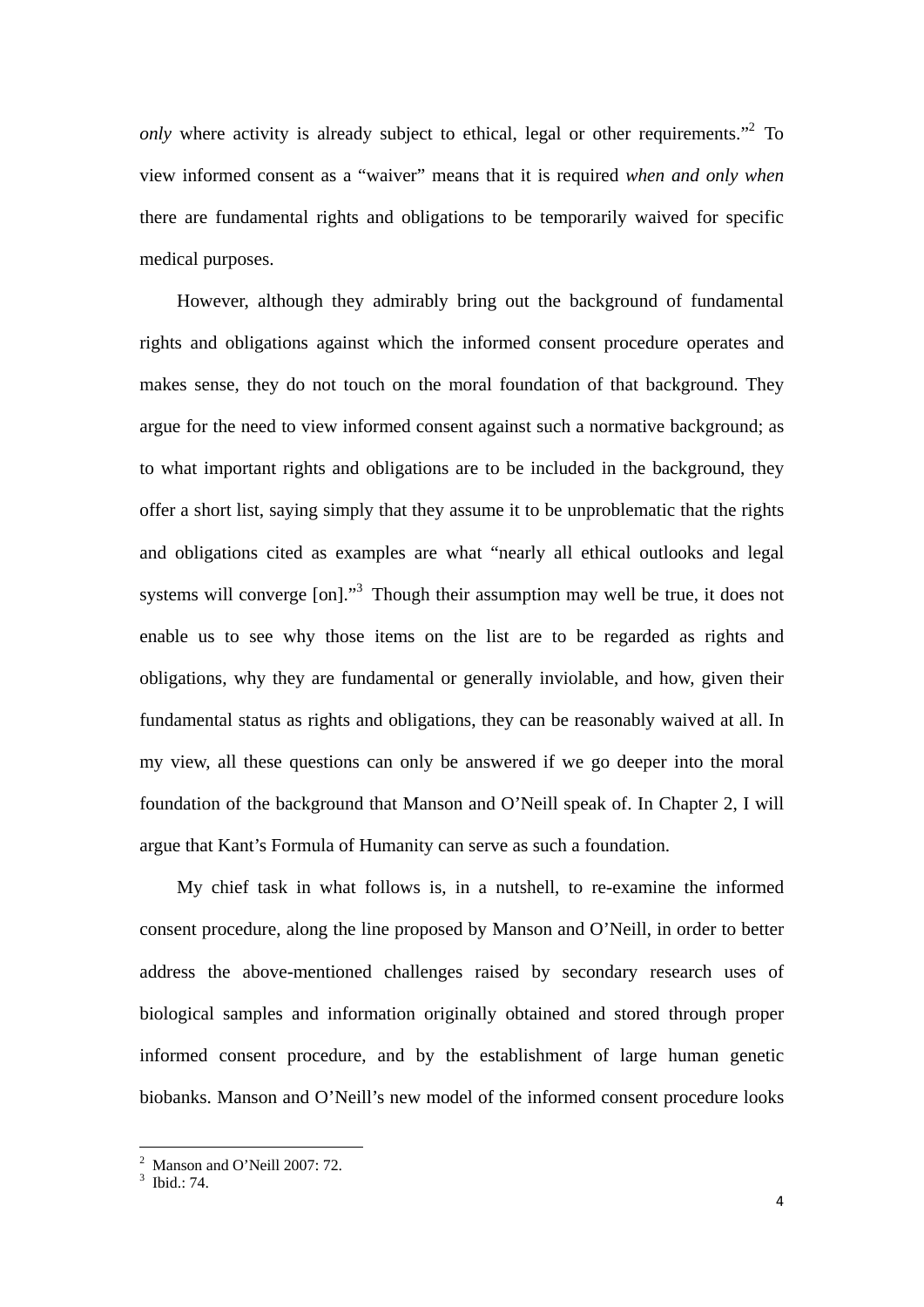very appealing to me. By directing our attention to a rich normative background behind the procedure, their model enables us to uncover convincing *rationale*, stemming from Kant's Formula of Humanity, in support of some familiar institutional designs for regulating the procedure. And it helps us to come up with further institutional designs to address the above-mentioned challenges more satisfactorily than if we adhere to the hitherto standard model. My thesis will begin by critically examining the most prominent espousal of this standard model by Beauchamp and Childress.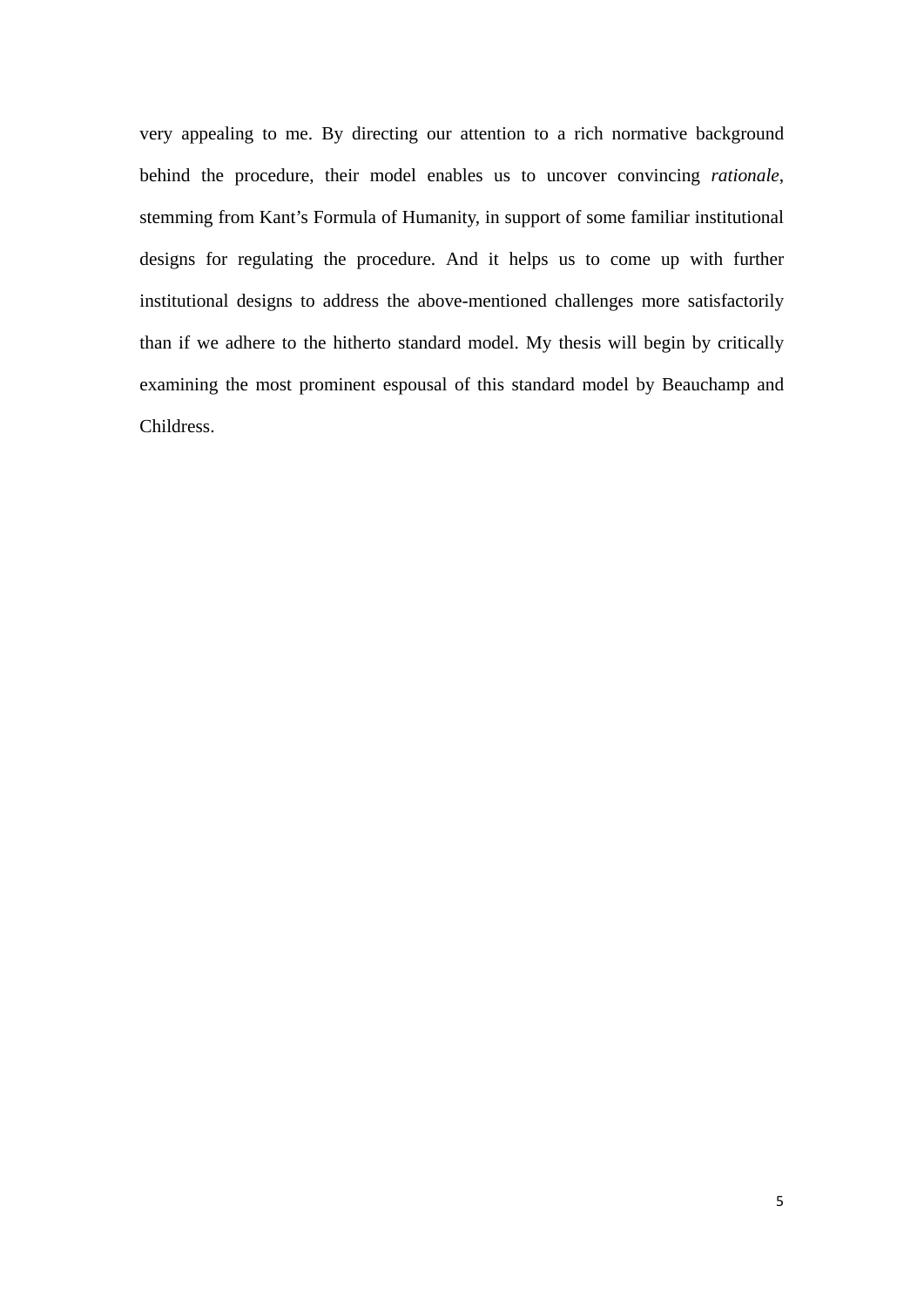## Chapter One

## Informed Consent and Its Justification

#### 1.1 The principle of respect for (personal) autonomy

It has been widely assumed that the reason why informed consent needs to be obtained in cases of medical treatment and research is that it is both necessary and sufficient for the protection of an important moral value, namely, the personal autonomy of patients and research participants. In their canonical book *Principles of Biomedical Ethics*, Tom Beauchamp and James Childress incorporate this moral value into the so-called "principle of respect for autonomy" (hereafter abbreviated as "PRA"). They claim that "respect for autonomy does provide the primary justification of rules, policies, and practices of informed consent."4 This claim is crucial to their account of the role played by PRA in biomedical ethics, and is for this reason worthy of our careful examination. The first question we must ask about this claim is: what conception of personal autonomy underpins PRA? Beauchamp and Childress explicitly hold that their conception of personal autonomy applies to actions instead of persons, and the following statement of theirs gives us a succinct account of how they have conceived personal autonomy as applied to actions: "We analyze autonomous action in terms of normal choosers who act (1) intentionally, (2) with understanding…, and (3) without controlling influences that determine their action."5

However, Richard Dean, a recent Kant scholar examining personal autonomy as it figures in bioethics, points out that in their elucidation of PRA Beauchamp and Childress actually vacillate between two conceptions of personal autonomy.<sup>6</sup> At first

 4 Beauchamp and Childress 2009: 118.

<sup>&</sup>lt;sup>5</sup> Ibid.: 101. As to the claim by Beauchamp and Childress that their conception of personal autonomy applies to actions, see ibid.: 100.

<sup>&</sup>lt;sup>6</sup> Dean 2006: 200-204.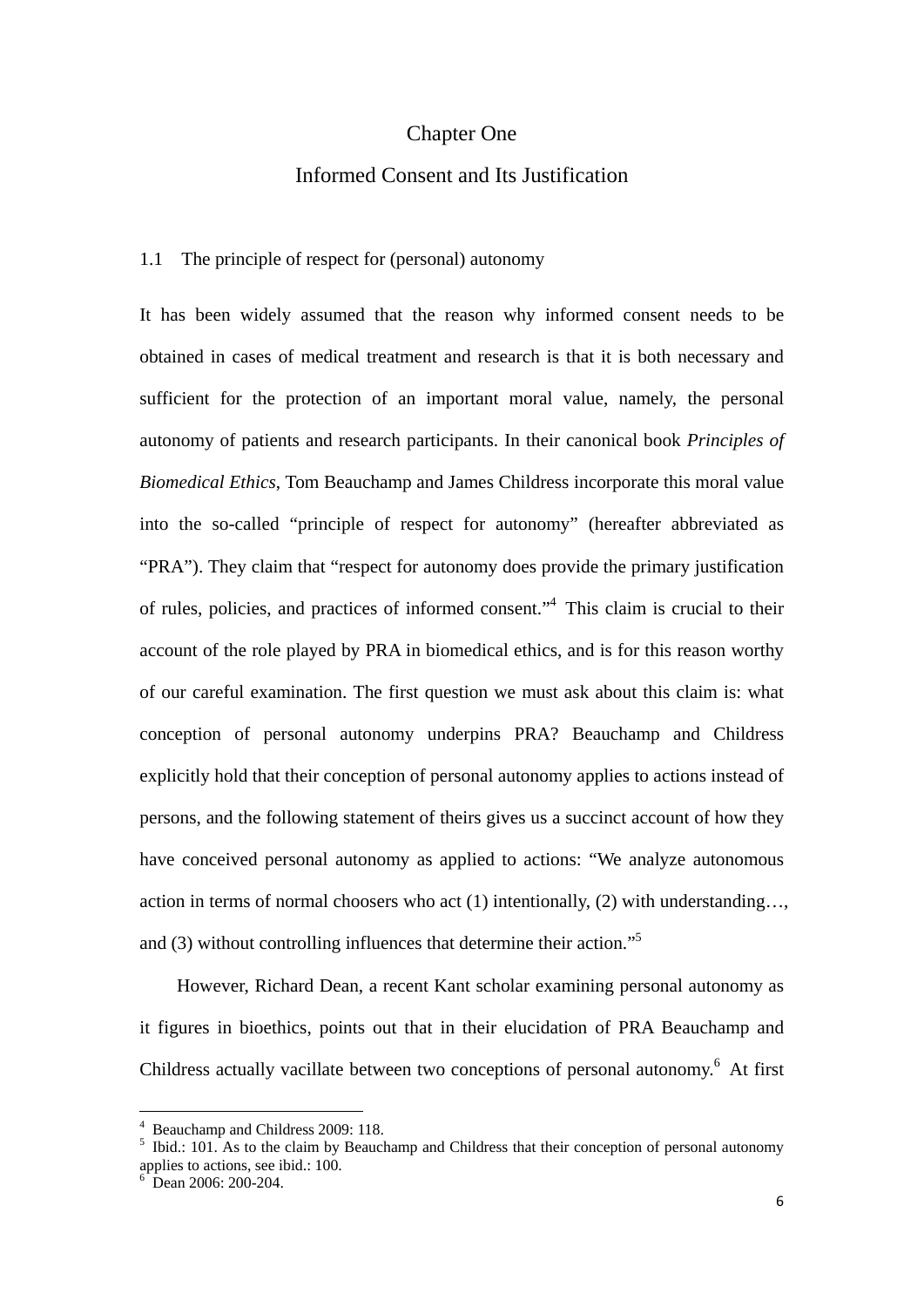they characterize it as exemplified in one's choosing in accordance with "self-chosen plan," when they say, "Personal autonomy encompasses, at a minimum, self-rule that is free from both controlling interference by others and from certain limitations such as an inadequate understanding that prevents meaningful choice. The autonomous individual acts freely in accordance with a self-chosen plan...."<sup>7</sup> Negatively speaking, personal autonomy is freedom from others' control and undue influence, and positively speaking, it is choosing (and subsequently acting) in accordance with one's "self-chosen plan." Dean labels this conception of personal autonomy as the "more robust" conception which construes personal autonomy as "the power to make decisions in accord with one's overall ends and plans."8

This more robust conception reminds us of models advocated by Harry Frankfurt and Gerald Dworkin of personal autonomy as what we may call "second-order endorsement." According to them, personal autonomy is to be conceived as a capacity to rationally reflect on, and then identify with, one's first-order desires through second-order ones (which are desires to have this or that first-order desire). It might seem that Beauchamp and Childress also follow such models in thinking about personal autonomy if Dean is right in attributing the more robust conception to them. However, Beauchamp and Childress have in fact explicitly rejected such a conception on the ground that it is "beyond the reach of normal agents and choosers."9 In *A History and Theory of Informed Consent* Beauchamp and Ruth Faden voice similar concern when they point out that "the importance of the principle of respect for autonomy would itself be diminished, because its utility in guiding moral conduct in everyday interactions would be reduced."<sup>10</sup> In other words, for Beauchamp and

 <sup>7</sup> Beauchamp and Childress 2009: 99.

<sup>8</sup> Dean 2006: 203, see also 199-204.

<sup>&</sup>lt;sup>9</sup> Beauchamp and Childress 2009: 101.

<sup>&</sup>lt;sup>10</sup> Faden and Beauchamp 1986: 265.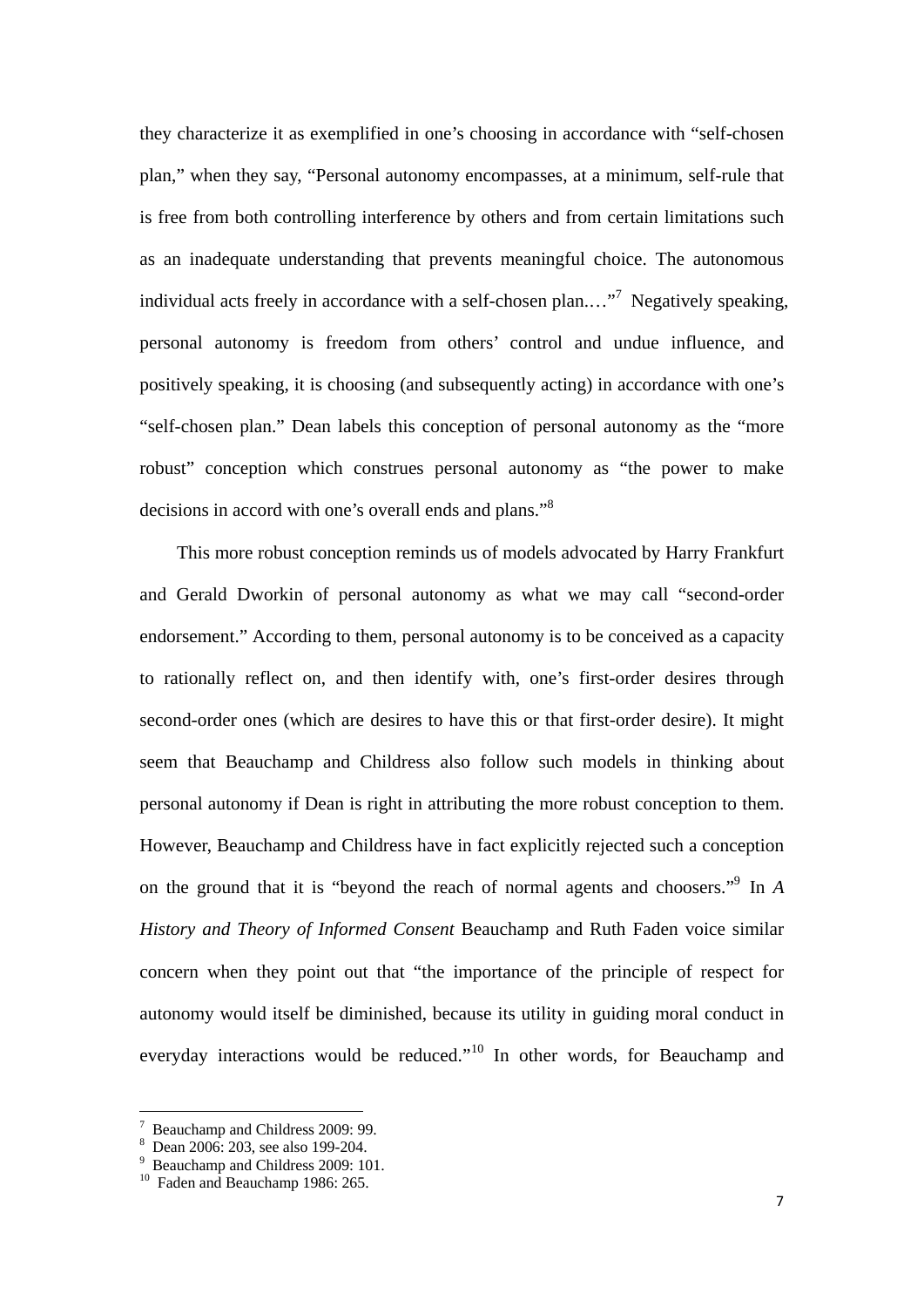Childress, personal autonomy understood as choosing in accordance with one's overall ends and plans demands too much: I might decide to donate blood and then sign the informed consent form simply because many of my friends do so when we go shopping and see a sign asking people to donate blood. I may never have reflected on my action as to whether it accords with my "self-chosen plan." Would this then disqualify my action as autonomous? Would my action not be something that deserves respect by others? Instead of embracing such a demanding, more robust conception of personal autonomy, Beauchamp and Childress settle on a "thinner" one, which they explain by the succinct account quoted at the outset of this chapter, namely, that normal choosers, in order to exercise their capacity for autonomous choice and action, must "act (1) intentionally, (2) with understanding…, and (3) without controlling influences that determine their action."<sup>11</sup> As far as autonomous choice and action are concerned, this thinner conception does not require one to choose or act in accordance with considered values or "self-chosen plan," nor does it require one to choose or act through rational reflection.

It might appear that Beauchamp and Childress have not adhered to this thinner conception all the time: two pages later they appear to fall back on the more robust conception of personal autonomy when they say, "To respect autonomous agents is to acknowledge their right to hold views, to make choices, and to take actions based on their personal values and beliefs."12 Dean would regard the statement quoted here as expressing the more robust conception, $13$  and would therefore count this as another

<sup>&</sup>lt;sup>11</sup> Beauchamp and Childress 2009: 101.

 $12$  Ibid.: 103.

<sup>&</sup>lt;sup>13</sup> Commenting on a statement by Beauchamp and Childress which is similar to the one last quoted in the text, Dean says: "The rationale for requiring that physicians give adequate information before obtaining consent is to allow patients to make choices that fit with their overall desires, goals, and attitudes. This is the real requirement and intuitive force of the principle of respect for autonomy, and it accords with most explicit formulations of that principle. Tom Beauchamp and James Childress, in the virtually canonical *Principles of Biomedical Ethics*, state, 'To respect an autonomous agent is, at minimum, to acknowledge that person's right to hold views, to make choices, and to take actions based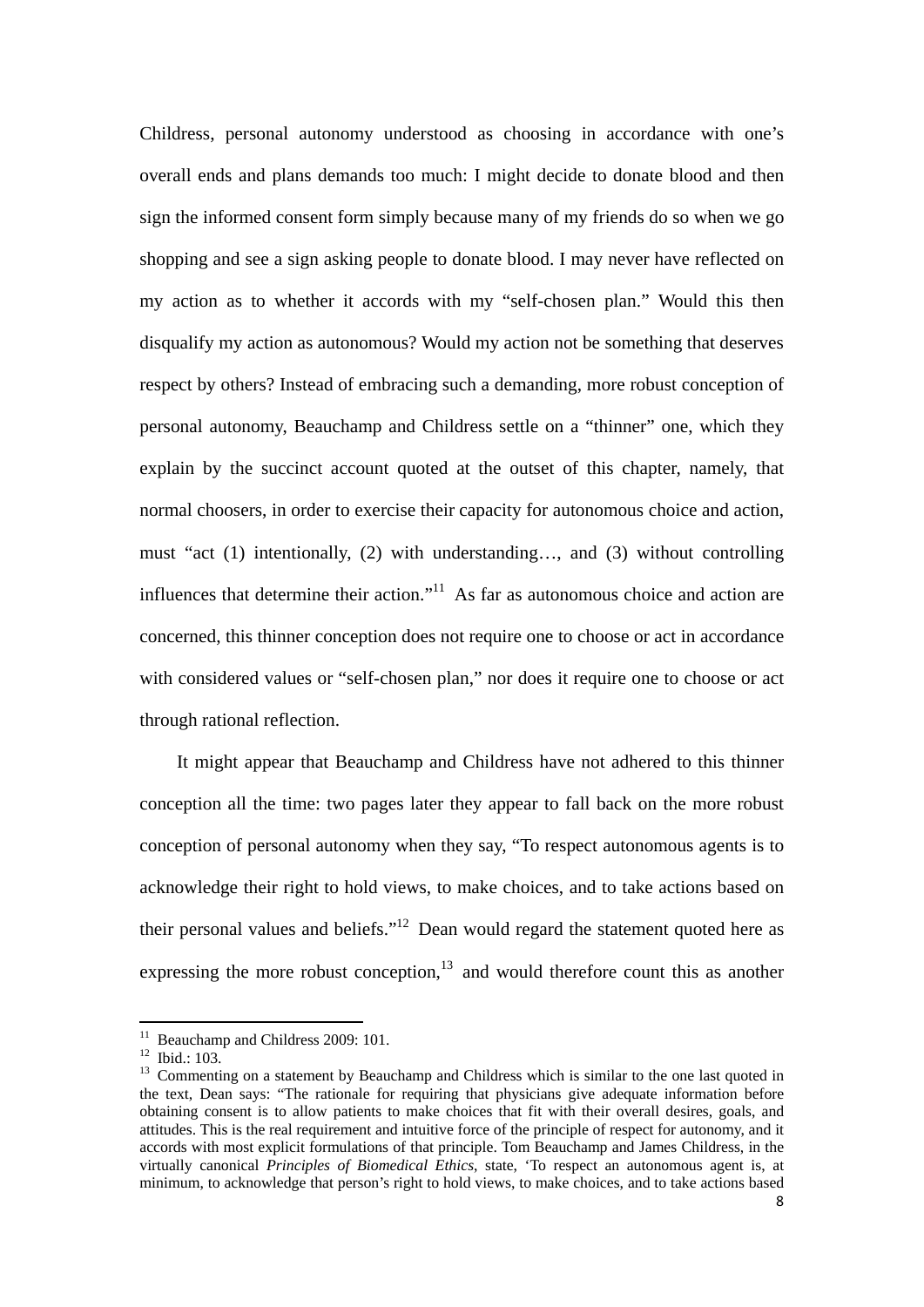instance of Beauchamp and Childress's oscillation from the thinner conception to the more robust.

This reading of the statement in question by Beauchamp and Childress is problematic, however. It overlooks their emphasis that their concern is about autonomous choices rather than autonomous persons.14 Beauchamp and Childress may well point out here that the more robust conception applies only to autonomous persons because it emphasizes the autonomy of an individual who "acts freely in accordance with a self-chosen plan," and that such a conception is over-demanding, as shown by their criticisms of the model proposed by Frankfurt and Dworkin. It seems that Beauchamp and Childress can consistently contend that there is only one conception of personal autonomy, specifically the thinner conception, that underpins PRA.

Yet, in my view, this only half-clarifies the matter about the kind of personal autonomy involved in PRA. We have so far seen Beauchamp and Childress speak of (A) acting and choosing in accordance with one's "self-chosen plan" (as depicted by the more robust conception) on the one hand, and (B) acting and choosing in accordance with one's "personal values and beliefs." Leaving aside the fact that Beauchamp and Childress associate the kinds of acts and choices involved here with autonomous agents, there is an important difference between (A) and (B): Choosing (or acting) in accordance with a "self-chosen plan" is different from choosing in accordance with one's "personal values and beliefs." The former not only indicates choosing in accordance with my *plan*, but also implies that such a plan is what *I* decide to incorporate into my values and beliefs and to identify with as *my* plan. Such incorporation and identification involve reflection on the plan as to whether it accords

<u> 1989 - Johann Barbara, marka a shekara tsara 1989 - An tsara 1989 - An tsara 1989 - An tsara 1989 - An tsara</u>

on personal values and beliefs'" (Dean 2006: 200).

<sup>&</sup>lt;sup>14</sup> Beauchamp and Childress 2009: 100.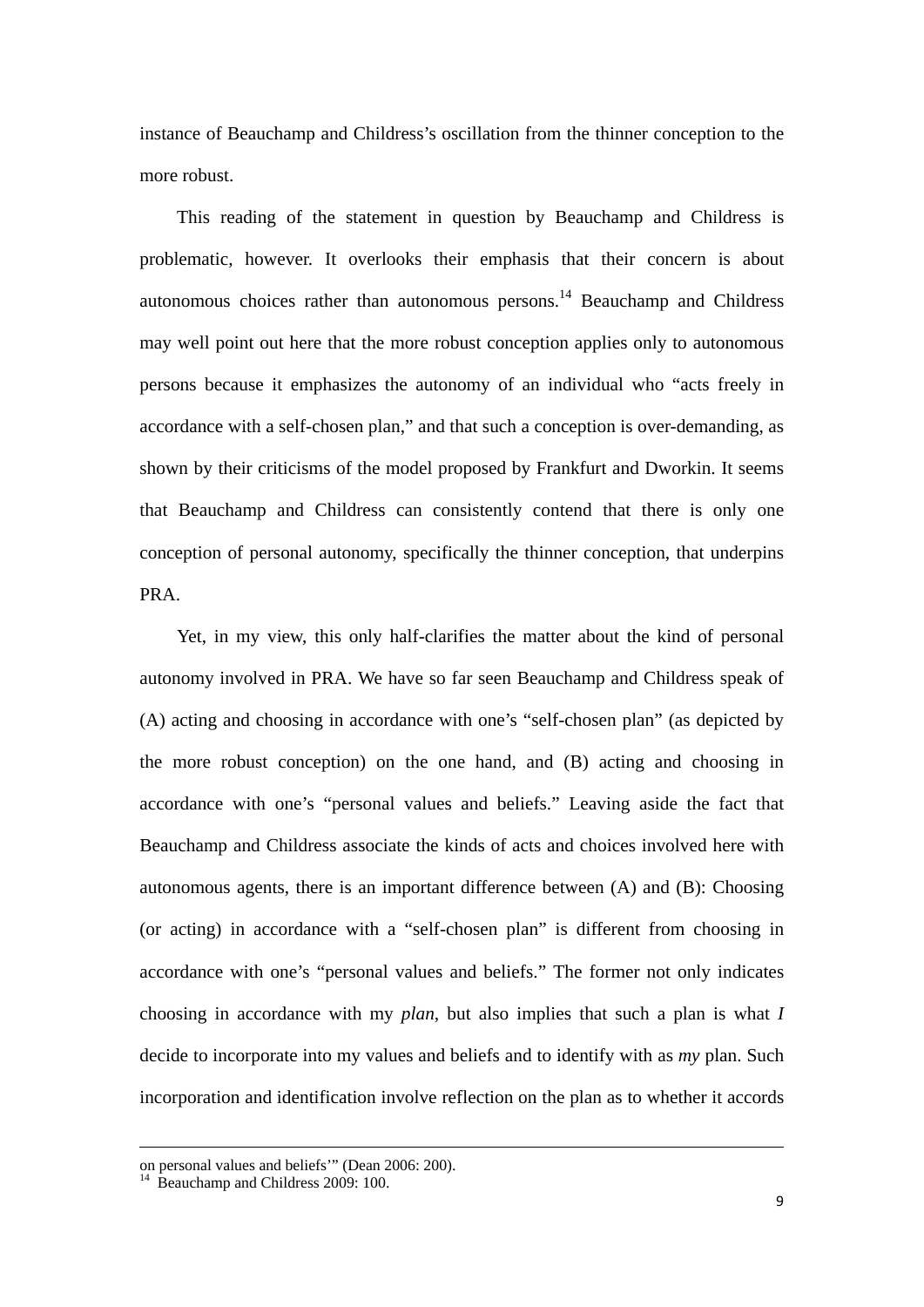with one's values and beliefs, and whether it is really what one wants to set to oneself as one's own plan. On the other hand, choosing in accordance with one's "personal values and beliefs" does not require one to have reflected in a similar way on these values and beliefs. To illustrate the difference I have in mind between (A) and (B), let us consider this example: Annie refuses blood transfusion in accordance with her religious belief as a Jehovah's Witness. Her choice to refuse blood transfusion is based on her personal religious belief (together with values associated with it), which she may have never reflected on as to whether it is what she really wants wholeheartedly to commit her life to. It might be the case that her being a Jehovah's Witness results from her upbringing and her parents' influence, and that she has never considered the question as to whether she really wants to be a Jehovah's Witness. Suppose this is indeed the case with Annie. Then does this imply that a clinician has no reason to respect her choice not to accept blood transfusion? Beauchamp and Childress would certainly point out that such a choice, made in accordance with one's personal values and beliefs but without any prior reflective evaluation of these values and beliefs themselves, is still autonomous and thus deserves respect according to PRA.

10 Let us say of Annie's choice that it is "minimally rational" insofar as it was made by Annie in accordance with her values and beliefs, but that it is not only minimally but also "*reflectively* rational" if it was made by her in accordance with values and beliefs *that she had reflected on and identified with as her own*. Suppose Annie is not an autonomous agent conceived according to the more robust conception (as applied to persons). Then, even though Annie cannot, under that assumption, make reflectively rational choices (since she lacks the requisite reflective capacity in being a non-autonomous person), she can still make *minimally* rational choices. Thus, we may ask, should Beauchamp and Childress not include this feature of being minimally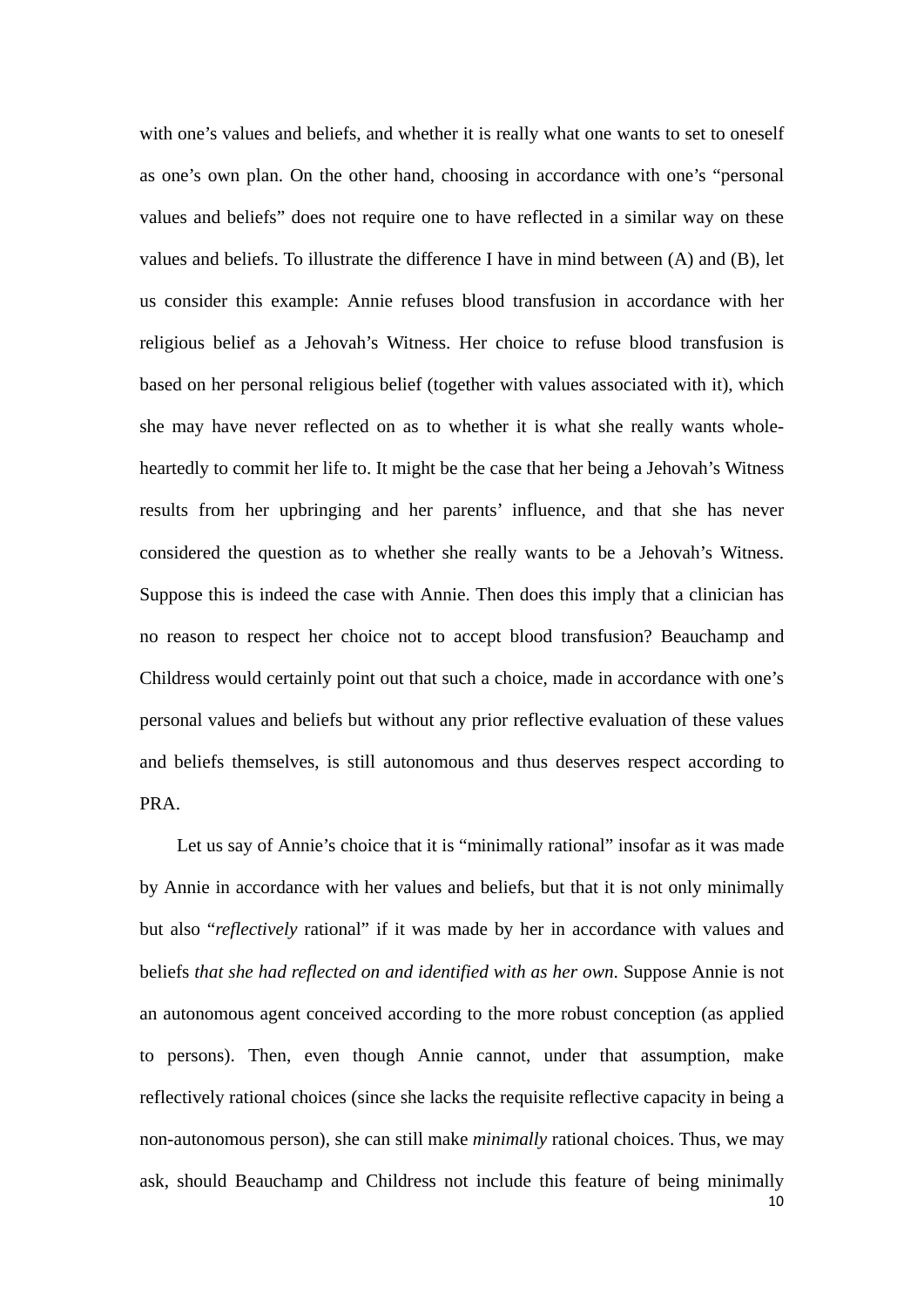rational in their thinner conception of personal autonomy (as applied to actions and choices instead of persons)?

At first sight the thinner conception only requires one to act intentionally, with understanding, and without undue influence. It says nothing about acting in accordance with one's personal values and beliefs. However, if we attend carefully to the requirements proposed by the thinner conception, we can see the connection. The reason why we discuss different conceptions of personal autonomy is to find out which of them underpins PRA. Why do we want to talk about PRA? PRA is used to remind clinicians or researchers that they have a *moral obligation* to respect the personal autonomy of patients or participants. Whereas it seems that the different conceptions discussed above of personal autonomy emphasize conditions that patients or participants must meet if they are to enjoy the respect they deserve, those conceptions should be read as proposing demands for clinicians or researchers to comply with in order to pay due respect to patients or participants. Thus the thinner conception can be read as requiring clinicians or researchers to offer adequate information (so that patients or participants can choose with proper understanding) and to refrain from exercising undue influence; and the point of such requirements may be said to be no more than that they give patients or participants a chance to choose in accordance with their personal values and beliefs, if not also with their "self-chosen" plan (if they are reflective enough to have any such plan). An example would illustrate this point: in the case of Bang v. Miller Hospital, the patient Bang consented to prostate surgery without being told that an inevitable consequence of that surgery is sterilization. Beauchamp and Childress comment that "Bang's failure to understand this one surgical consequence compromised what was otherwise an adequate understanding and invalidated what otherwise would have been a valid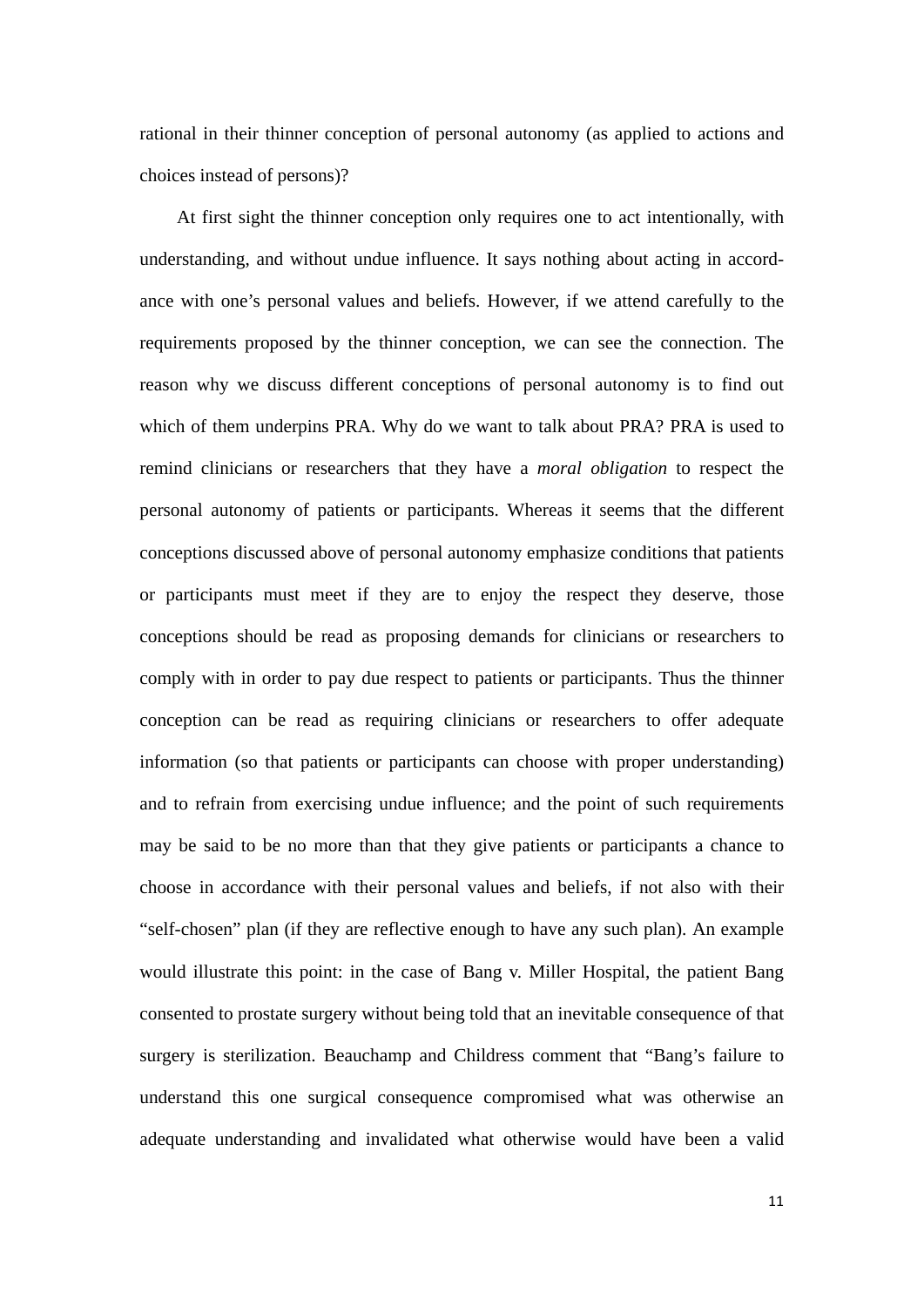consent."15 What is the problem? Is Bang's original consent invalid simply because the clinician did not provide adequate information? Lack of adequate information is only a superficial reason; what is really troubling in this case is that such a mistake deprived Bang of opportunities to make a choice that conforms to his *values and beliefs.* Obviously he believed that the operation would not make him sterilized. He may be the kind of person who gives great value to having children or simply enjoying sex, which is unfortunately no longer possible for him. Viewed in this light, one can say that without recognition that the autonomous choice made by patients or participants ought to accord with their personal values or beliefs, or that it ought to be (at least) minimally rational for them, clinicians or researchers would have little reason to abide by PRA by providing adequate relevant information to the patients or participants.

Thus, if I am right, the conception of personal autonomy proposed by Beauchamp and Childress should be rephrased as follows: An autonomous action or choice is one that is done (1) intentionally, (2) with understanding, (3) without undue influence, and (4) in accordance with one's personal values and beliefs. Let us call this a "minimally rational" conception of personal autonomy as applied to actions and choices. It is this conception that Beauchamp and Childress should take to underpin PRA. The reason why such a conception is called "minimally rational" is that in order to act or choose autonomously, one needs to exercise one's rational capacity for understanding options and making decision about which among them is preferable in accordance with one's values and beliefs; and such a (minimal) exercise of practical rationality is less demanding than that required by the more robust conception of personal autonomy. Hence, the minimally rational conception may be said to provide clinicians and researchers with more compelling reason than the more robust

<sup>&</sup>lt;sup>15</sup> Ibid.: 127-128.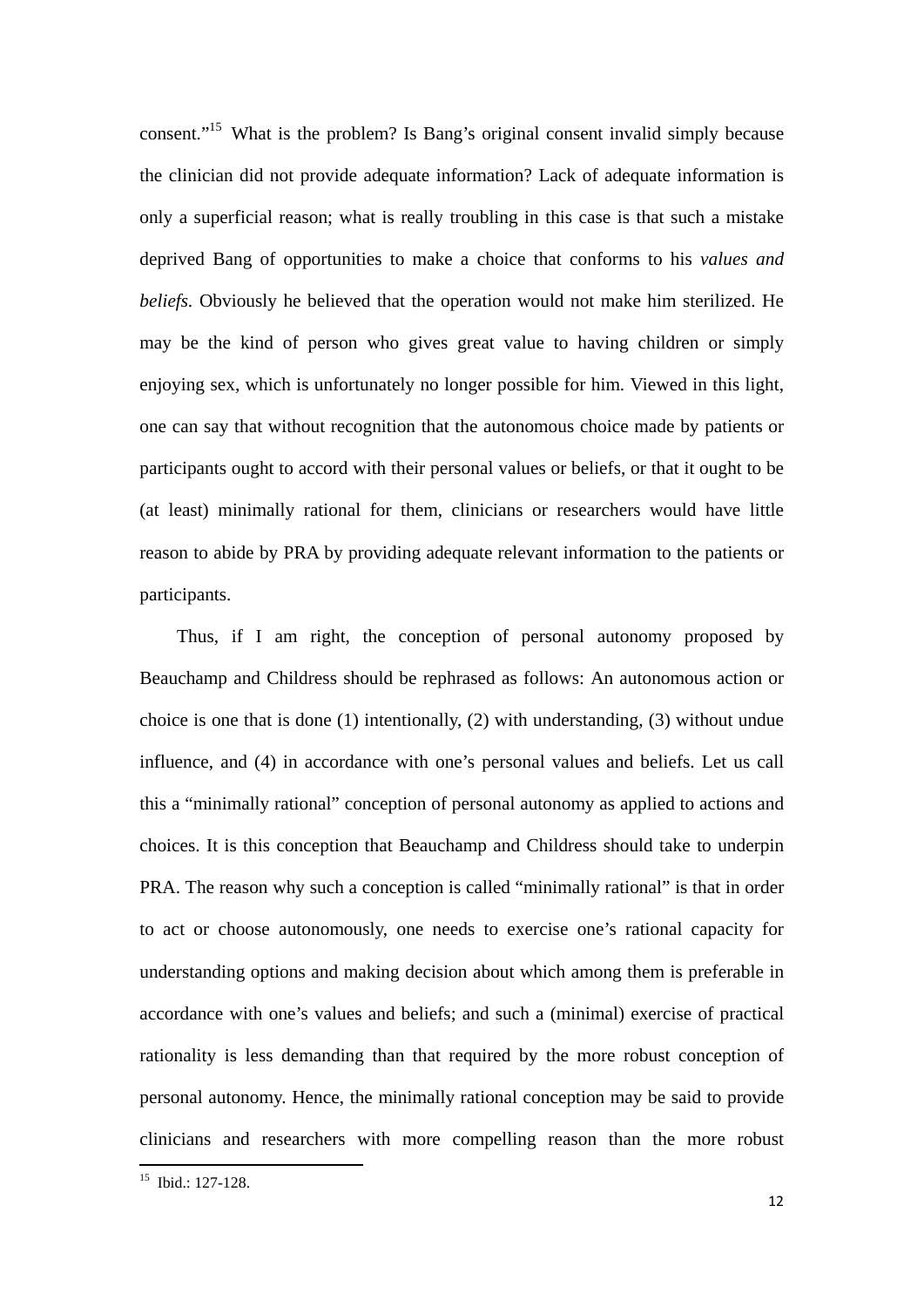conception for abiding by PRA, since significantly more of ordinary people are capable of making autonomous choices according to the former conception than according to the latter.

The minimally rational conception may also be compared with what may be called a "mere choice" conception, which holds that a person makes an autonomous choice as long as she does so freely, *regardless of whether or not her choice accords with her personal values and beliefs*. Perhaps more of ordinary people are able to make autonomous choices as mere choices than as minimally rational choices. But the mere choice conception does not provide clinicians and researchers with more compelling reason than the minimally rational conception for abiding by PRA. This is so simply because "mere choice" may be arbitrary and therefore offers little legitimate moral ground to demand others to abide by PRA if PRA requires respect for mere choice.

Nevertheless, the minimally rational conception itself faces difficulties. The biggest difficulty concerns whether this conception can be properly held to be the source of a moral principle. If PRA is to be one of the *fundamental* principles in bioethics as Beauchamp and Childress intend it to be, and if the personal autonomy that it involves is of the "minimally rational" kind, then it is hardly plausible that PRA as a "moral principle" *always* deserves our compliance.<sup>16</sup> For, even if a choice is minimally rational, it may be risky or morally wrong; hence it alone can hardly justify the moral bindingness of the respect required by PRA for personal autonomy. In other words, if underpinned by the minimally rational conception of personal autonomy,

 $16$  One might object to the argument here as problematic, because according to Beauchamp and Childress PRA is neither the sole nor the most important principle. There is no need for PRA to *always* demand compliance from clinicians and researchers. Sometimes considerations based on the principle of beneficence, for instance, may outweigh PRA. But even if this is the case, how should we proceed with the weighing? Behind the four principles suggested by Beauchamp and Childress, is there any more fundamental, higher-order principle which could be used as a guideline for the weighing?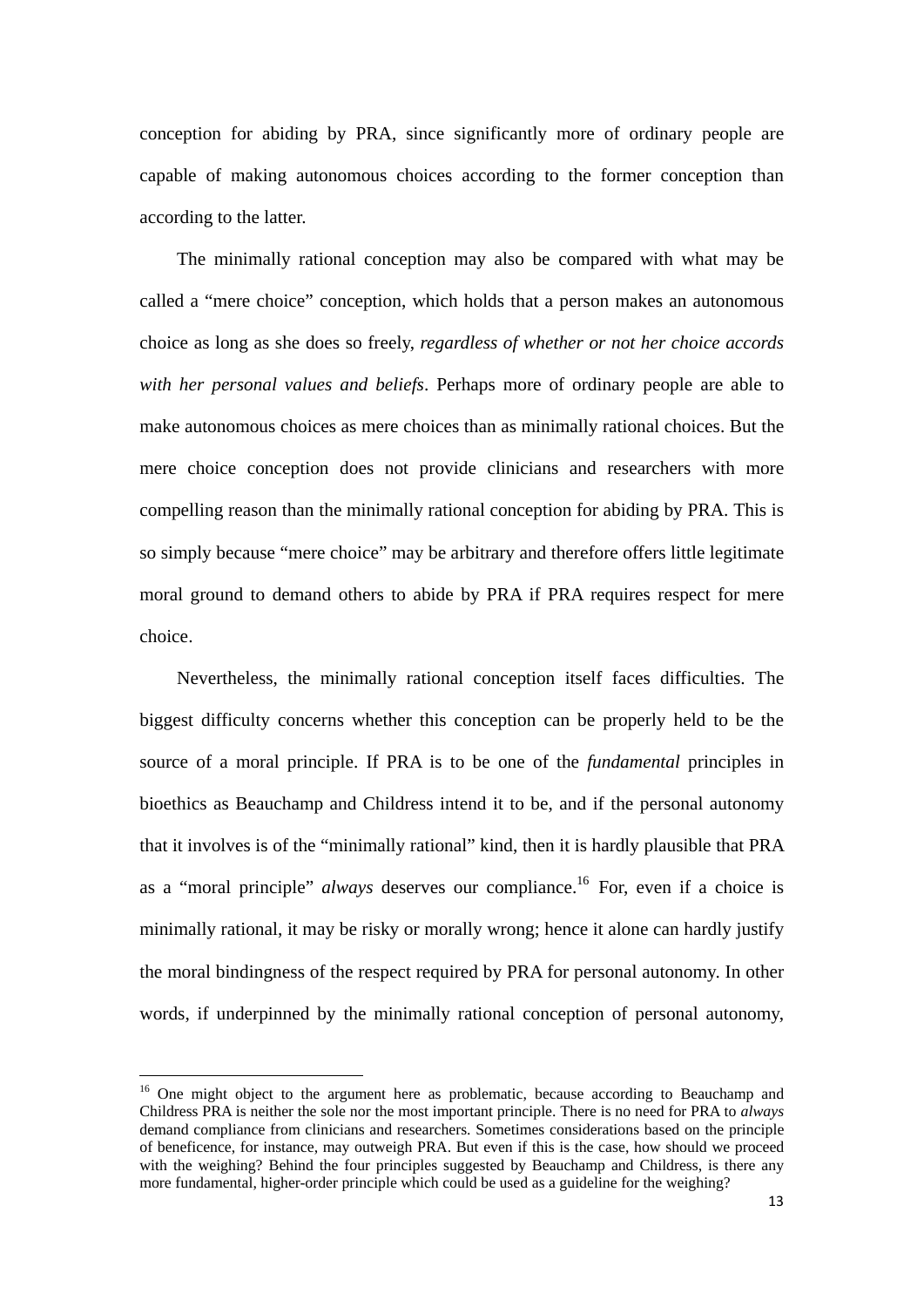PRA would have difficulty in persuading clinicians and researchers always to fulfill the moral obligation required by PRA to respect decisions made by patients or participants. For example, Beth who has inflammatory breast cancer was advised to undergo chemotherapy followed by mastectomy may refuse to do so because she does not want to go through all the painful process and because she firmly believes that breasts are an essential part of her identity as a woman. Even though her understanding of the proposed treatment is adequate and there is no undue influence, her personal values and beliefs go strongly against it. Suppose further that she is so stubborn that neither her family nor her physician could persuade her to accept the proposed treatment. Should her physician respect her decision? If PRA is to be a *fundamental moral principle*, it seems that at least in some cases it requires the more robust conception of personal autonomy to underpin it. In Beth's case, for example, she must *rationally reflect* on and wholeheartedly endorse her belief that breasts are inseparable for her identity as a woman if her physician is to respect her decision based on that belief.

Besides the above difficulty, even the conditions specified in the minimally rational conception of personal autonomy are not always easy to satisfy. Take "proper understanding" as an example. Risk is an unavoidable element to be conveyed to patients and participants. Yet, as Beauchamp and Childress indicate, "risk disclosures commonly lead subjects to distort information and promote inferential errors and disproportionate fears of some risks."<sup>17</sup> If so, it is hard to maintain that patients and participants are commonly able to attain proper understanding of the proposed intervention; it must therefore be admitted that their decisions do not usually count as autonomous. Beauchamp and Childress seem to have made room for this problem by admitting that personal autonomy as they conceive it may be exemplified to greater or

<sup>&</sup>lt;sup>17</sup> Beauchamp and Childress 2009: 130.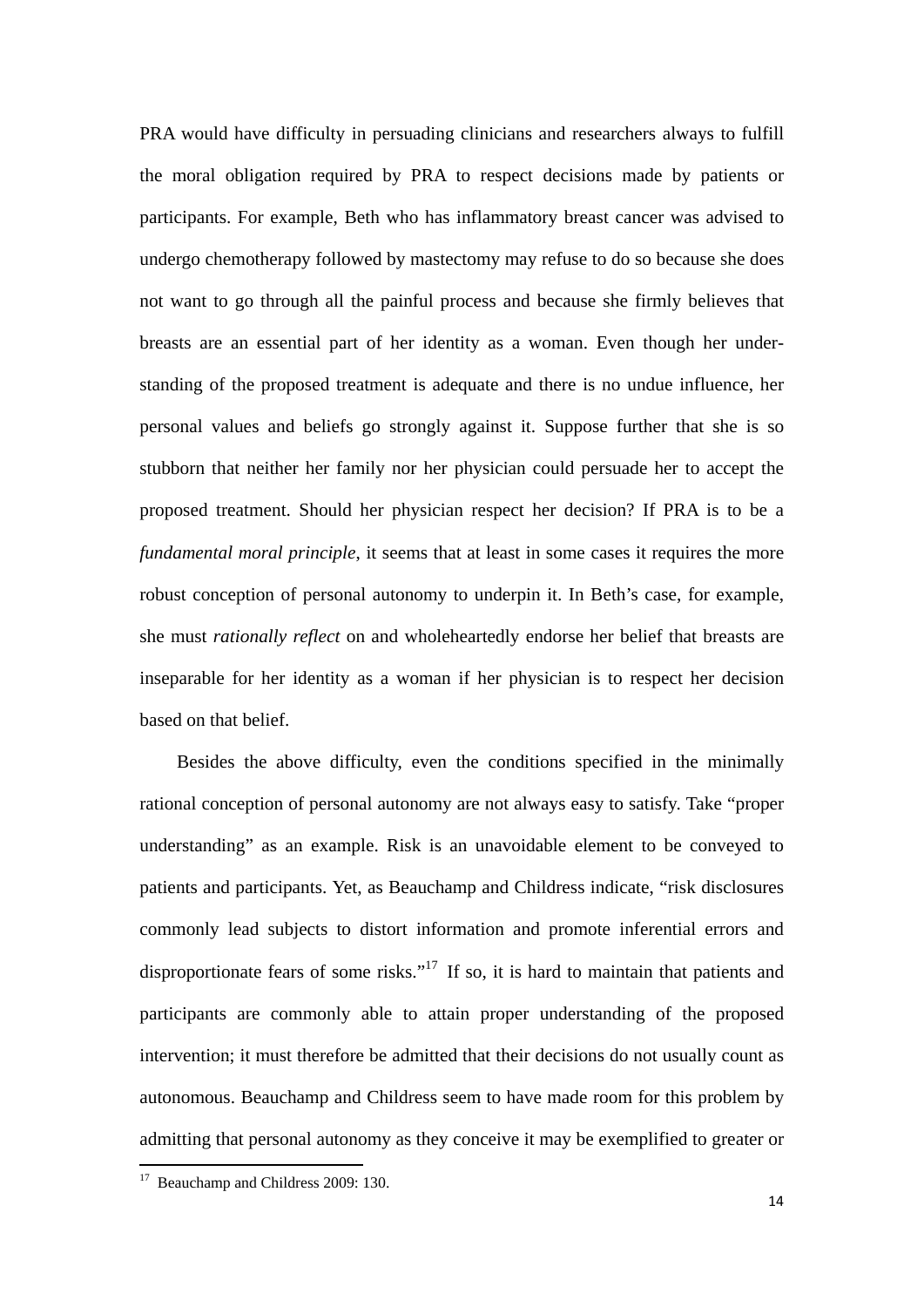lesser degrees by people's actions and choices.<sup>18</sup> So they might reply that even if patients and participants do not usually attain proper understanding of the proposed intervention, this at most shows that their decisions made on the basis of inadequate or partial understanding are typically not "fully autonomous," but that they can be autonomous nonetheless, even if to a lesser degree. Still, the problem I am raising has to do not so much with inadequate or partial understanding, as with distorted or misguided understanding that tends to result from people in illness making decisions under conditions of physical pain, fear, anxiety, dependency on others, and so on. If this is indeed often the case, the question is not so much whether patients and participants can achieve as much as possible the kind of proper understanding that is required for their making autonomous choices as conceived by Beauchamp and Childress, but whether it is appropriate to require clinicians or researchers to abide by PRA at a time when they know well that their patients or potential participants may fall prey to the kind of distorted or misguided understanding as a result of stressful physical and psychological conditions. Abiding by PRA under such circumstances seems even to run counter to the professional obligations such as beneficence and non-maleficence clinicians and researchers have in the first place toward their patients or participants.

Thus, even though the minimally rational conception may sound more plausible than both the more robust (or reflectively rational) conception and the mere choice conception, it must face two challenges: first, the minimally rational conception of personal autonomy does not seem to carry sufficient moral weight to underpin PRA if we take seriously the role PRA is supposed to play as one of the fundamental principles in bioethics; second, there is significant likelihood for patients and potential participants who are in especially stressful conditions to fall prey to distorted or

 $18$  Ibid  $\cdot$  101.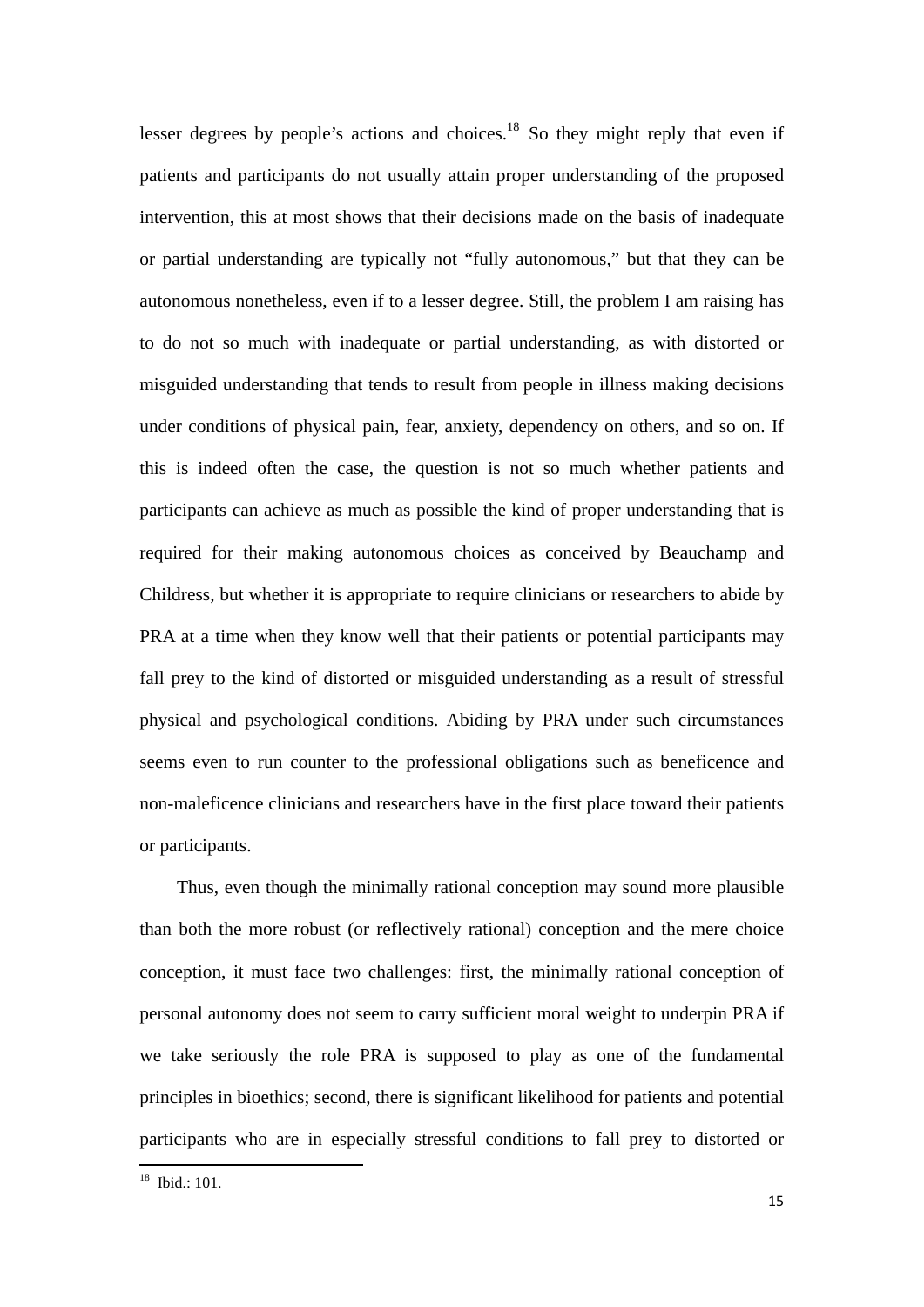misguided understanding, so that it may not be appropriate to require clinicians and researchers to abide by PRA.

#### 1.2 Personal autonomy and informed consent: Manson and O'Neill's criticisms

The above discussion is intended to show that PRA as conceived by Beauchamp and Childress rests on shaky foundations. Even though Beauchamp and Childress are aware of recent criticisms made by Manson and O'Neill of "autonomy in bioethics" and of the informed consent requirements, they still insist that PRA is indispensable for the justification of informed consent requirements. They claim that "respect for autonomy does provide the primary justification of rules, policies, and practices of informed consent."<sup>19</sup> Is this claim tenable?

Manson and O'Neill argue that *conceptions* of rational autonomy which have hitherto been used by many to justify informed consent practices either justify too much or too little.<sup>20</sup> The underlying belief shared by advocates of rational conceptions of personal autonomy is that if informed consent is a result of rational choice, then it must be regarded as reasonable. By suggesting that some conception(s) of rational autonomy justifies too much, Manson and O'Neill mean to hold that there are some cases in which informed consent is rational according to the conception but is intuitively (or widely regarded as) not reasonable. Consensual torture or masochistic practices, consensual killing and consensual cannibalism are best examples. One's

<sup>&</sup>lt;sup>19</sup> Ibid.: 118.

<sup>&</sup>lt;sup>20</sup> Manson and O'Neill claim that "[i]nformed consent is seen as justifying invasive interventions by ensuring that patients or research subjects not merely choose or decide whether to accept such interventions, but make *informed, reasonable* or *reflective* choices to do so: only then can their choices be seen as reflecting their rational autonomy. This line of thought risks justifying both too much and too little" (Manson and O'Neill 2007: 70). Although this claim explicitly says that conceptions of rational autonomy risk justifying "both too much and too little," I suggest that we can read it as saying that *some* conception(s) of rational autonomy may justify too much (such as the one proposed by Beauchamp and Childress) and *some* may justify too little (such as those proposed by Frankfurt and Dworkin), and still others may justify "both too much and too little." Even if there turns out to be no single conception of rational autonomy that risks justifying "both too much and too little," I believe this does not necessarily undermine my suggested reading here.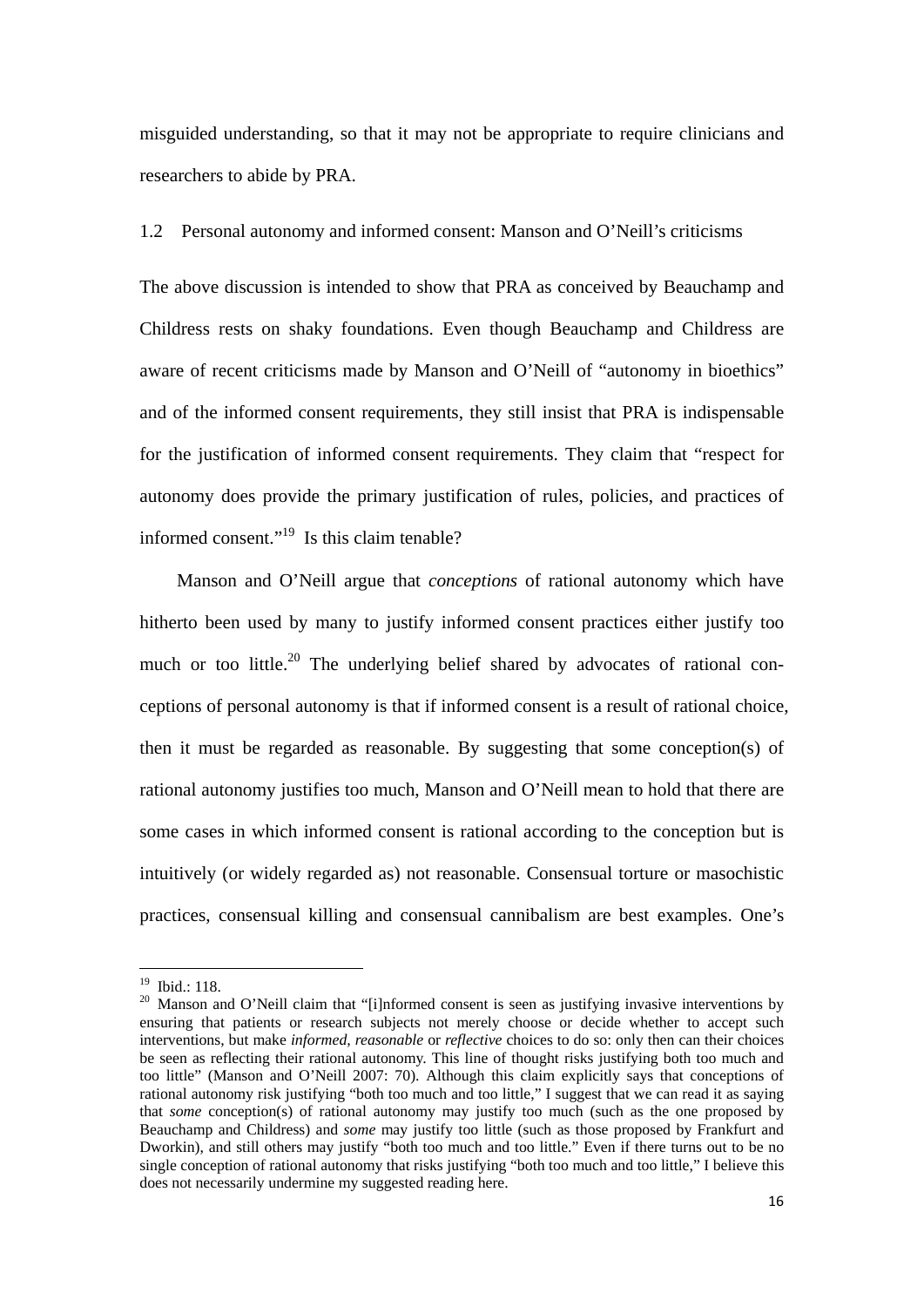"consent" to being tortured, killed, or eaten may be made with proper understanding, without undue influence, and even in accordance with one's values and beliefs. But it would hardly be accepted by any "civilized" society as reasonable. On the other hand, by suggesting that some conception(s) of rational autonomy justifies too little, Manson and O'Neill mean to hold that there are some cases in which informed consent (or refusal) is intuitively (or widely regarded as) reasonable but does not count as rational in the sense defined by the conception. As the example of Annie suggested in the previous section shows, her refusal to receive blood transfusion is widely regarded as reasonable; nevertheless, according to the more robust or reflectively rational conception of personal autonomy, her refusal is not rational.

The conception of personal autonomy advocated by Beauchamp and Childress is also one of rational autonomy, since it requires that a patient or participant, if she is to give a valid consent, must exercise her rational capacities so that she can understand the proposed treatment or experiment and then decide in accordance with her values and beliefs. Although their conception does not risk justifying too little (it is, after all, "minimally rational," and is supposed by Beauchamp and Childress to be able to be satisfied by the majority of people through their ordinary actions and choices), it might risk justifying too much: for example, one might consent to an extremely dangerous experiment with little possible benefit to oneself, and do so with proper understanding and no undue influence; though such consent might be rational if one embraced highly altruistic, self-sacrificial values and beliefs, it is, arguably, unreasonable. It might be objected that this example is far-fetched because Beauchamp and Childress can easily reply that PRA is not the sole fundamental principle in bioethics, that researchers also abide by, say, the principle of nonmaleficence and therefore would not propose any such dangerous experiment to their participants. Granted that this is a legitimate objection, it nevertheless casts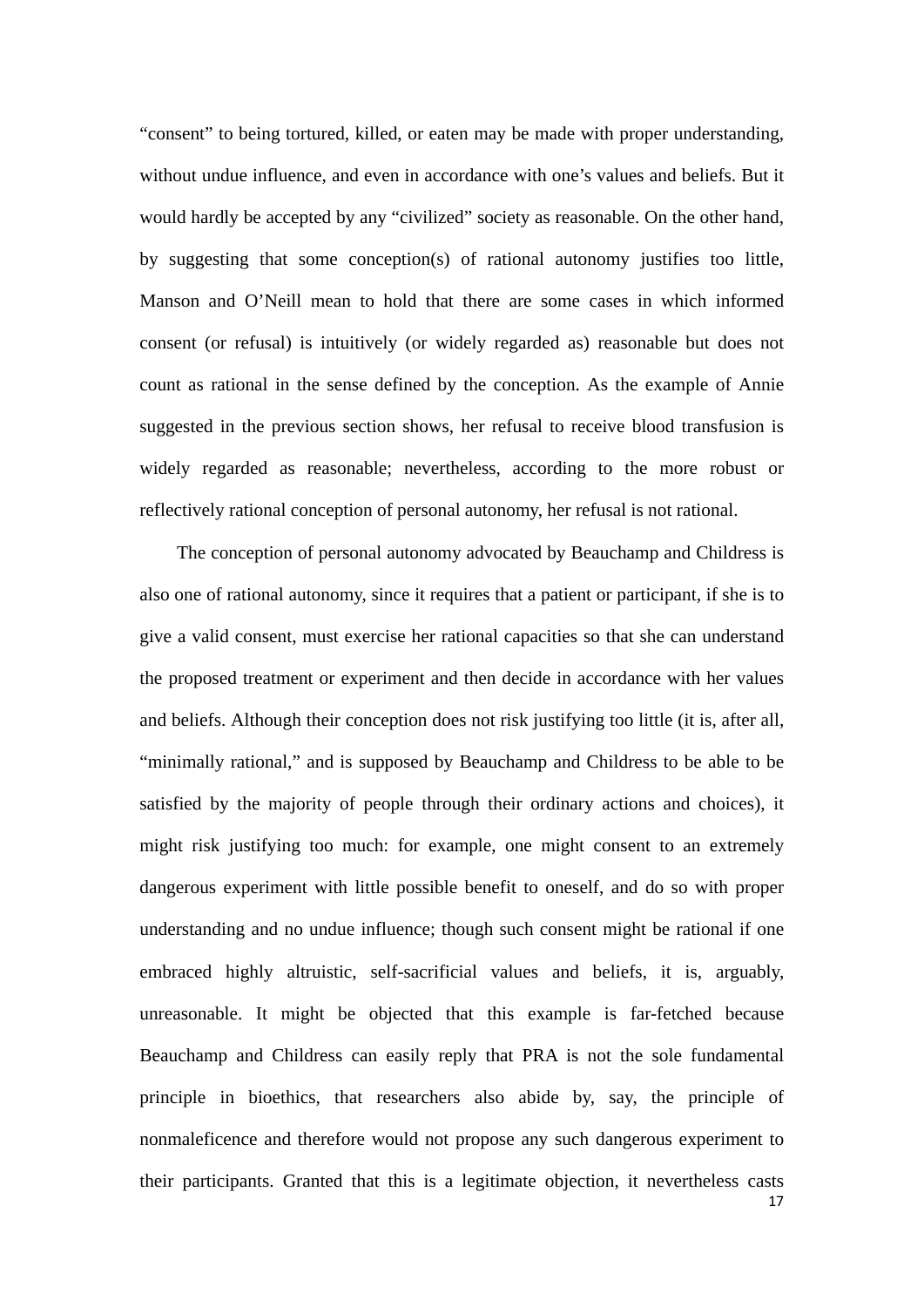doubt on the claim made by Beauchamp and Childress that PRA provides "the *primary* justification" of informed consent practices. Seen from the perspective of the participant, the list of options that she is asked to choose from in giving consent or refusal is already, before it is put to her for consent or refusal, a very limited list constrained by considerations such as those of nonmaleficence and beneficence; and such prior considerations may well strike the participant as undue paternalistic constraints on the exercise of her personal autonomy. Hence it seems doubtful how PRA could provide "the *primary* justification" of informed consent practices. The following question raised by Manson and O'Neill sounds instructive here: "Do appeals to autonomy in biomedical practice perhaps presuppose and rely on a residual paternalism that frames and protects the supposed exercise of individual autonomy?"<sup>21</sup> It seems that Beauchamp and Childress cannot coherently claim on the one hand that PRA provides the "primary justification" of informed consent practices, and on the other hand that the informed consent practices are appropriately constrained by certain prior considerations, such as those of nonmaleficence and beneficence, that limit the options to be offered to patients and participants.

#### 1.3 A new perspective on the informed consent procedure

In the previous two sections we have seen, first, that PRA itself is not free from problems and, second, that PRA cannot provide what Beauchamp and Childress call the "primary justification" of informed consent practices *if* they concede that these practices already presuppose certain ethical constraints on the kind of medical interventions it is permissible to offer to patients and participants for their consent. Those who regard personal autonomy as the primary ground for justifying informed consent procedure put a lot of emphasis on two parts of the procedure, namely, the

  $21$  Manson and O'Neill 2007: 72.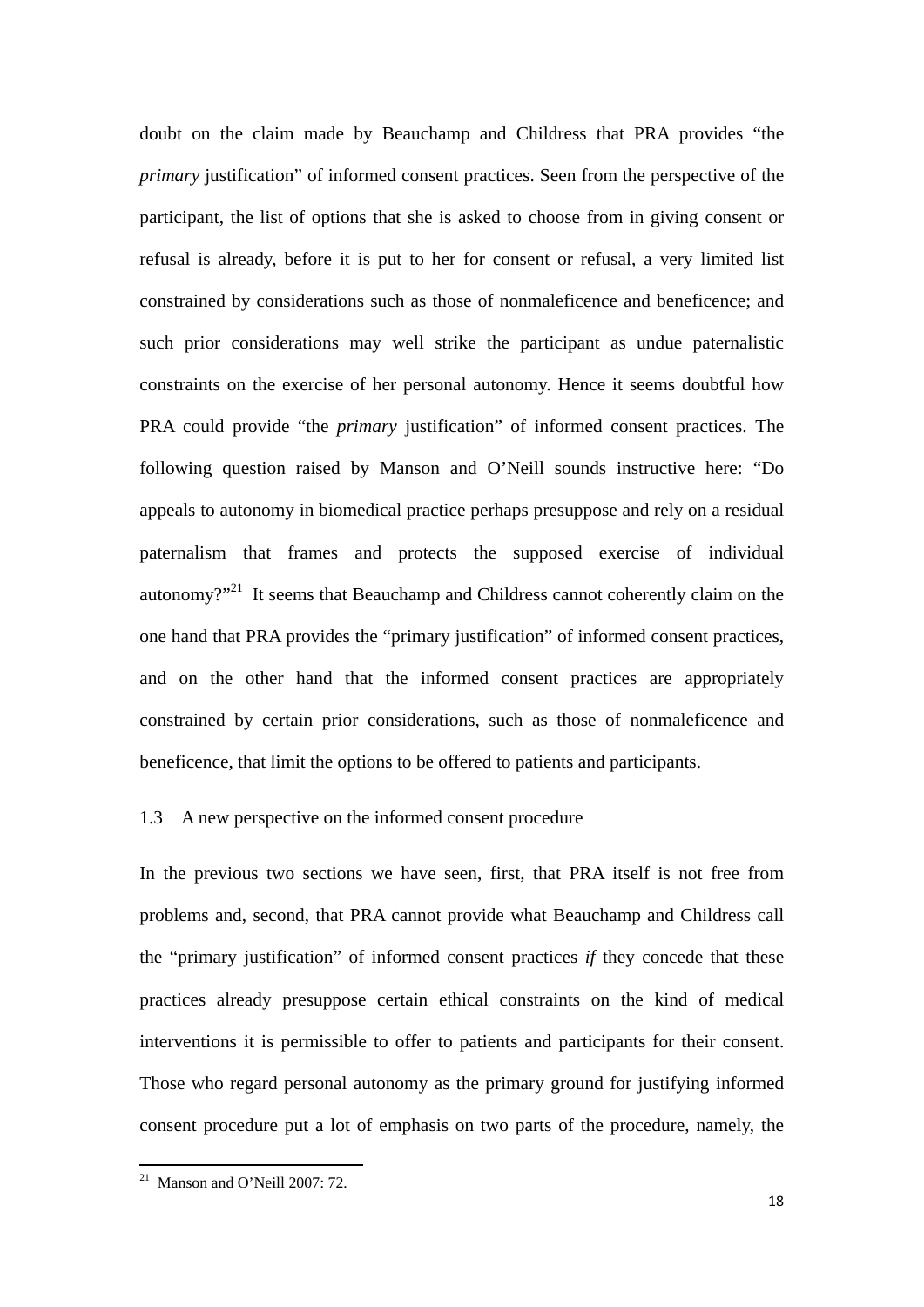cognitive, "informed" part and the volitional, "consent" part. For Beauchamp and Childress, such emphasis is exemplified as requirements on proper understanding and exclusion of undue influence respectively.<sup>22</sup> To allow room for a competent patient or participant to make her autonomous decision, clinicians or researchers ought to provide sufficient information and make sure that they are not (unwittingly or, what is worse, intentionally) exercising undue influences. Such an account is depicted by Manson and O'Neill as falling under a "conduit/container model" which, as pointed out above, fixes our attention on *one party giving information to the other and the other giving consent (or refusal) in return*. 23 Although this model is not wrong by itself, it nevertheless leads us to overlook the background against which the informed consent procedure takes place and, most importantly, makes sense. As the example of "dangerous experiment" that we saw toward the end of the last section shows, constraints on informed consent practice are not limited to those based on PRA only; the principle of nonmaleficence, for example, is also very important, which operates behind and prior to the act of informed consent and serves as a constraint on what kind of experiment could be proposed to participants. If I am right, this way of situating informed consent practice in its proper background or setting in fact suggests that Beauchamp and Childress cannot consistently claim that PRA is the primary justification of such practice, because they also admit that other moral principles may compete with PRA, or that PRA does not enjoy *the highest* priority among the four principles in biomedical ethics that they propose. $^{24}$ 

In order to redirect our attention to the background against which informed consent procedure takes place and makes sense, Manson and O'Neill first remind us that informed consent procedure involves a kind of "speech act" involving two parties,

 $22$  Beauchamp and Childress 2009: 117-134.

<sup>&</sup>lt;sup>23</sup> Manson and O'Neill 2007: 35-41.

<sup>&</sup>lt;sup>24</sup> Beauchamp and Chidlress 2009: viii, 99, 140.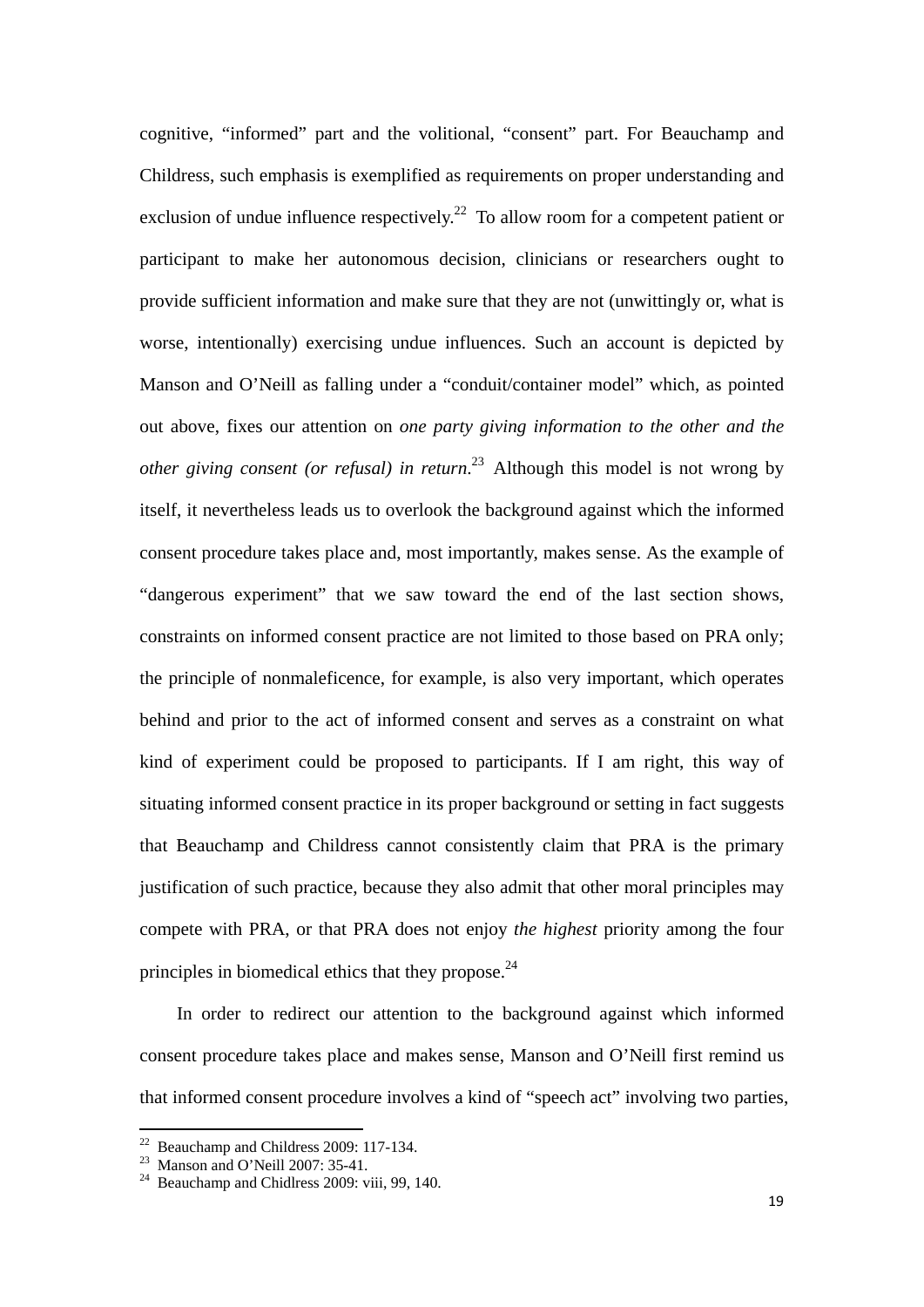and the main function of the speech act is to communicate and adjust practical and cognitive commitments of the two parties to the speech act. They call this way of looking at informed consent procedure the "agency model."<sup>25</sup> For any communication qua speech act to be successful, it must proceed against the background of a set of operating rules. To see what such rules may be, we must first note that Manson and O'Neill propose to view informed consent as an act by means of which some fundamental normative requirements are "waived" by patients or participants: in short, for Manson and O'Neill, informed consent is best thought of as a "waiver." Not only must the informed consent procedure follow familiar epistemic norms for successful communication such as intelligibility, relevance and accuracy of the information to be communicated from one party (the clinicians or researchers) to the other (the patients or potential participants), it must also serve to help the other party to waive important ethical and legal norms that it would *otherwise* be a serious moral wrong to violate by means of the proposed treatment or intervention: "In consenting we *waive* certain requirements on others not to treat us in certain ways (sometimes this will include waiving rights), or we *set aside* certain expectations, or *license* action that would *otherwise* be ethically or legally unacceptable. Informed consent has a role *only* where activity is already subject to ethical, legal or other requirements."26 Informed consent is required when and only when a clinician or researcher proposes to do what is regarded under normal circumstances or non-medical setting as ethically or legally wrong. One might then ask, what are these ethical and legal requirements?

Manson and O'Neill's reply goes as follows: "[W]e will rely on the fact that certain types of action will be prohibited in most jurisdictions. We assume, for example, that nearly all ethical outlooks, and nearly all legal systems, will converge in

  $25$  Manson and O'Neill 2007: 50-67.

 $26$  Ibid.: 72.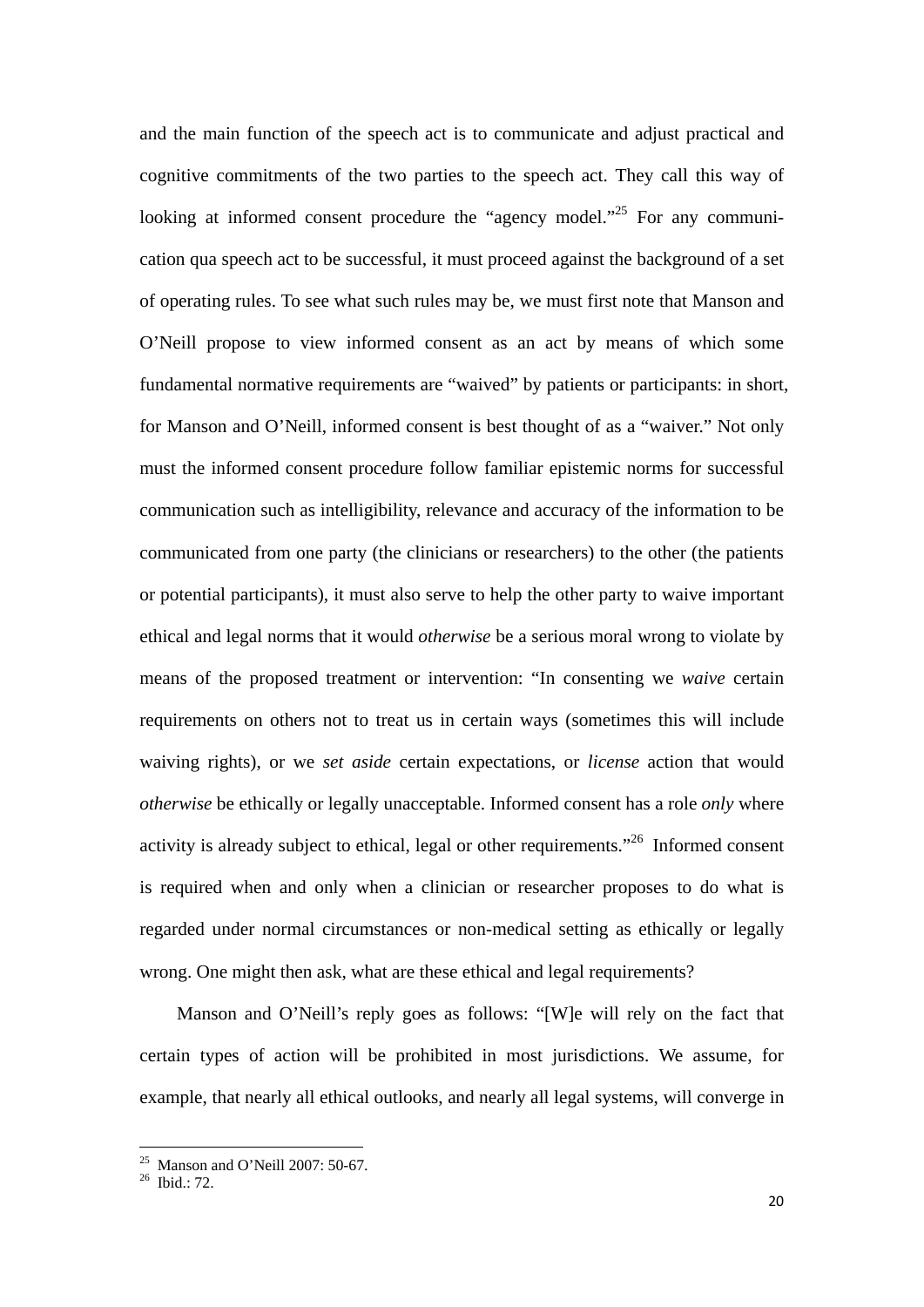prohibiting action such as injury, torture, poisoning or killing. Further, nearly all legal systems will prohibit the use of force, fraud, duress and coercion, deception and manipulation, and nearly all ethical outlooks will condemn such action as wrong."<sup>27</sup> In short, these (allegedly universal) prohibitions, or obligations to refrain from doing certain things to other people, are supposed to be valid across different jurisdictions and different cultures and moral systems: they are supposed to be "very widely accepted and endorsed by an overlapping consensus among [people] with an extremely wide range of ethical, social and religious outlooks."<sup>28</sup> These prohibitions are not simply widely accepted; they are also so important that to violate any of them is to "violate fundamental rights of the person, as well as to flout or neglect a range of legitimate expectations."29 Surgery is the most obvious example. *Without consent,* surgical operation amounts to injury, or, in some cases, torture or killing if it fails. We could view these prohibitions and their correlative rights against potential violators of them as constituting certain very fundamental moral requirements. Thus construed, the informed consent procedure is to be viewed as operating or making sense only against such a background of fundamental moral requirements. More importantly, viewing the informed consent procedure in this way suggests that clinicians and researchers also work against this rich normative background and are constrained by the moral requirements safeguarded by it. This in turn suggests that in their professional practices clinicians or researchers should abide by these fundamental moral requirements so as to avoid doing grave wrongs to their patients or participants. In other words, these fundamental moral requirements are the *moral obligations* they owe, other things being equal, to their patients or participants in order to respect and protect the correlative rights of the latter.

 $27$  Ibid.: 74.

 $28$  Ibid.

 $29$  Ibid.: 76.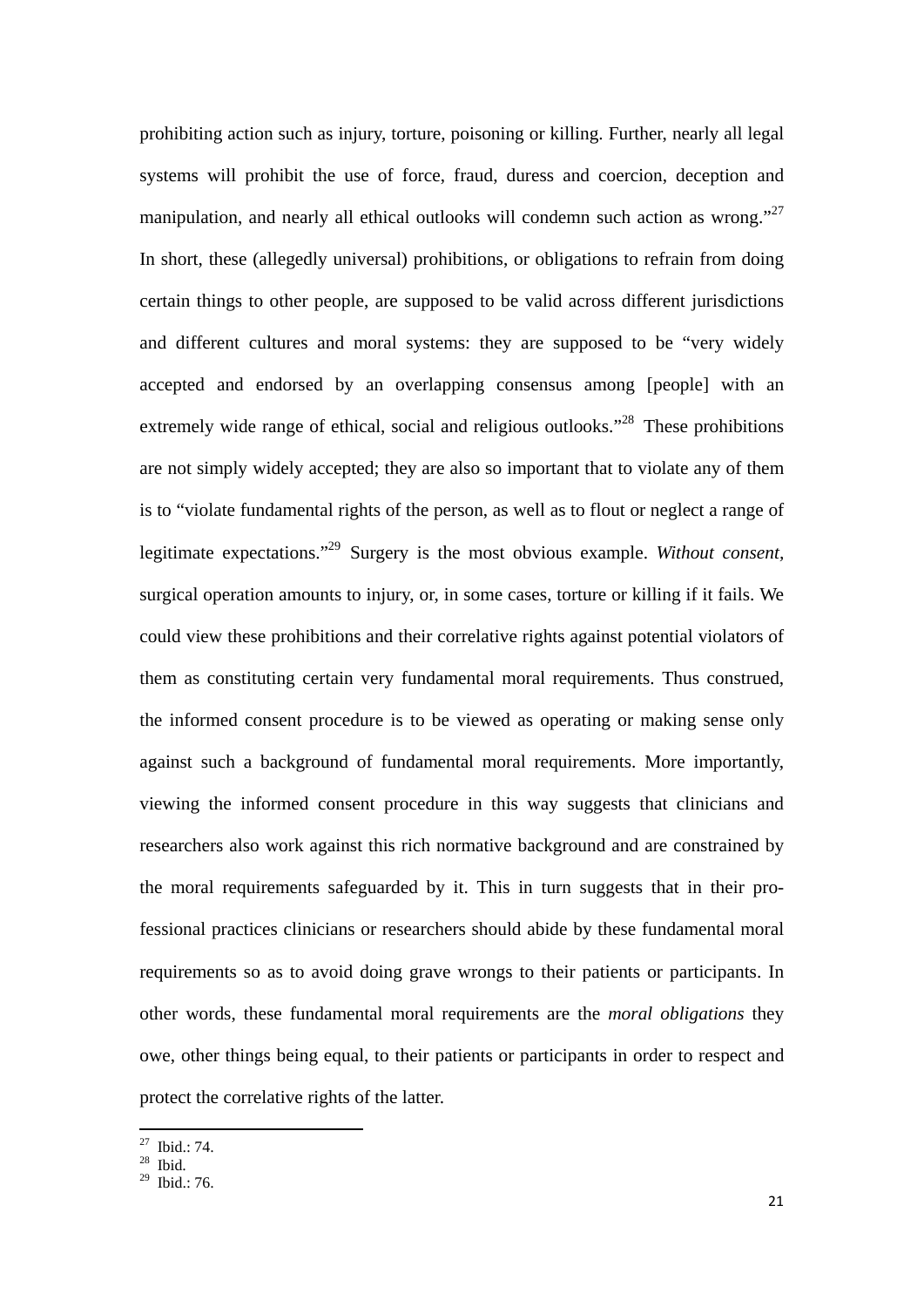One might ask: granted that these moral requirements are so fundamental, how could one ever *waive*, through informed consent, the correlative moral rights that are, qua fundamental rights, "*generally* inviolable"?<sup>30</sup> Manson and O'Neill address this question by pointing out that "in specific circumstances refusal to waive an important ethical or legal requirement for a specific purpose may itself lead to pain, injury, damage, distress and even to death."<sup>31</sup> Thus, it seems, in order to determine whether it is morally justifiable or permissible for a patient or participant to waive a particular right or requirement for a specific medical purpose in a particular case, the patient or participant must weigh between (a) waiving the right or requirement and thereby allowing the specific medical purpose to be achieved on the one hand, and (b) refusing to waive it and thereby disallowing the purposed to be achieved on the other hand. Manson and O'Neill seem to think that (a) would be justifiable if (b) would "lead to pain, injury, damage, distress and even to death" while (a) would prevent any of these undesirable consequences from taking place (even though it would involve the waiving of a fundamental right or requirement). As the above surgery example shows, consent to surgery requires the patient to waive her right to bodily integrity, and such waiving is justifiable because otherwise one would continue suffering great pain and would probably or even surely die.

Three important observations must be made about the weighing described above. First, given that medical practices take place against the background of (the above-mentioned overlapping) ethical and legal norms and standards, the weighing is something that should be done if a proposed invasive intervention does violate a fundamental right or requirement, such as the right to bodily integrity, set up by the background norms and standards. Second, since it is a *fundamental* right or require-

<sup>30</sup> Ibid.

 $31$  Ibid.: 74.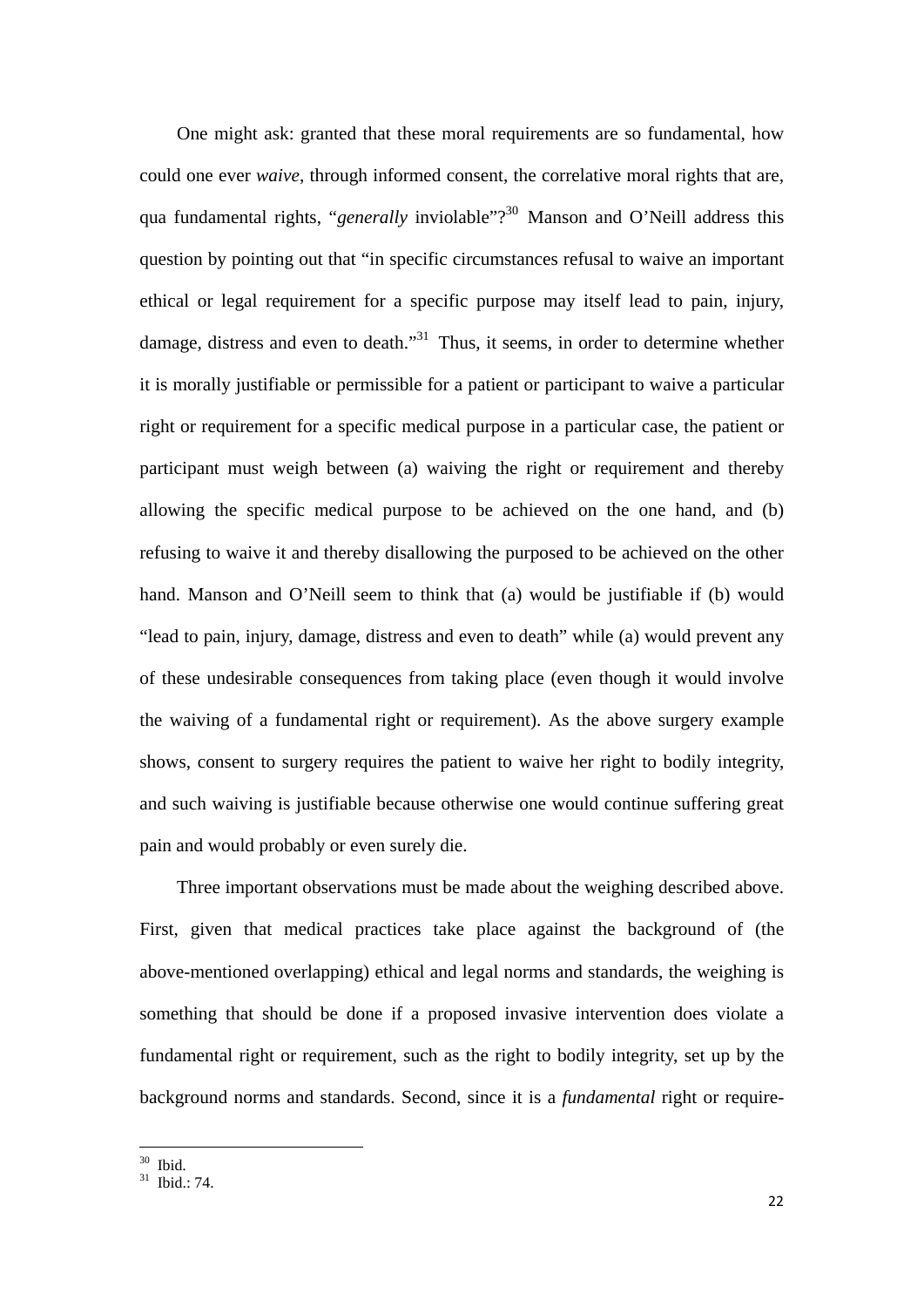ment that is threatened by the intervention proposed, it is reasonable to hold that there should be a presumption *against* the intervention, and that (a) must therefore carry *sufficiently greater* moral weight in order to override (b). As the surgery example shows, such a greater weight might come from the prospect of the patient's pain being relieved and avoidable death being prevented by means of the intervention proposed. However, there may not, unfortunately, be a precise, well-defined boundary between what is "sufficiently greater" and what is not; hence, whether or not the waiving of a fundamental right or requirement carries sufficiently greater moral weight must often be a matter of particular judgment. Finally, even if the weighing is to be done on a case-by-case basis, this does not mean that it must be arbitrary. After all, the need for such weighing arises from a background of ethical and legal norms and standards; the weighing must therefore also find its own grounds of justification within such a background. In the next chapter, we shall explore more about the basis of this background.

To sum up, in this chapter I have tried to show, first of all, that PRA, one of the fundamental principles in bioethics, is problematic. Furthermore, such a principle cannot provide the "primary justification" of informed consent practice as Beauchamp and Childress intend it to provide. We have also seen that, as the "agency model" proposed by Manson and O'Neill shows, the informed consent procedure is better conceived as presupposing and operating against a background of ethical and legal norms and standards. In the next chapter I will explore and elaborate on this background by giving it a Kantian interpretation, along the line which O'Neill pursues in some of her writings and which, as we shall see, even Beauchamp and Childress themselves would acknowledge to bring out "the substantive basis" of PRA.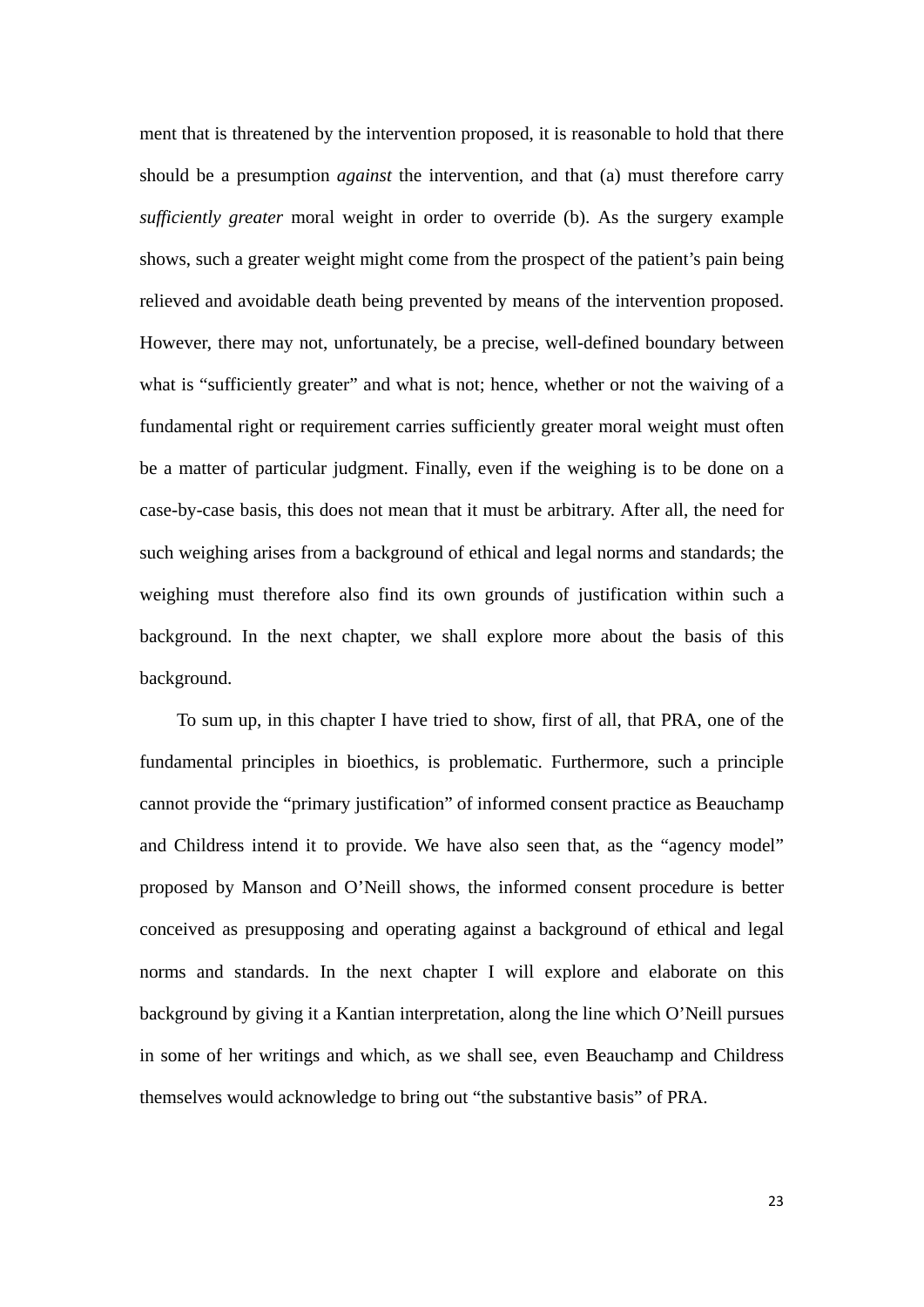## Chapter Two

## Search for Moral Foundation

#### 2.1 The need for a moral foundation

According to Manson and O'Neill's model of informed consent as a "waiver," and a context-dependent "speech act," informed consent is required when and only when fundamental rights are to be temporarily waived for some specific medical purpose. In other words, the informed consent procedure must operate against a rich normative background of rights and their correlative obligations (namely, those which bearers of rights can raise against others for compliance). As to what these important rights and obligations may be, Manson and O'Neill offer a short list and simply assume it to be unproblematic that the rights and obligations cited as examples are what "nearly all ethical outlooks and legal systems will converge [on]."32 Though their assumption may well be true, it does not enable us to see *why* those items on the list are to be regarded as rights and obligations, *why* they are fundamental or generally inviolable, and how, given their fundamental status as rights and obligations, they can be reasonably waived at all. If we get clearer about these questions, we may have a better and deeper grasp at Manson and O'Neill's model, and we may then be able to see how it can provide a more persuasive way to deal with emerging difficulties that make traditional informed consent requirements hard to satisfy in contemporary biomedical research. However, in order to address the above questions, we will have to touch on theoretical issues in moral philosophy; more specifically, we will have to find a moral foundation or grounding for those fundamental rights and obligations.

 32 Manson and O'Neill 2007: 74.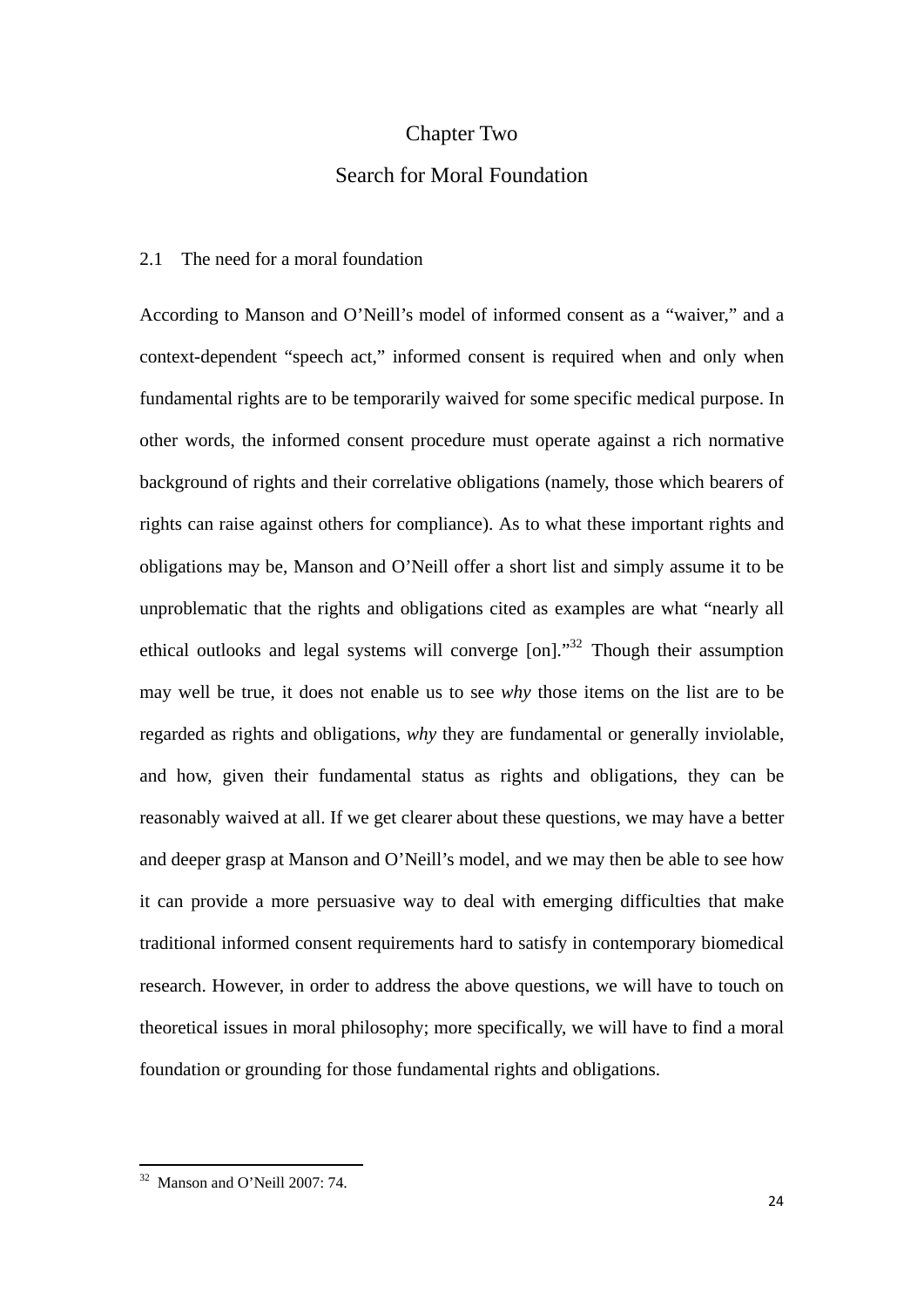Since Manson and O'Neill believe that the rights and obligations they have in mind are what "nearly all ethical outlooks and legal systems will converge [on]," presumably there will be many candidates for such a moral foundation. One possible candidate comes from Immanuel Kant's ethical theory. In *Autonomy and Trust in Bioethics*, O'Neill suggests that because Kant's ethical theory gives due emphasis on obligations that are indispensably correlative to rights, it is a better candidate for explaining the moral bindingness of rights than other ethical theories which attempt to base moral rights on some conception of the good.<sup>33</sup> However, O'Neill only singles out the Formula of Autonomy, one of Kant's three chief formulations of the so-called "supreme principle of morality," and she portrays the kind of autonomy involved in it as "principled autonomy" which, unlike the kind of personal autonomy that has hitherto concerned bioethicists, is "expressed in action whose principle [or the reason for which it is undertaken] *could be adopted by all others*."34 Beauchamp and Childress are not unaware of this sense of "autonomy" as Kant uses the term, for they have pointed out that although Kant would support their "principle for respect for autonomy," he is "largely concerned with morally correct autonomous choices."<sup>35</sup> This reading of Kant is in tune with the view generally shared by contemporary writers on autonomy that whereas Kantian autonomy is more appropriately called "moral autonomy," recent theories of autonomy focus on something different or broader in scope than moral autonomy, and should be given a different name, such as "personal autonomy" or "individual autonomy." Beauchamp and Childress are aware

 $33$  O'Neill persuasively argues that a right without its correlative obligations lacks its moral bindingness; see O'Neill 2002: 76-82.

<sup>34</sup> Ibid.: 85. Kant's Formula of Autonomy goes as follows: "Not to choose otherwise than so that the maxims of one's choice are at the same time comprehended with it in the same volition as universal law"; see Immanuel Kant, *Groundwork for the Metaphysics of Morals*, translated and edited by Allen Wood 2002: 58. I will add to all citations from Kant a page-reference to the relevant volume of the standard Prussian Academy edition of Kant's complete works. The reference for the passage quoted from the *Groundwork* is p. 440 of volume 4, abbreviated customarily as 4:440. 35 Beauchamp and Childress 2009: 104.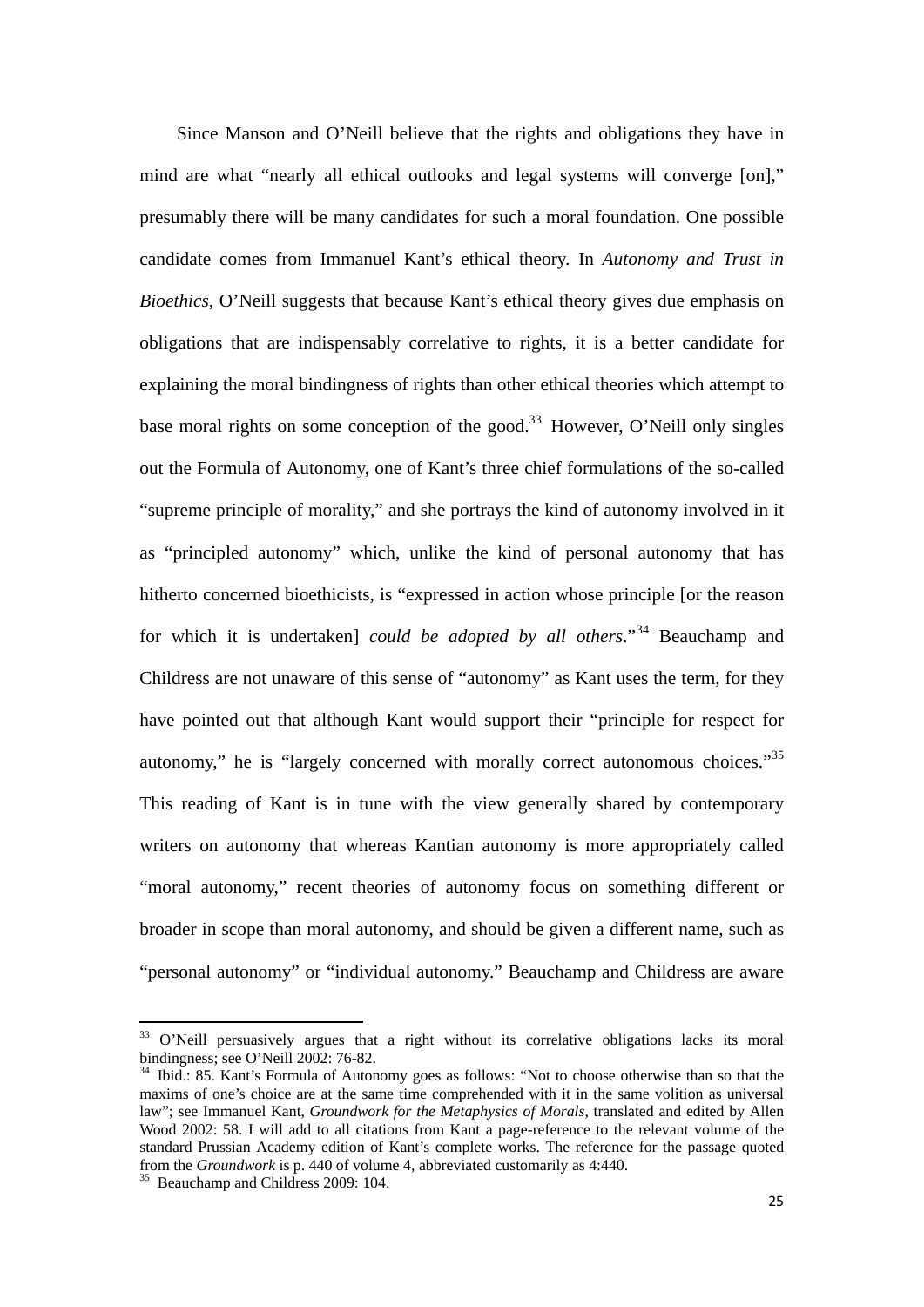of this distinction, and they prefer to understand "autonomy" in the contemporary rather than the Kantian sense. Thus, to avoid begging their question, perhaps we should not, at least not directly, appeal to Kant's Formula of Autonomy in our entire critique of their system of biomedical ethics.

Fortunately, Kant has offered two other formulations of one and the same "supreme principle of morality," and according to him the Formula of Autonomy actually follows from them.<sup>36</sup> These two other formulations are the Formula of Universal Law and the Formula of Humanity (as an End in Itself), and the latter has been considered by Allen Wood as "the most substantive value thesis on which Kantian ethics rests."<sup>37</sup> Moreover, Kant relies heavily on the Formula of Humanity rather than the Formula of Universal Law for his systematic derivation of ethical duties in the *Metaphysics of Morals*. 38 I will therefore appeal to the Formula of Humanity (hereafter abbreviated as "FH") in my search for a moral foundation of the fundamental rights and obligations that are supposed to lie in the background against which the informed consent procedure is to be understood according to Manson and O'Neill.

 Most importantly, even Beauchamp and Childress, whose PRA (i.e., principle of respect for autonomy) may appear to have nothing to do with Kantian ethics, explicitly admit that not only does FH serve as the "substantive basis" of PRA but it also has great and legitimate influence on bioethics. As they put it, "Kant's second formulation of the categorical imperative—that persons must be treated as ends and not as means only—can be, and often has been, interpreted as the substantive basis of

<sup>36</sup> As Kant points out: "The ground of all practical legislation…lies *objectively in the rule* and the form of universality, which makes it capable of being a law (at least a law of nature) (in accordance with the first principle), but *subjectively* it lies in the *end*; but the subject of all ends is every rational being as end in itself (in accordance with the second principle): from this now follows the third practical principle of the will, as the supreme condition of its harmony with universal practical reason, the idea *of the will of every rational being as a will giving universal law*." See Wood 2002: 49, and Kant, 4:431. 37 Wood 2002: 164.

<sup>38</sup> Wood 1999: 139.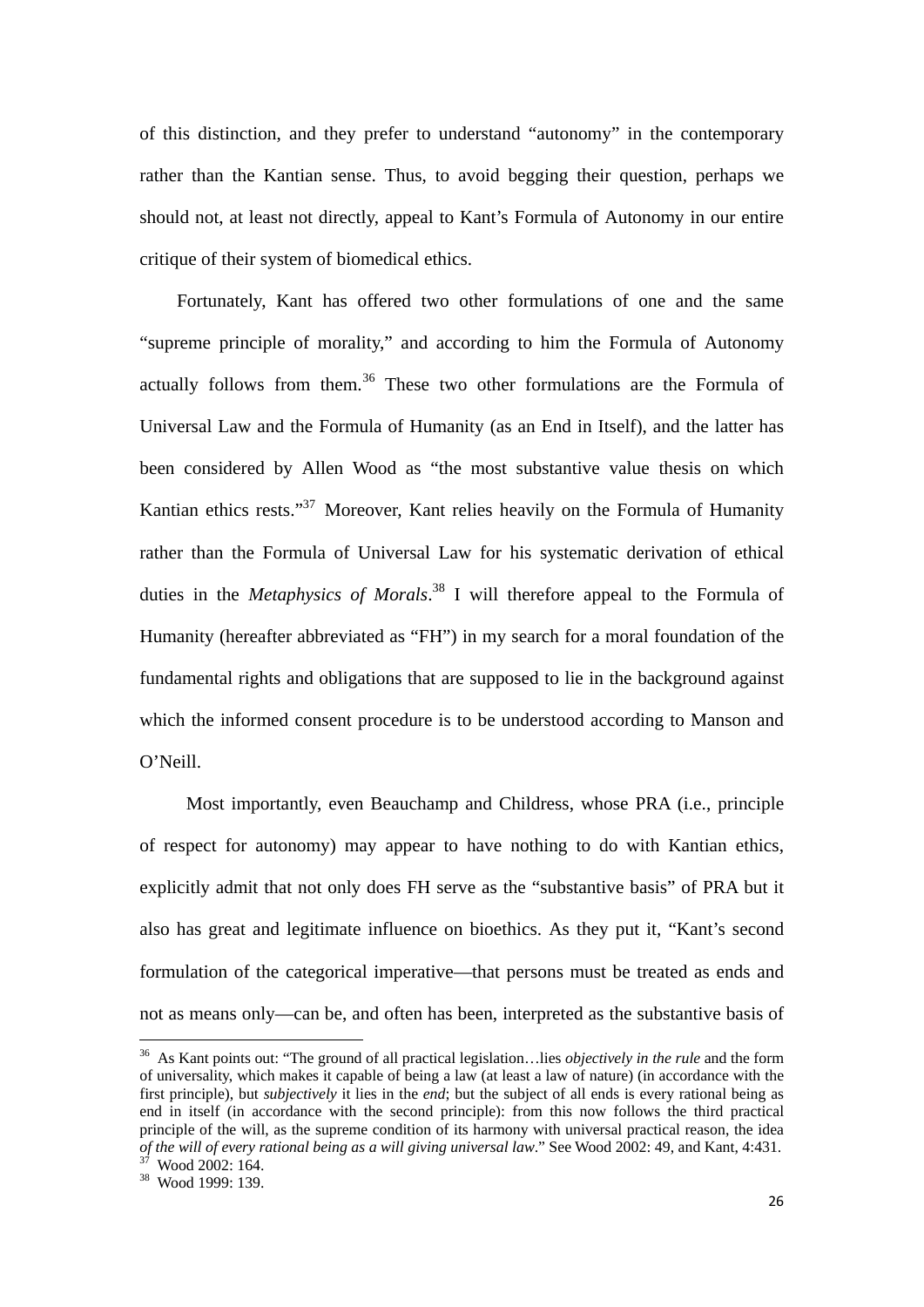what, in Chapter 4 and throughout this book, we refer to as the principle of respect for autonomy. Kant's second formulation has been enormously, and justifiably, influential on contemporary biomedical ethics."39 Indeed, in spite of many obscurities in Kant's exposition of his philosophical doctrine, the second formulation FH has rightly provided one of the most memorable passages in his writings, namely: "So act that you use humanity, whether in your own person or that of another, always at the same time as an end, never merely as a means.<sup>40</sup> Given their recognition of the importance of FH in contemporary bioethics, I believe Beauchamp and Childress will not find my appeal to FH objectionable, even though I will be using it to ground a new model of informed consent that is intended to show inadequacies of their own favored model.

2.2 Kant's Formula of Humanity

It must be noted that "humanity" as Kant uses it is a technical term for him. Thus, in *Religion within the Boundaries of Mere Reason*, we find him distinguishing three "original predispositions" (*ursprüngliche Anlagen*) in human nature: a human being has the predisposition to animality as "a *living being*," the predisposition to humanity "as a living and at the same time *rational* being," and the predisposition to personality "as a rational and at the same time *responsible* being."<sup>41</sup>

The predisposition to animality represents our impulse toward self-preservation, propagation of the species, and being in community with others; it is a tendency belonging to "physical or merely *mechanical* self-love, i.e. a love for which reason is not required."<sup>42</sup> The predisposition to personality, on the other hand, is "the susceptibility to respect for the moral law *as of itself a sufficient incentive to the power of* 

 <sup>39</sup> Beauchamp and Childress 2009: 349.

<sup>40</sup> Wood 2002: 46-47; see Kant, 4:429.

<sup>41</sup> Kant, *Religion within the Boundaries of Mere Reason*, translated and edited by Allen Wood and George di Giovanni 1998: 50 (= Kant, 6:26).

<sup>&</sup>lt;sup>42</sup> Ibid.: 51, (= Kant, 6:26).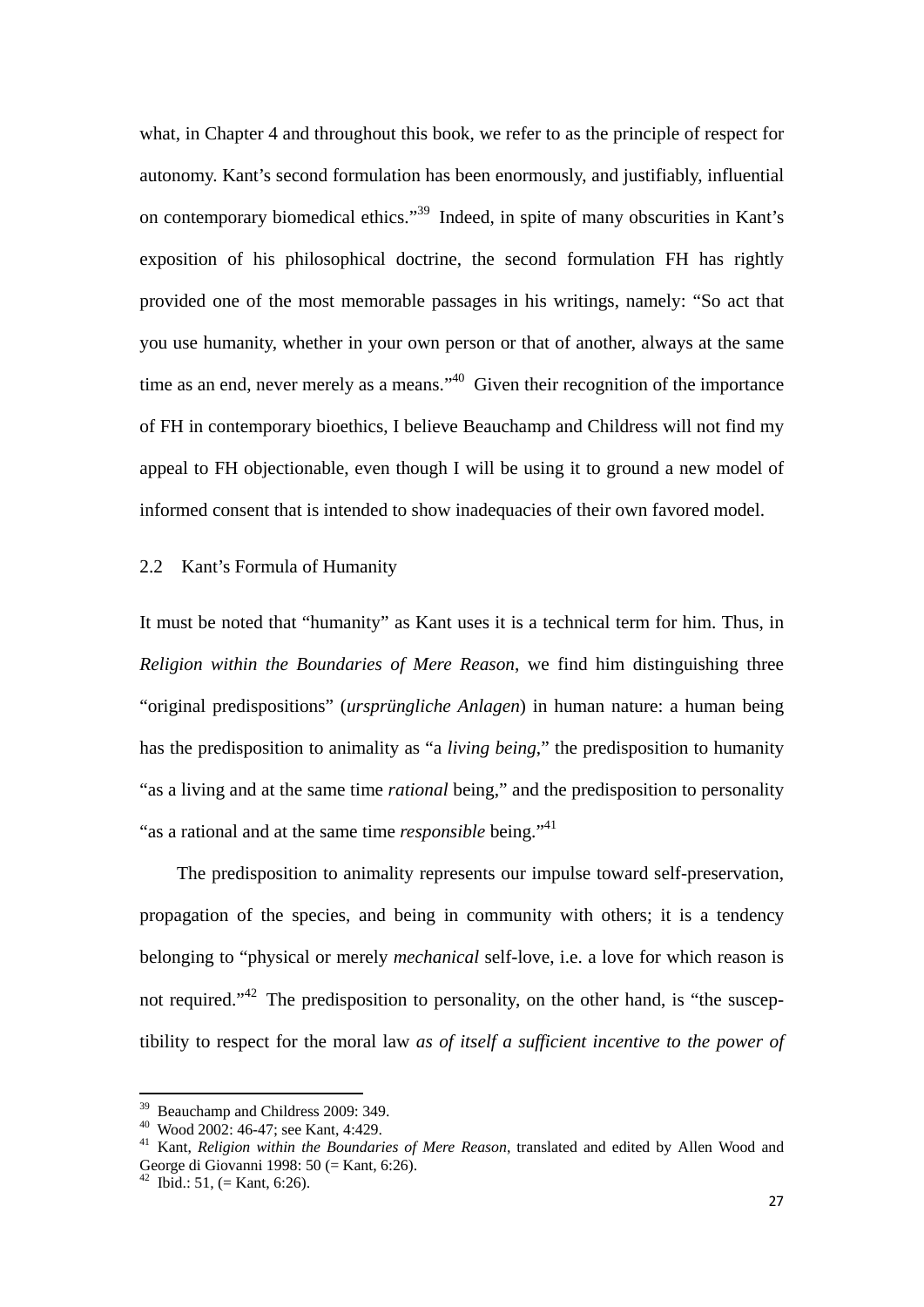*choice*."43 Wood puts it as follows: "Personality is our rational capacity to legislate for ourselves the moral law and obey it."<sup>44</sup>

The predisposition to humanity is, in general, the capacity to set ends through reason, and such a capacity "has no specific reference to morality."45 In *Anthropology from a Pragmatic Standpoint*, Kant subdivides the predisposition to humanity into "technical predisposition" and "pragmatic predisposition."46 The former indicates elementary use of rational capacity, namely, to manipulate things in order to satisfy one's desires or needs.47 We possess rational capacity to adopt effective means to achieve whatever ends we might have. Drinking water, for example, is an effective means to quenching my thirst. The pragmatic predisposition, on the other hand, refers to another, *more specific* aspect of rational capacity which enables us "to form a concept of ends, and from an aggregate of things purposively fashioned to construct by the aid of his reason a system of ends."48 As Wood interprets it, humanity as a pragmatic predisposition "enables us not only to set ends but to compare the ends we set and organize them into a system…. Hence humanity also involves the capacity to form the idea of our happiness or well-being as a whole. The pragmatic aspect of humanity is the basis of what Kant calls 'prudence' (G 4:416) and is therefore the ground of the actual principles through which we seek happiness, which Kant calls 'counsels of prudence'  $(G 4:418)$ ."<sup>49</sup>

 $43$  Ibid.: 52; see Kant, 6:27.

<sup>44</sup> Wood 2008: 88.

<sup>45</sup> Wood 1999: 118.

<sup>46</sup> Kant, *Anthropology from a Pragmatic Standpoint*, selected in *Toward Perpetual Peace and Other Writings on Politics, Peace, and History*, edited by Pauline Kleingeld and translated by David L. Colclasure 2006: 165-167, (= Kant, 7:322-324).

 $47$  Kant describes this rational capacity to manipulate things as follows: "Nature has by this means designed [a human being] not for merely a single manner of manipulating objects, but rather generally for all forms of manipulation, and has thus designed him for the use of reason and thereby marked the technical predisposition of his species or the predisposition of his species for skill in manipulation as that of a *rational* animal"; in ibid.:  $166 (=$  Kant,  $7:323$ ).

<sup>&</sup>lt;sup>48</sup> Kant, *Critique of Judgment*, edited by Nicholas Walker and translated by James Creed Meredith 2007: 255 (=  $\hat{K}$ ant, 5:426-427).

<sup>49</sup> Wood 1999: 119.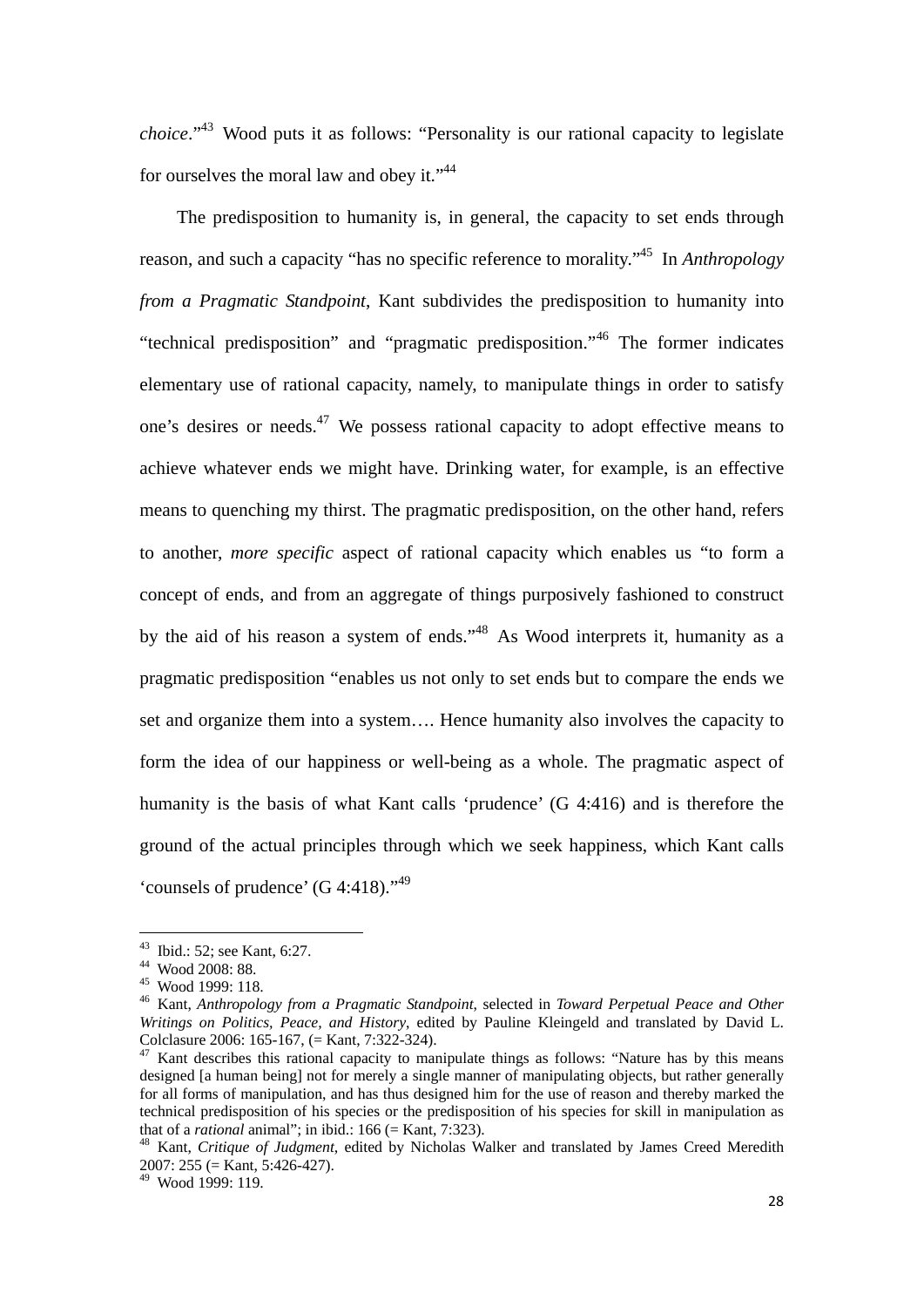The exercise of the pragmatic predisposition to humanity, in particular, expresses uniqueness of human being *as rational being*. In order to compare the ends to be set or chosen and organize them into a system, I need to know what matters more and what matters less for *me*. That is, as suggested by Terence Irwin, I as a rational being have "relatively stable concerns," derived from my "rational agency," which sets an ultimate criterion by means of which I am to set or choose ends for myself: "Something appears valuable to me, as a particular agent with relatively stable concerns, in so far as I connect it with my rational aims and their objects, and hence with my rational agency.<sup>"50</sup> I choose an end not because I find it appealing in its own right, but because it fits into my rational life-plan, made up of my long-term concerns and goals, which expresses my conception of myself; and insofar as I choose particular ends in this way, I value myself. According to Irwin's interpretation, if I am to value myself, I must also acknowledge the duty that Kant says everyone has to cultivate one's own talents: "If I value myself, I must also (Kant assumes) value my abilities, and hence seek to realize them. Hence the capacity to set ends for myself supports the demand for cultivation of one's talents."<sup>51</sup>

Besides telling me which particular ends deserve to be brought about if I am "prudent" in pursuit of my happiness, this rational capacity (the pragmatic predisposition to humanity) also requires for its exercise, as a necessary condition for my being able to pursue my happiness, that I be able to resist satisfying whatever desires or impulses I might happen to have which would distract me from pursuing those ends. That is, it requires me to perform self-constraint to a certain degree. As Wood points out, this explains Kant's conception of "negative freedom": "Humanity thus also presupposes a kind of freedom, namely the ability to resist the immediate coercion of

<sup>50</sup> Irwin 2009:111.

 $51$  Ibid.: 44.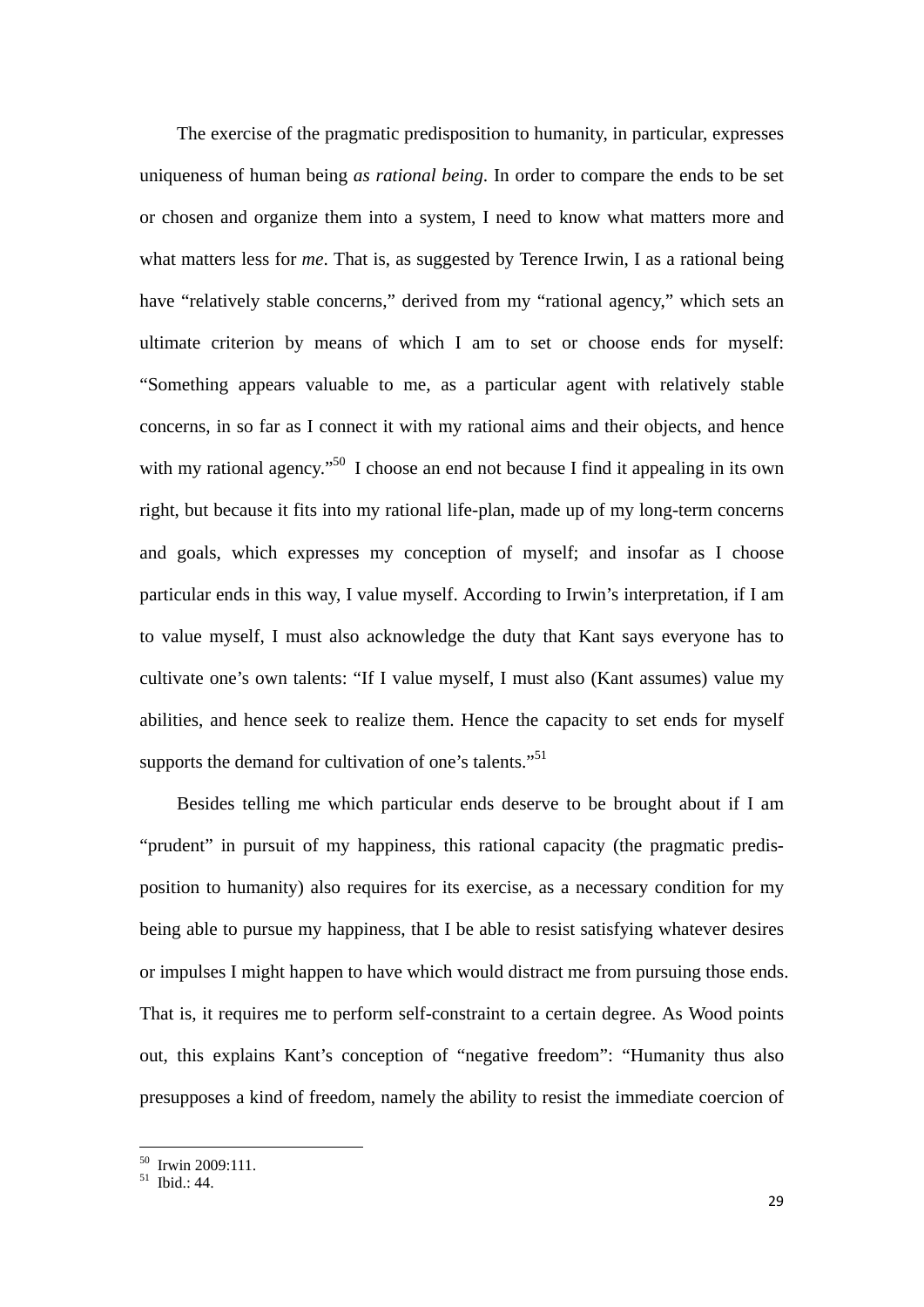desires and impulses. Kant calls this the 'negative' conception of freedom (G 4:446, KpV 5:47-48)."52

Most importantly, to exercise the above rational capacity, I must *value myself as an* "*end in itself*" which deserves *respect*. Since the reason for me both to choose, compare and organize ends and to exert self-constraint in pursuit of them is *myself as a rational agent*, this suggests, as Kant puts it, that I am an "end in itself," as a member of *rational beings* whose "nature already marks them out as ends in themselves, i.e., as something that may not be used merely as means, hence to that extent limits all arbitrary choice (and is an object of respect)."<sup>53</sup> Immediately Kant explains this notion of "end in itself" through another two conceptions "objective end" and "absolute worth": "These are not merely subjective ends whose existence as effect of our action has a worth *for us*; but rather *objective ends*, i.e., things whose existence in itself is an end, and specifically an end such that no other end can be set in place of it, to which it should do service *merely* as means, because without this nothing at all of *absolute worth* would be encountered anywhere; but if all worth were conditioned, hence contingent, then for reason no supreme practical principle could anywhere be encountered."<sup>54</sup> My status as an "end in itself" derives from rational nature or humanity in the pragmatic sense, and this status does not require me to perform any particular kinds of action in order to attain it; rather, it is already rooted in the predisposition to humanity in the pragmatic sense as part of human nature. Furthermore, as involving "objective end," the claim that "*rational nature exists as end in itself*" indicates that it is *no means to any other ends*; that is, rational nature already exists in us as a "self-sufficient end" (*selbständiger Zweck*), and by itself

Wood 1999: 119.

<sup>53</sup> Wood 2002: 46; see Kant, 4:428.

 $54$  Ibid.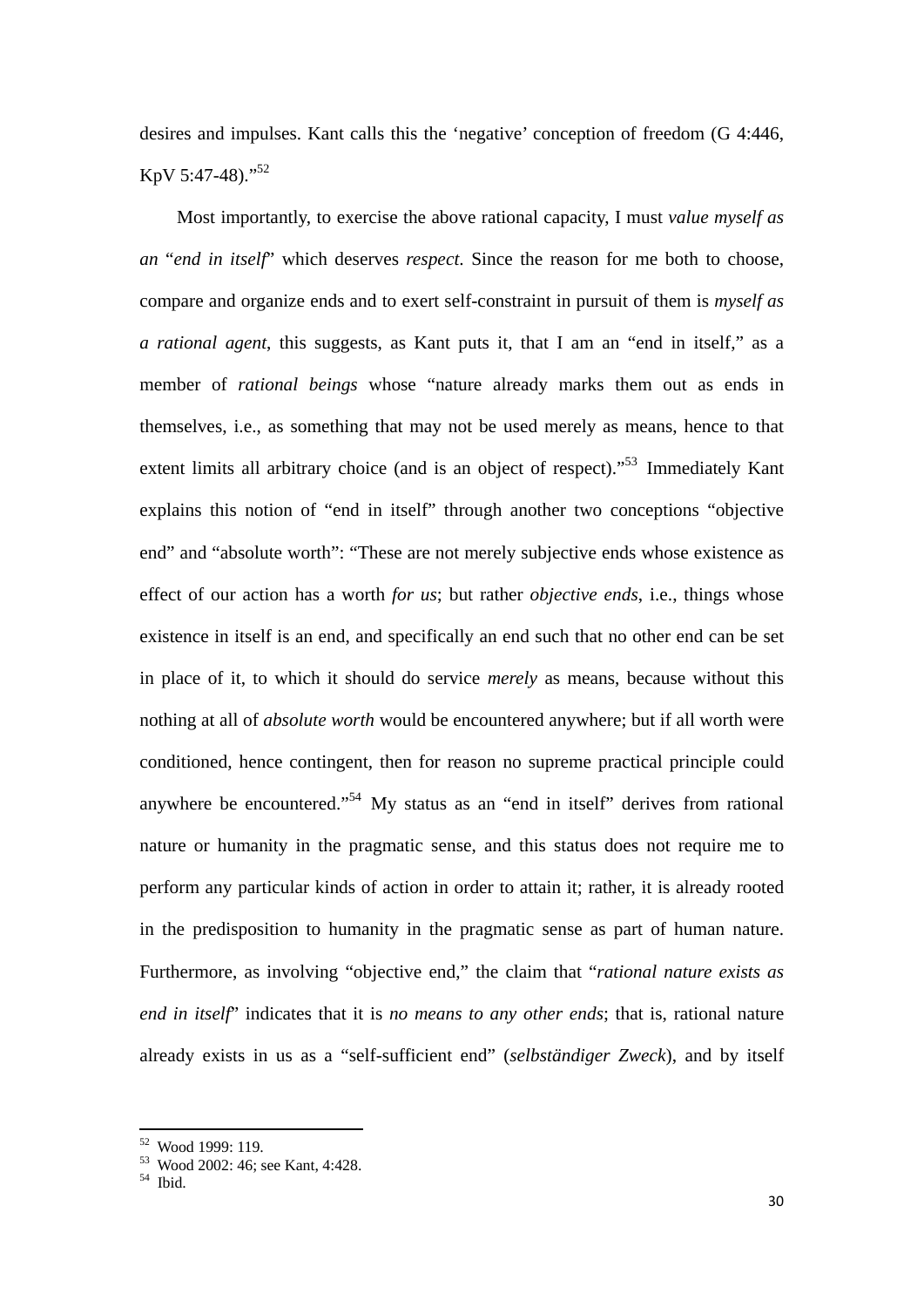alone possesses "absolute value" which demands respect.<sup>55</sup> In other words, my rational nature confers upon me a moral status as an "end in itself" which possesses absolute worth, and thus demands me to *respect myself (as a rational being)*.

In a society with limited resources everyone pursues his or her own well-being. It is very likely that my pursuit of my well-being is interfered with or blocked by others in pursuit of their own. Hence, as Irwin points out, "my own impulses are not the only possible source of exploitation and subordination [of my pursuit of well-being]; threats of subordination may also come from other people's desires."56 How can I persuade others not to subordinate my pursuit to that of theirs? The key lies in rational nature as an *end in itself* which is possessed by all rational beings and which requires *respect*. As mentioned above, when Kant explains the conception of end in itself, he does not distinguish "I" from "others" and demand how others should treat me as a particular person; on the contrary, he indicates how all rational beings *as such* should be treated. Simply qua rational beings, others and I are guaranteed the same moral status as "end in itself." Hence the moral demand to respect oneself is "objective": "But every other rational being also represents his existence in this way as consequent on the same rational ground as is valid for me; thus it is at the same time an *objective*  principle, from which, as a supreme practical ground, all laws of the will must be able to be derived."57 Since rational nature by itself demands respect for it, to say that rational nature demands me to respect myself implies that I ought to respect others as well, given that they also possess the same rational nature as I do. This is precisely what Kant intends FH to assert: "Now I say that the human being, and in general every rational being, *exists* as end in itself, *not merely as means* to the discretionary use of this or that will, but in all its actions, those directed toward itself as well as

 55 Ibid: 46, 55; see Kant, 4:429, 437.

<sup>56</sup> Irwin 2009: 111.

<sup>57</sup> Wood 2002: 46; see Kant, 4:429.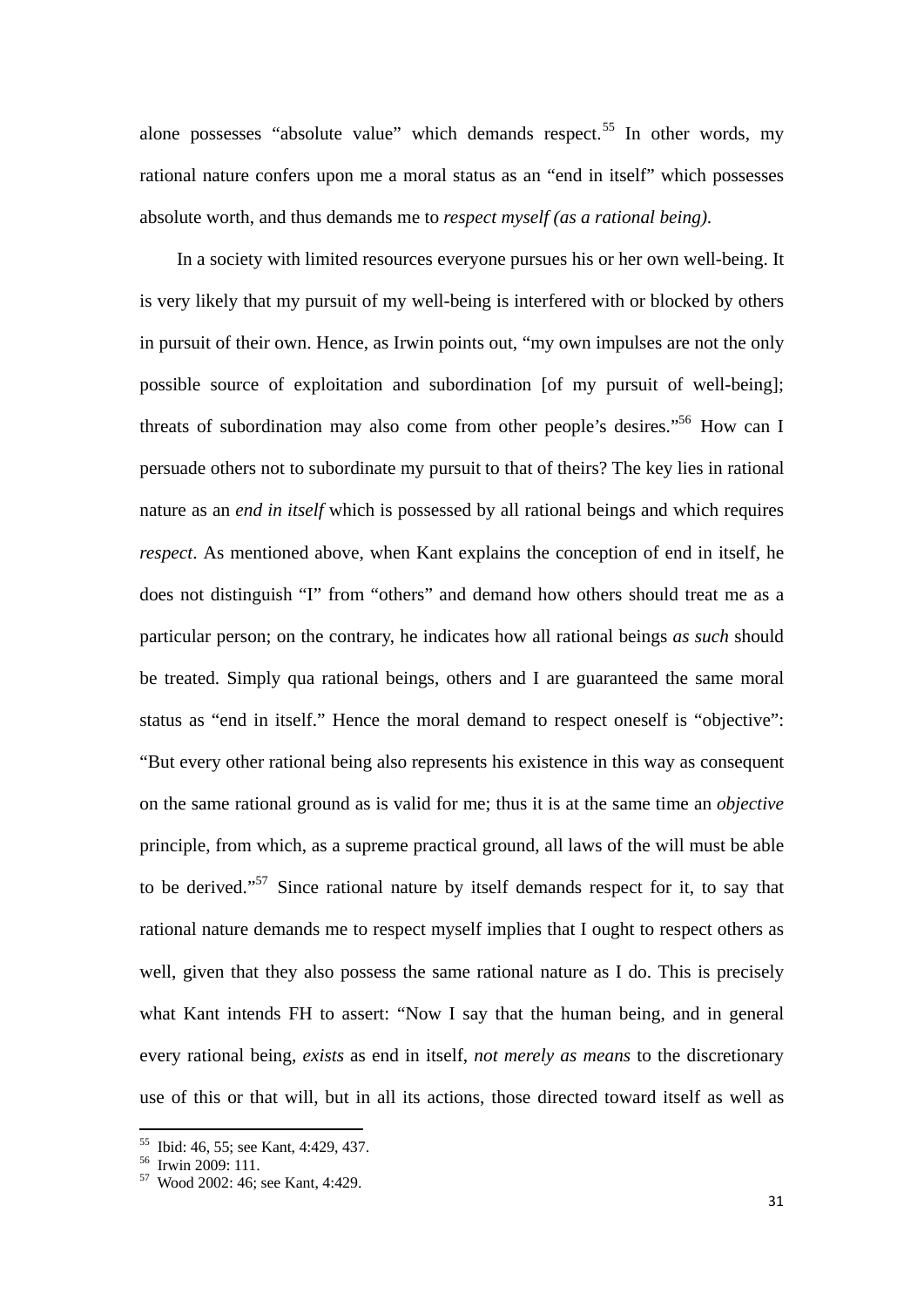those directed toward other rational beings, it must always *at the same time* be considered as an *end*."58 Simply qua rational being, I possess *moral status as an "end in itself"* which grants me *moral rights* to be treated in ways compatible with my status as an end in itself; correspondingly, others have moral obligations to treat me in these ways, or at least to refrain from treating me *merely* as a means. Given that others are also rational beings, I have the same moral obligations to them. As Irwin puts it, moral rights demand people not to treat others in morally impermissible ways: "If persons are treated as ends, some moral limits are imposed on the permissible treatment of them; it follows that they have moral rights to be treated one way rather than another."59 This then explains Kant's proviso on what he called the "principle of freedom" of every member of society as a human being for the constitution of a commonwealth: "No one can force me to be happy in his way (according to how he conceives the welfare of other human beings), rather each may pursue happiness in the way that he sees fit, as long as he does not infringe on the freedom of others to pursue a similar end, which can coexist with the freedom of everyone in accordance with a possible general law (that is, with the same right of another).<sup>"60</sup> Here we can see clearly that FH has a social dimension. It is not simply about individual rights; rather, it is about how we as rational beings should treat one another in a community.

In short, Kant's FH offers a reason why we have moral rights but at the same time also bear or are constrained by correlative obligations to one another: given that rational nature itself demands that human beings ought to be treated in certain ways but not in others, it grants me *moral rights* while imposing correlative *obligations*  upon others, but it also reminds me that I owe the same moral obligations to others

<sup>58</sup> Ibid.: 45; see Kant, 4:428.

<sup>59</sup> Irwin 2009: 48.

<sup>&</sup>lt;sup>60</sup> Kant, "On the Common Saying: This May Be True in Theory, but It does not Hold in Practice," selected in *Toward Perpetual Peace and Other Writings on Politics, Peace, and History*, edited by Pauline Kleingeld and translated by David L. Colclasure 2006: 45 (= Kant, 8:290).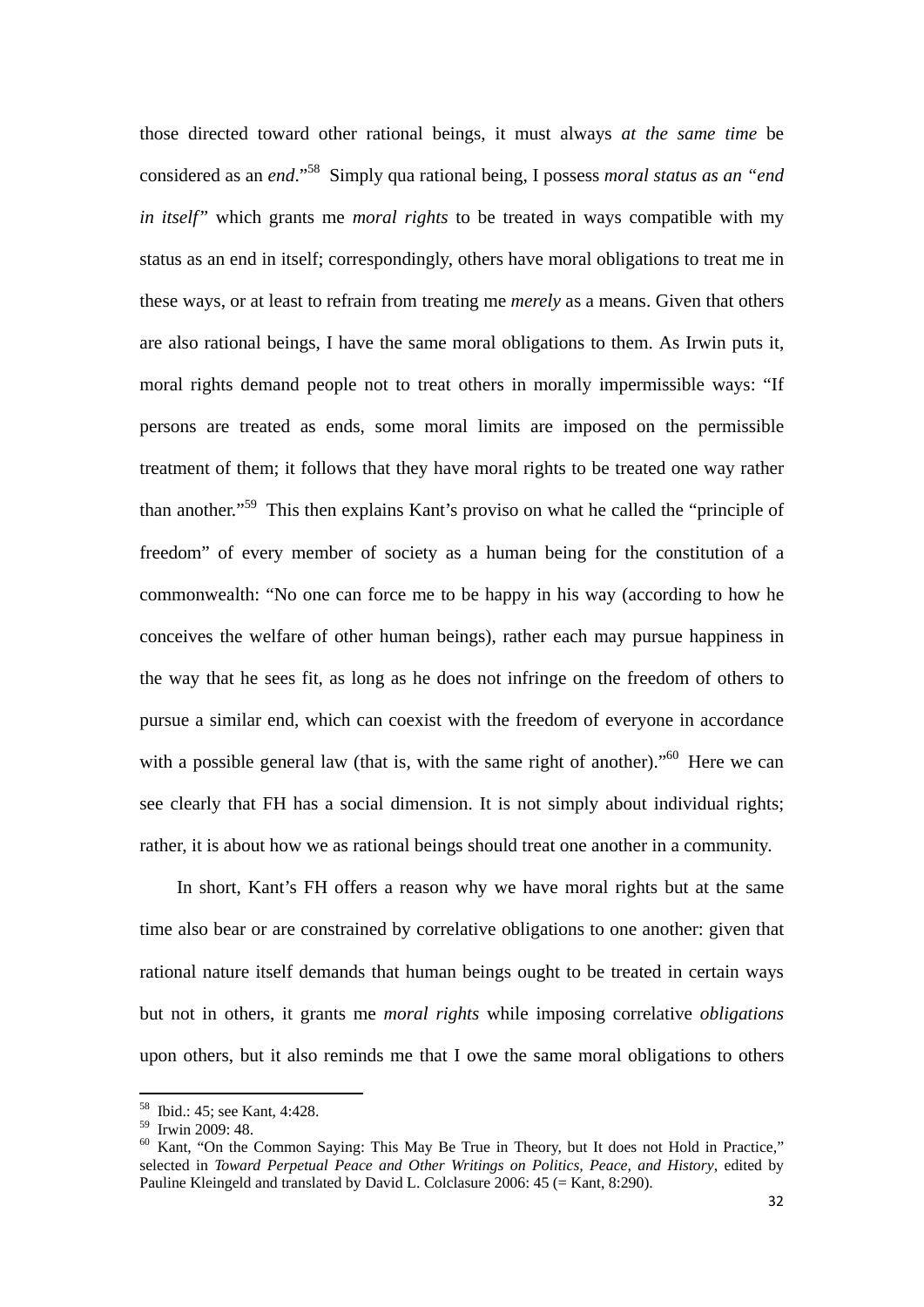since they also possess the same moral rights that I possess. This expresses the social dimension of FH: we should treat one another equally and fairly in a community of ends in themselves.

#### 2.3 The ultimate value lies in humanity instead of personality

FH explicitly asserts that it is humanity (in the pragmatic sense) as "self-sufficient end" that demands respect. Kant further takes humanity to be the ground of moral law: "But suppose there were something *whose existence in itself* had an absolute worth, something that, as *end in itself*, could be a ground of determinate laws; then in it and only in it alone would lie the ground of a possible categorical imperative, i.e., of a practical law."61 However, it might seem striking that the ultimate moral value as end in itself lies in humanity instead of personality. If, as indicated in the last section, (the predisposition to) personality is a capacity directly linked to morality, or more precisely, a rational capacity for legislating the moral law and then obeying it, then it seems that the source of ultimate moral value should lie in personality. Is there any good reason to support Kant's claim that the absolute worth indeed lies in humanity? Irwin and Wood offer similar reasons on behalf of Kant: If I am to value my rational nature, I should value it in all its functions and not merely in its moral function.<sup>62</sup> If personality alone, and not humanity, was to count as an end in itself, then it would have to be *only in virtue of* having the predisposition to personality that we count as ends in themselves. What deserves respect would then have to be people *qua* having the predisposition to personality, and what deserves protection and promotion would have to be the *moral* ends (or *morally obligatory* ends) that people pursue *qua* having the predisposition to personality. This seems to contradict Kant's idea that what

 61 Wood 2002: 45; see Kant, 4:428.

 $62$  See Wood 1999: 120, and Irwin 2009: 48. This interpretation can still be challenged, however, since Kant's writing on this issue is not crystal-clear. Though it is a very interesting issue in Kant study, it lies outside of the scope of my thesis.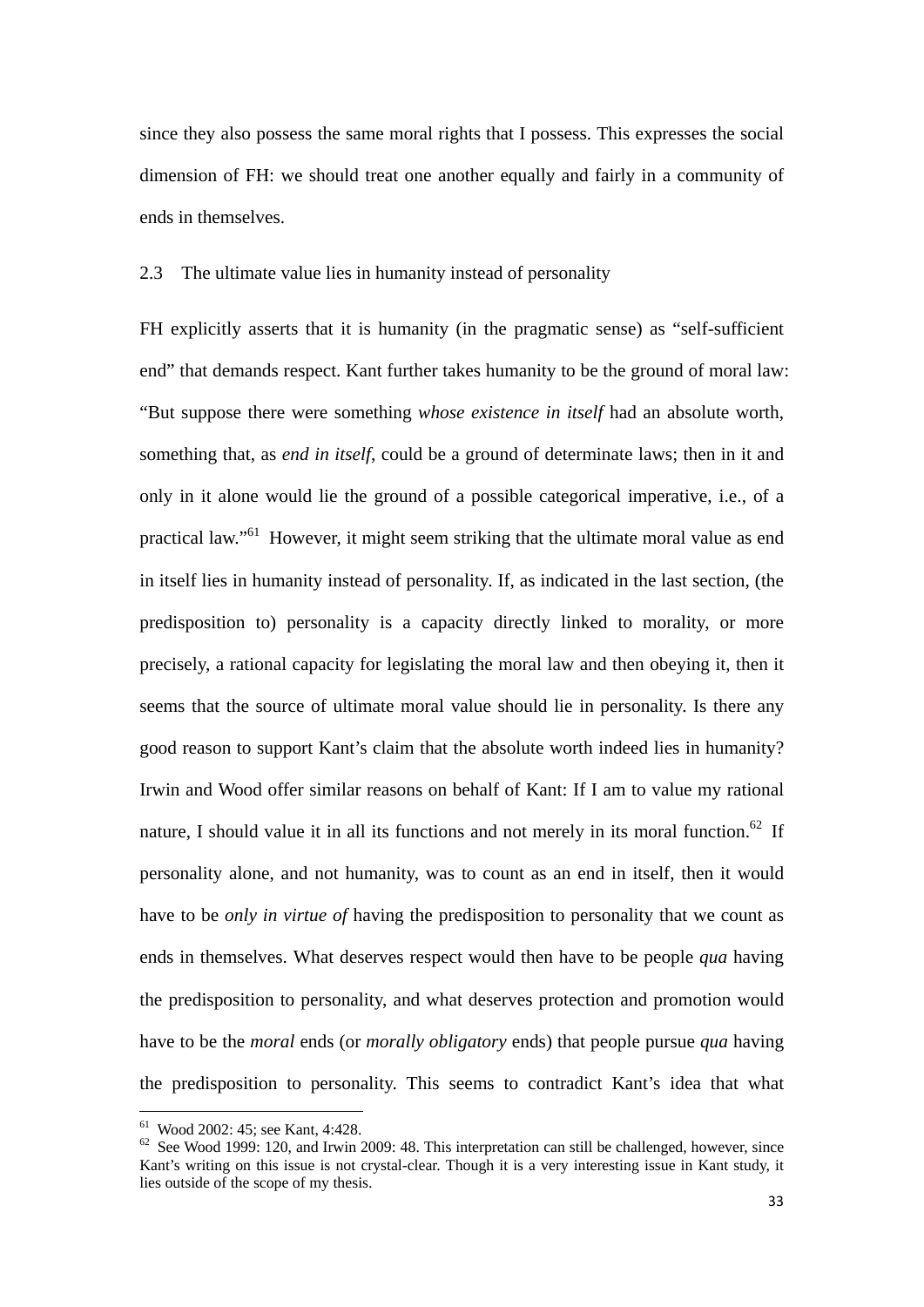deserves protection and promotion is not only moral ends, but also whatever morally *permissible* ends people pursue qua having the predisposition to humanity (or rational nature).<sup>63</sup> For one thing, Kant explicitly indicates that what our duty of beneficence toward others obligates us to bring about is *not* exclusively their morally obligatory ends but their *morally permissible ends* as "the natural end that all human beings have," namely, "their own happiness."<sup>64</sup>

## 2.4 Formula of Humanity and its immediate implications

Our moral status as "end in itself" demands not only, negatively speaking, that people should avoid infringing upon others' moral rights based on rational agency, but also, positively speaking, that they should at least sometimes help each other with their pursuit of morally permissible ends. *From the negative side*, an immediate implication is that everyone has moral rights to survival and bodily integrity. Thus, people should avoid injuring, poisoning and killing others. Moreover, given that it is rational nature that possesses "absolute worth," respect for it demands that people ought to refrain from subjecting others to coercion, deception, manipulation, and so on, which infringe on their exercise of rational agency. On the other hand, given the fact that no one is self-sufficient in achieving all rational ends one sets for oneself, an immediate implication *from the positive side* of our moral status as "end in itself" is that we have a duty to assist others in their pursuit of morally permissible ends. Wood puts this point clearly: "The reason it would be impossible to will that others not help me is that their refusal would show contempt for my humanity, which I must regard as an end in itself. Insofar as their existence contains the same rational ground for respect, it

 $<sup>63</sup>$  Simply put, what does not violate moral duty is morally permissible, whereas the morally obligatory</sup> refers to what is required or demanded by moral duty.

<sup>64</sup> Wood 2002: 48; see Kant, 4:430.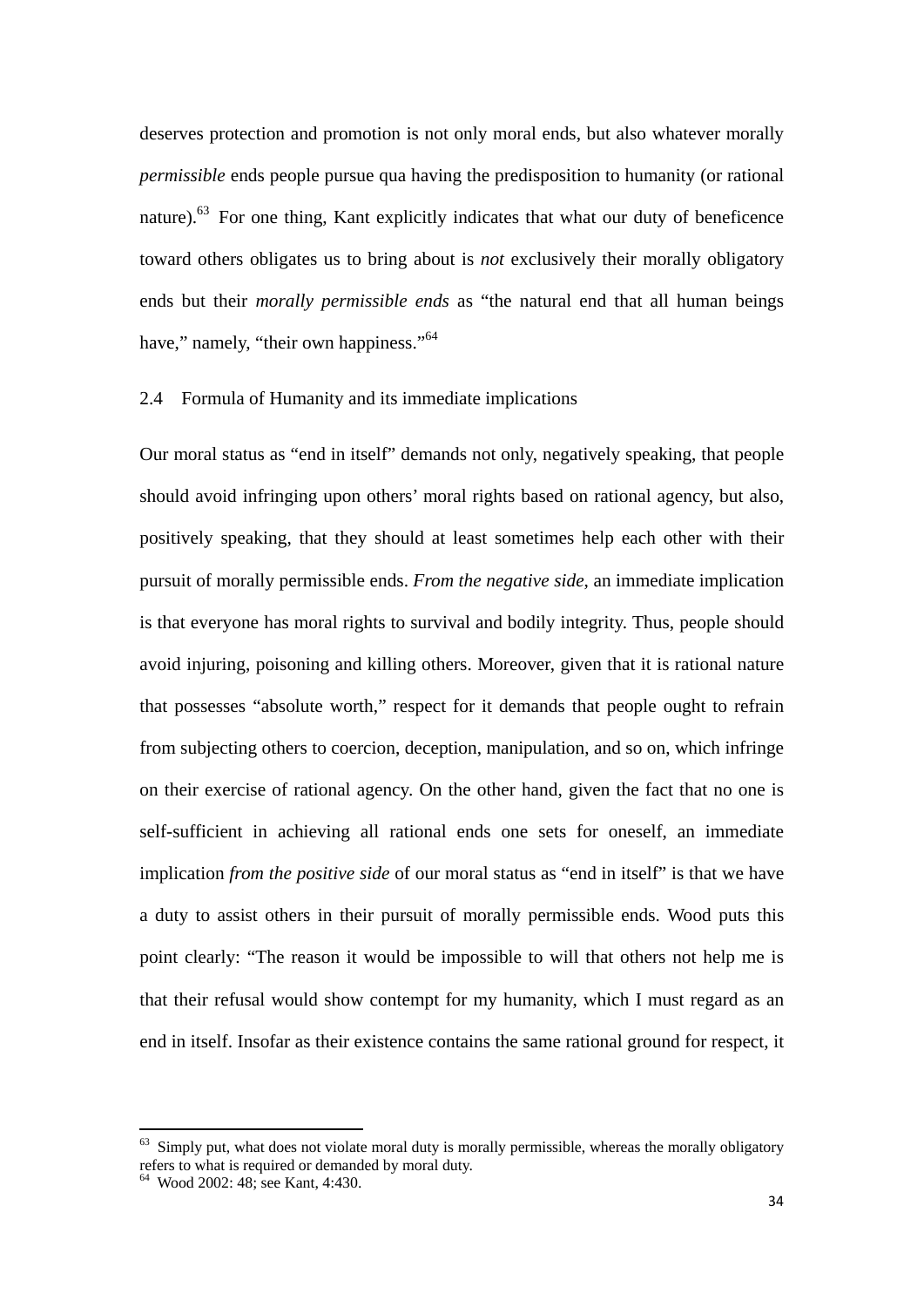is equally impossible for me rationally to will that I should not extend the same help to them."<sup>65</sup>

As suggested in 2.2, FH has a social dimension: it is not only about my moral rights and how others ought to treat me; it is at the same time about my obligations to others, who possess the same moral rights as I do because, as rational beings, we all possess rational nature. As Irwin indicates, this in turn suggests that we, in virtue of our common rational nature, constitute "a kingdom [or realm] of ends": "since the [moral] principles that everyone has reason to accept treat everyone as an end [in] itself], the rational agents who accept these principles constitute a kingdom of ends."<sup>66</sup> Kant himself indicates this line of thought when he says: "For rational beings all stand under the *law* that every one of them ought to treat itself and all others *never merely as means*, but always *at the same time as end in itself*. From this, however, arises a systematic combination of rational beings through communal objective laws, i.e., a realm that, because these laws have as their aim the reference of these beings to one another as ends and means, can be called a 'realm of ends' (obviously only an ideal)."<sup>67</sup> According to Kant, such an ideal when combined with the Formula of Autonomy leads to the Formula of the Realm of Ends: "Act in accordance with maxims of a universally legislative member for a merely possible realm of ends."<sup>68</sup>

Now one might question whether the moral status granted by one's rational nature as end in itself applies *exclusively* to mature and competent adults, for it appears that only *they* have the chance to better exercise the rational capacity indicated in the pragmatic sense. If this is the case, as many have taken it to be, then it seems to suggest that children and those non-competent people who temporarily or

<sup>65</sup> Wood 1999: 150.

<sup>66</sup> Ibid.: 112.

<sup>67</sup> Wood 2002: 51; see Kant, 4:433.

<sup>68</sup> Ibid.: 56; see Kant, 4:439.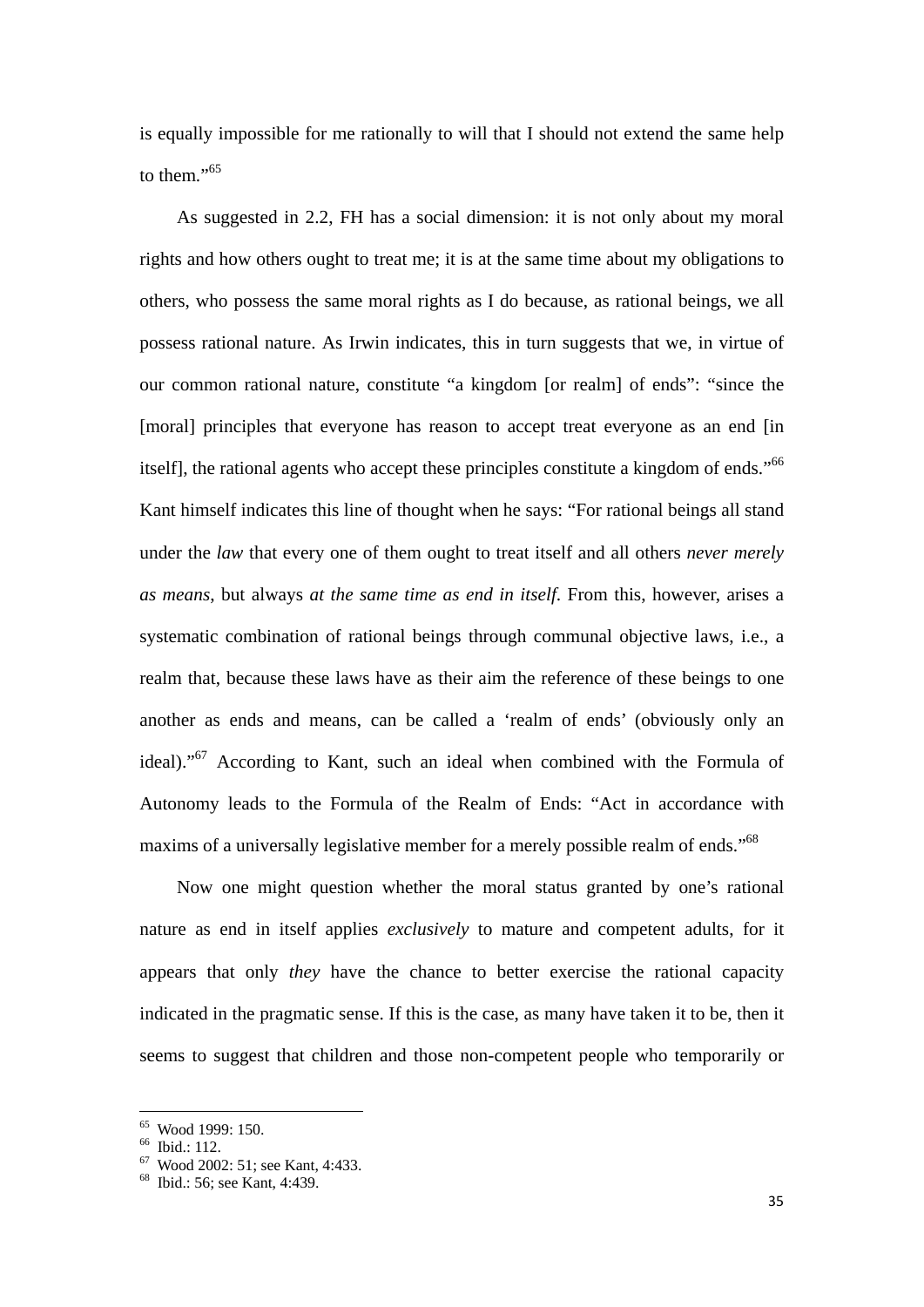permanently lose competence due to injury or illness would not possess the moral status indicated above and thereby would be excluded from "the realm of ends." Arguably, as Wood tries to show, FH applies not only to "persons *in the strict sense*," namely, "rational beings who are capable of instrumental, of prudential, and above all of moral reason, and who are morally responsible for what they do."69 Given that the absolute worth of end in itself finds its grounds in humanity as a *predisposition* to use rational capacities in the way explained earlier in 2.2 and 2.3, it seems reasonable to claim that children and people who once possessed rational capacities but now temporarily or permanently lose it due to injury or illness—Wood calls children and these unfortunate people "*persons in the extended sense*"—are also protected by FH.70 Although, given their not-yet-mature or impaired rational capacities, persons in the extended sense lack the full-fledged rational capacities to guide their lives for themselves and thus "cannot have the same right to direct their lives that persons in the strict sense have," they are still protected by FH. That is, they "have just the same right not to be killed as persons in the strict sense, and we have the same obligations to consider their interests and treat them as ends in themselves that we have toward persons in the strict sense."<sup>71</sup> If this interpretation is acceptable, FH offers a moral reason in support of Manson and O'Neill's argument for (what they call) "parallel considerations" for non-competent people in cases of surrogate decision-making. When a patient is not competent to choose or refuse treatment, others such as family members or physicians would need to make decisions for his or her sake. But according to what criteria can one make such surrogate decision? Manson and O'Neill

<sup>69</sup> Wood 2008: 95.

 $70$  Wood did not actually mention those who permanently lose their rational capacities, however. But given that they, like those who temporarily lose their rational capacities, were once possessed of rational capacities, I think it is reasonable to include them in "persons in the extended sense." But how far would this category of "persons in the extended sense" go? Although it is an important and intriguing issue, I must leave it aside here.

 $71$  Wood 2008: 97.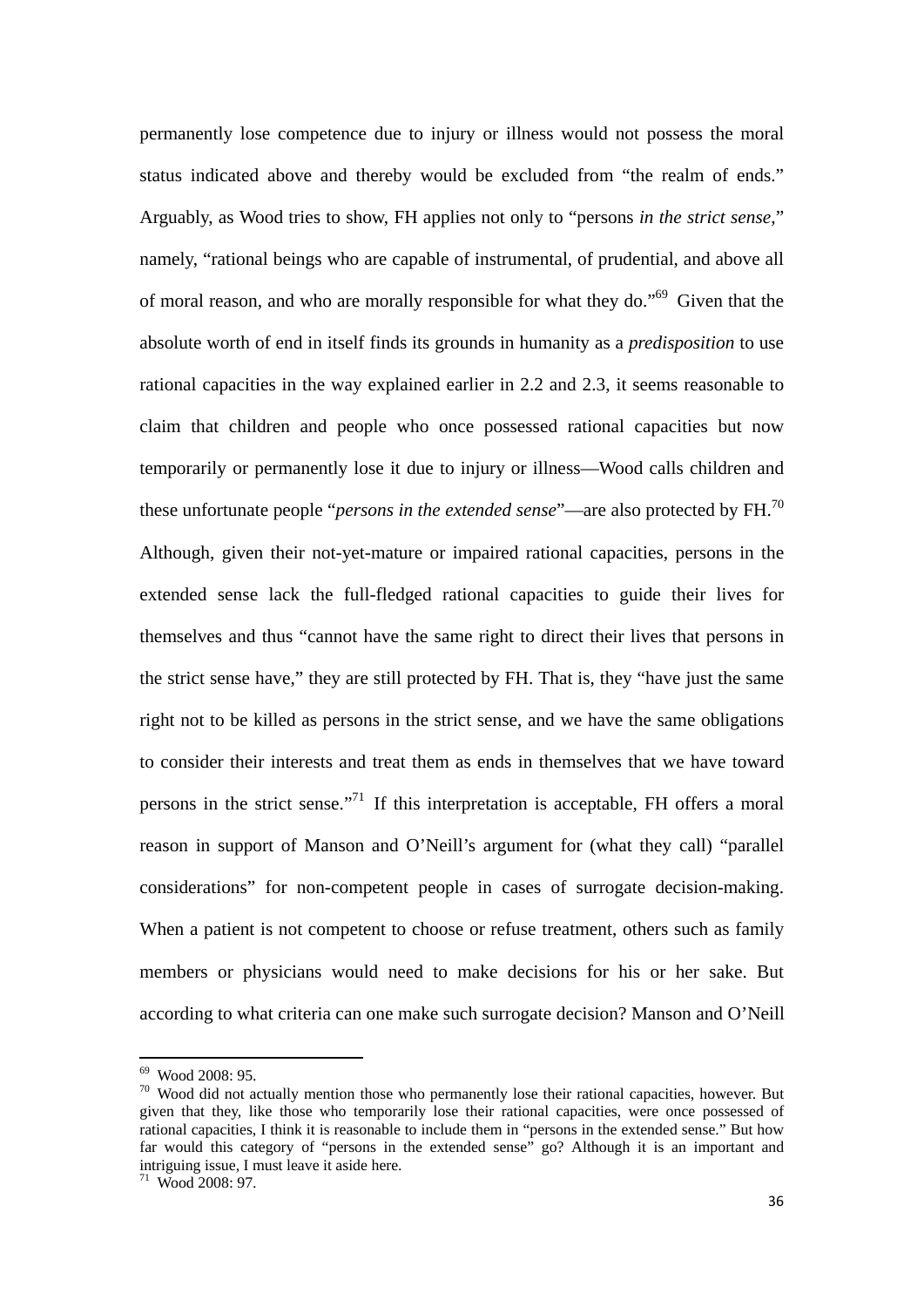suggest that one can make surrogate decisions by making sure that "underlying obligations to those with cognitive or other impairments are not waived, unless for reasons that would also be adequate in the case of the fully competent."<sup>72</sup> In other words, surrogate decision-making is to proceed by relying on considerations "parallel" to the ones that competent people are to rely on in making their own medical decisions; hence, the term "parallel considerations."

Given that we all have a duty of beneficence, a duty derivable form FH as has been explained at the outset of this section,<sup>73</sup> the Formula of the Realm of Ends further suggests that, provided that there is proper protection of the moral rights we have qua ends in themselves, to participate in medical research aiming at common good is one of many possible ways for us to fulfill our (imperfect) duty of beneficence. Nevertheless, it may be noted that, as far as medical research conducted by a profit-seeking pharmaceutical company is concerned, participation in such research may have its moral binding force greatly reduced, sometimes even to a vanishing point. This is because, as long as profit-seeking is a pharmaceutical company's goal (or at least one of its goals), medical research conducted by it may or may not coincide with common good. To give an extreme example, vital drugs developed by the company might be sold at unreasonably high prices unaffordable by the poor, so as to exacerbate social inequality contrary to Kant's claim about the realm of ends in themselves. In such a case, we have no obligation at all to participate in the company's medical research on those drugs.

Given the above analysis of FH and how certain humanity-based, fundamental moral rights and obligations can be derived from it, FH can, hopefully, provide

 72 Manson and O'Neill 2007: 193.

 $73$  For Kant, the duty of beneficence is what he calls an "imperfect" as opposed to "perfect" (or "wide" as opposed to "narrow") duty, a kind of duty which leaves "free room" for us to decide when, to whom, and to what extent to fulfill it, even though we still in any case have a duty to develop the virtue or character-trait of beneficence in us; see Kant, 4:421, 424.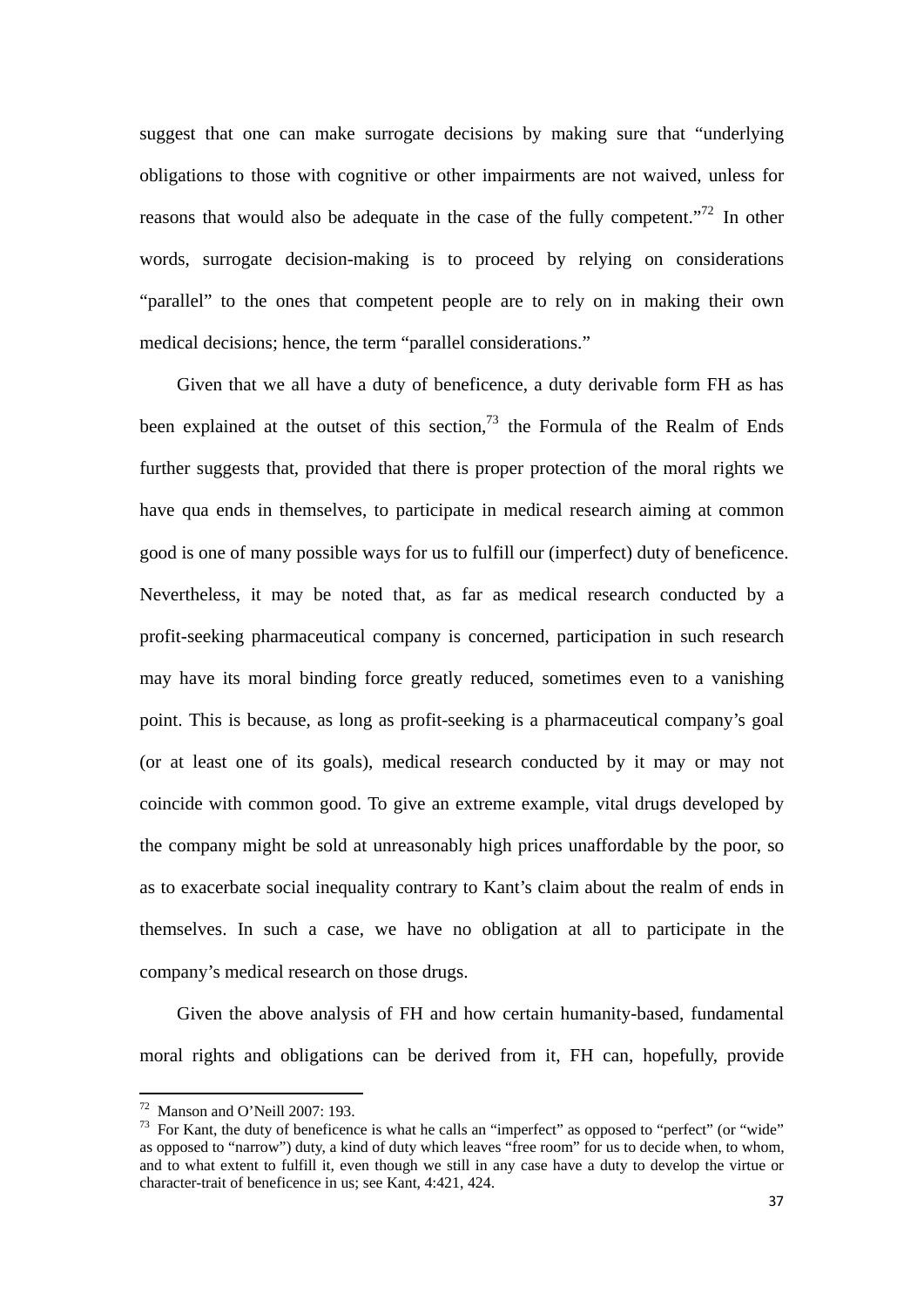persuasive moral reasons for us to accept, thereby grasping the rationale behind, the fundamental rights and obligations appealed to by Manson and O'Neill's model. If this is so, FH can be seen as providing a possible moral basis that underpins those fundamental rights and obligations against the background of which informed consent procedure makes sense according to their model. Not surprisingly, the fundamental rights cited in their illustration of the model, such as rights against injury, poisoning, killing, coercion, deception, manipulation, and so on are, as indicated above, what we can immediately derive from FH. Nevertheless, FH gives rise to more than such negative rights/obligations. As indicated at the outset of this section, it also gives rise to the positive duty of beneficence (or mutual aid). Given that FH also has a social dimension, namely, that we qua beings with rational nature constitute "a realm of ends [in themselves]," this suggests that, assuming there to be proper protection of the rights that we have qua ends in themselves, participation in medical research aiming at common good is a possible way to fulfill our (imperfect) duty of beneficence. Last but not least, if the above interpretation sounds acceptable, FH also gives a moral ground for Manson and O'Neill's "parallel considerations" in the case of non-competent people, as we have seen earlier in this section. In the next chapter, I will elaborate more on this new way of looking at Manson and O'Neill's model so as to show how such a model may help us to resolve some difficult issues in biomedical research in ways more satisfactory, I believe, than those suggested by the hitherto commonly received model of the informed consent procedure.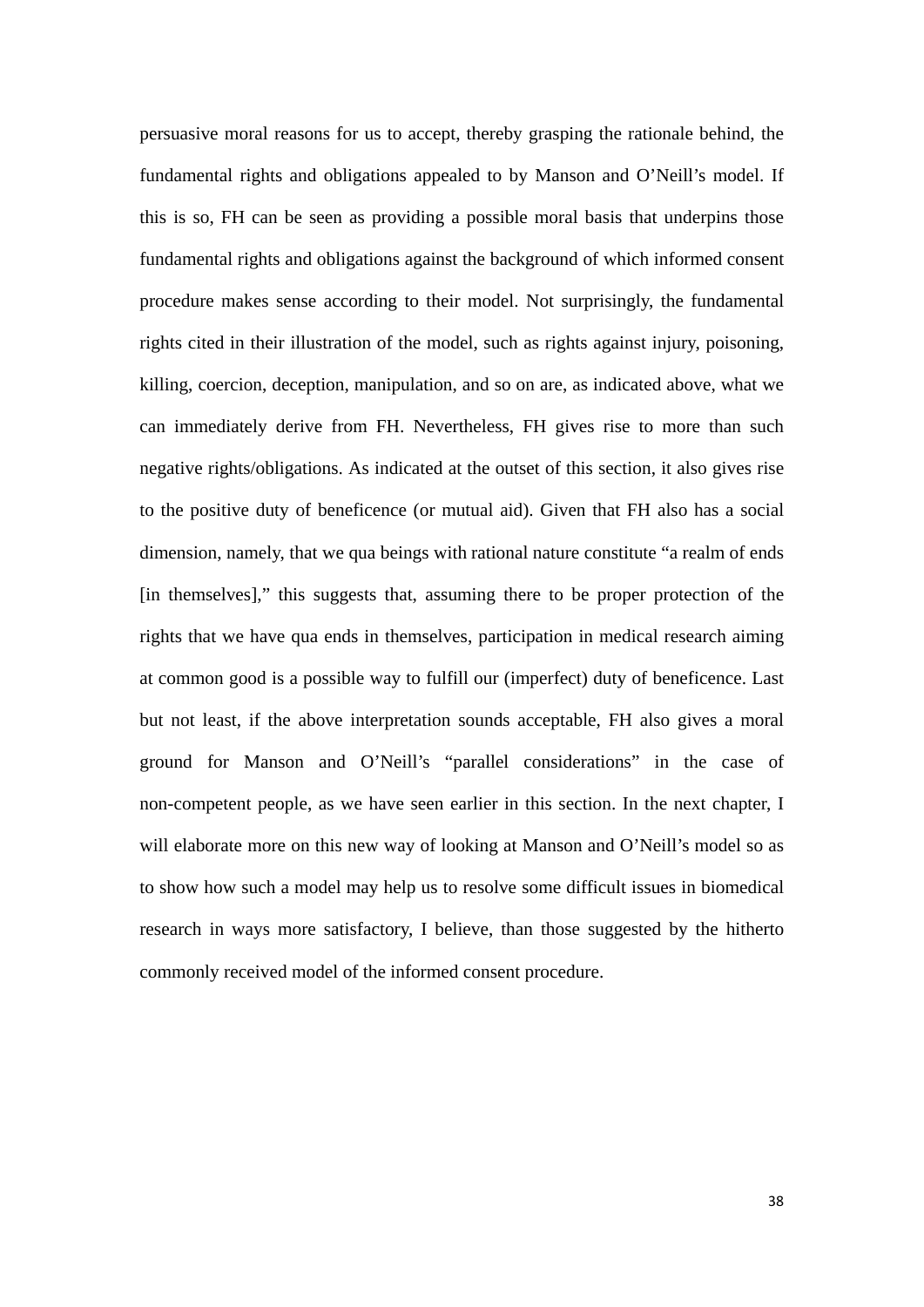## Chapter Three

## Some Practical Implications

#### 3.1 Unsolved challenges

In both clinical and research settings, informed consent has long been regarded as both necessary and sufficient for protecting the personal autonomy of patients and research participants. Since the promulgation of Nuremburg Code of 1947, generally regarded as putting forward the first authoritative requirements of participants' consent to experiments, its emphasis on "the voluntary consent of the human subject" has become a paramount concern in biomedical ethics.<sup>74</sup> The latest version of the Declaration of Helsinki, a very important international regulation on medical research involving human subjects, expresses this concern in a more *specific* way:75

24. In medical research involving competent human subjects, each potential subject must be adequately informed of the aims, methods, sources of funding, any possible conflicts of interest, institutional affiliations of the researcher, the anticipated benefits and potential risks of the study and the discomfort it may entail, and any other relevant aspects of the study. The potential subject must be informed of the right to refuse to participate in the study or to withdraw consent to participate at any time without reprisal. Special attention should be given to the special information needs of individual potential subjects as well as to the methods used to deliver the information. After ensuring that the potential subject has understood the information, the physician or another appropriately qualified individual must then seek the potential subject's freely-given informed consent, preferably in writing. If the consent cannot be expressed in writing, the non-written consent must be formally documented and witnessed.76

<sup>&</sup>lt;sup>74</sup> See http://ohsr.od.nih.gov/guidelines/nuremberg.html for the Nuremburg Code.

<sup>&</sup>lt;sup>75</sup> The Code only requires that participants need to comprehend "the nature, duration, and purpose of the experiment; the method and means by which it is to be conducted; all inconveniences and hazards reasonably to be expected; and the effects upon his health or person which may possibly come from his participation in the experiment." By contrast, the latest, 2008 Helsinki Declaration requires more specifically that "sources of funding, any possible conflicts of interest, institutional affiliations of the researcher" be also included in the informed consent form.

<sup>76</sup> See http://www.wma.net/en/30publications/10policies/b3/index.html for the 2008 revision of the *World Medical Association Declaration of Helsinki—Ethical Principles for Medical Research*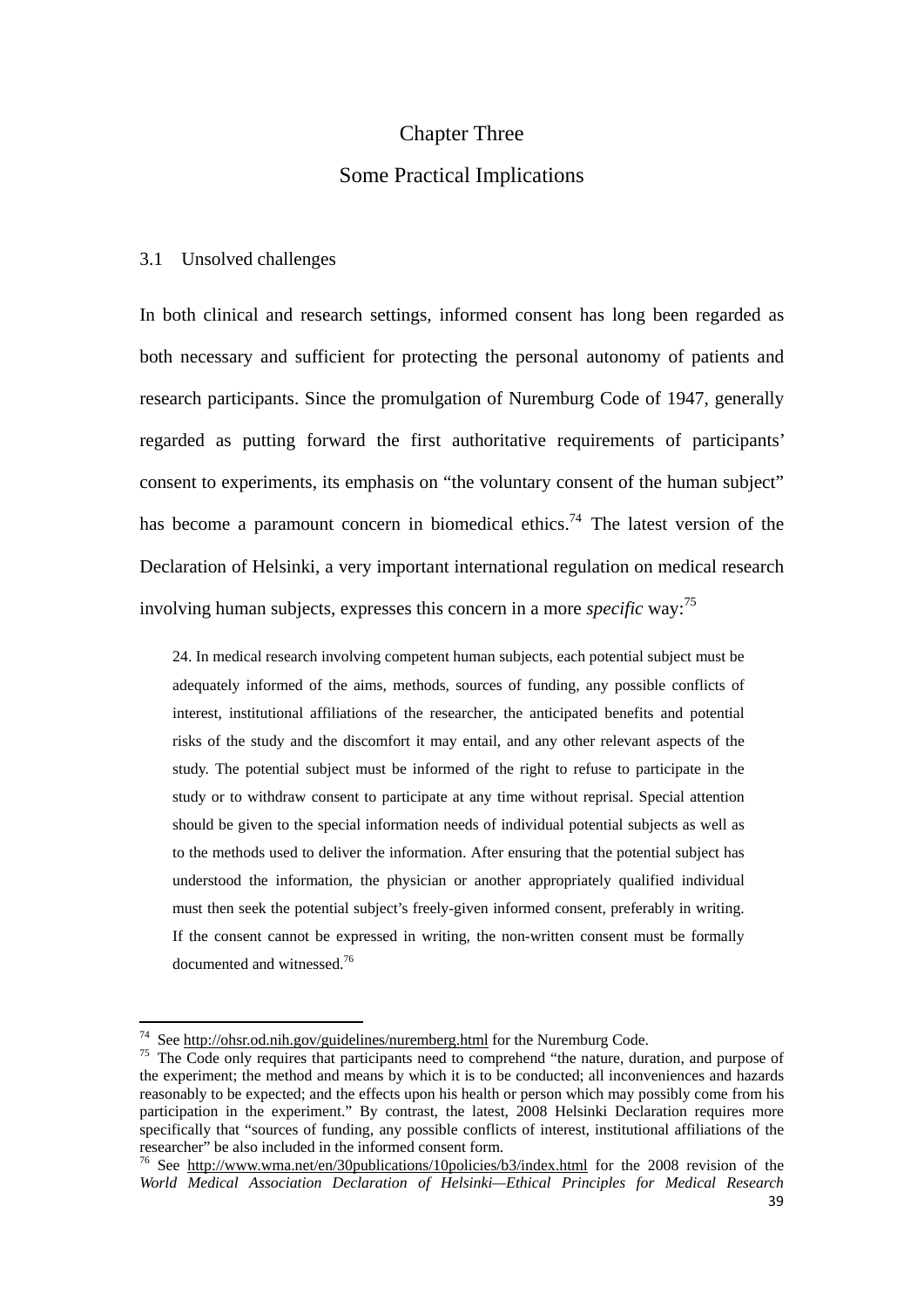Manson and O'Neill question whether such regulation can effectively protect participants' "right to self-determination."<sup>77</sup> For it seems to be an unreasonable burden on them to grasp all the complex scientific and institutional information offered in the informed consent form. As I have indicated in 1.1, conditions of illness may cause one to feel over-worried, fearful and depressed and may therefore hinder one's proper understanding of the information provided. Without proper understanding, one's "informed consent" will not meet the Helsinki standards. Nevertheless, this problem may well be avoided in the case of the establishment of a human genetic biobank for prospective epidemiological studies, insofar as such a project seeks only to recruit healthy people who do not suffer physically or emotionally from illness.

Unfortunately, the establishment of such biobanks also raises challenges to the Helsinki Declaration. At first sight, informed consent seems to be definitely required if we are to protect the personal autonomy of participants. But this consideration overlooks an important characteristic of biobanking projects, namely, the infeasibility of (specific) informed consent when it comes to recruiting participants. As the Helsinki Declaration understands it, informed consent is *specific* to a given research project with a specific purpose and procedure, and with specific potential risks and benefits that go with the project. But in the case of a human genetic biobank that is to serve *prospective* studies, the matter is totally different: when collecting samples for such a database, it is as yet unknown for what research projects these samples will be used in the future. Therefore, people deliberating on whether or not to participate in a biobank of this kind cannot be provided with adequate and specific information about

<u> 1989 - Johann Barbara, marka a shekara tsara 1989 - An tsara 1989 - An tsara 1989 - An tsara 1989 - An tsara</u>

*Involving Human Subjects.*<br><sup>77</sup> In Article 11, the Declaration explicitly points out that, in addition to other duties, it is physicians' duty to protect potential subjects' right to self-determination. See Manson and O'Neill 2007: 8-9, for their criticism.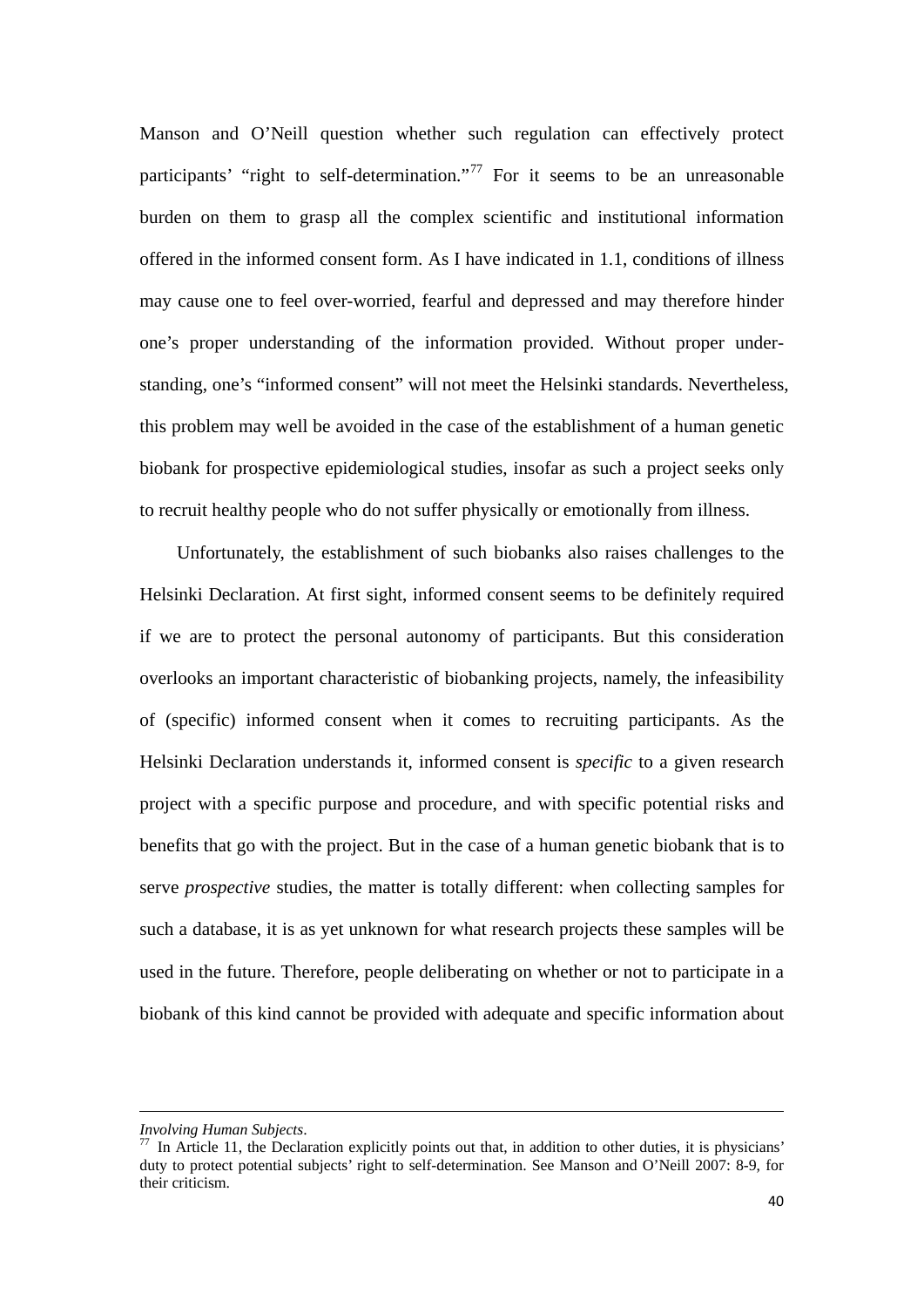exactly how their samples will be used in the future, nor for this reason can they give (specific) informed consent.

A different issue confronts secondary research uses of biological samples and information originally obtained and stored through proper informed consent procedure. Epidemiological investigations and population studies, for example, usually rely on further analysis of these samples and data. If, according to the above-cited Article 24 of the 2008 Helsinki Declaration, every medical research involving human subjects must obtain informed consent from participants, this entails that every secondary research use of data must also obtain further informed consent (or re-consent, in short) to it from the original donors so long as it has not been specified in the initial informed consent form. As a matter of fact, this requirement of re-consent is adopted in many countries. In the UK and Taiwan, for example, the current regulations of secondary research uses of left-over biological samples are basically the same: re-consent is required if the samples are not "delinked," that is to say, if donors of the samples are still identifiable.<sup>78</sup> Although this requirement of re-consent accords with the spirit of respect for participants' personal autonomy, it creates tremendous practical difficulties. First, the requirement imposes significant financial and administrative burdens on researchers. When the research is largely dependent on government funding, this creates problems such as unfair allocation of government budget, which otherwise could be used in a fairer and more effective way. Second, research seeking to find a cure for current epidemic diseases, such as SARS

<sup>78</sup> For relevant regulations, see UK *Data Protection Act* 1998, http://www.opsi.gov.uk/acts/acts1998/ ukpga\_19980029\_en\_1; UK *Human Tissues Act* 2004, http://www.opsi.gov.uk/acts/acts2004/ ukpga\_20040030\_en\_1; and *Regulations on Human subject Experiments*, the Department of Health, Taiwan, http://dohlaw.doh.gov.tw/Chi/FLAW/FLAWDAT0202.asp. European Union seems to have similar regulation; e.g., *Convention on Human Rights and Biomedicine*, http://conventions.coe.int/ treaty/en/Reports/Html/164.htm.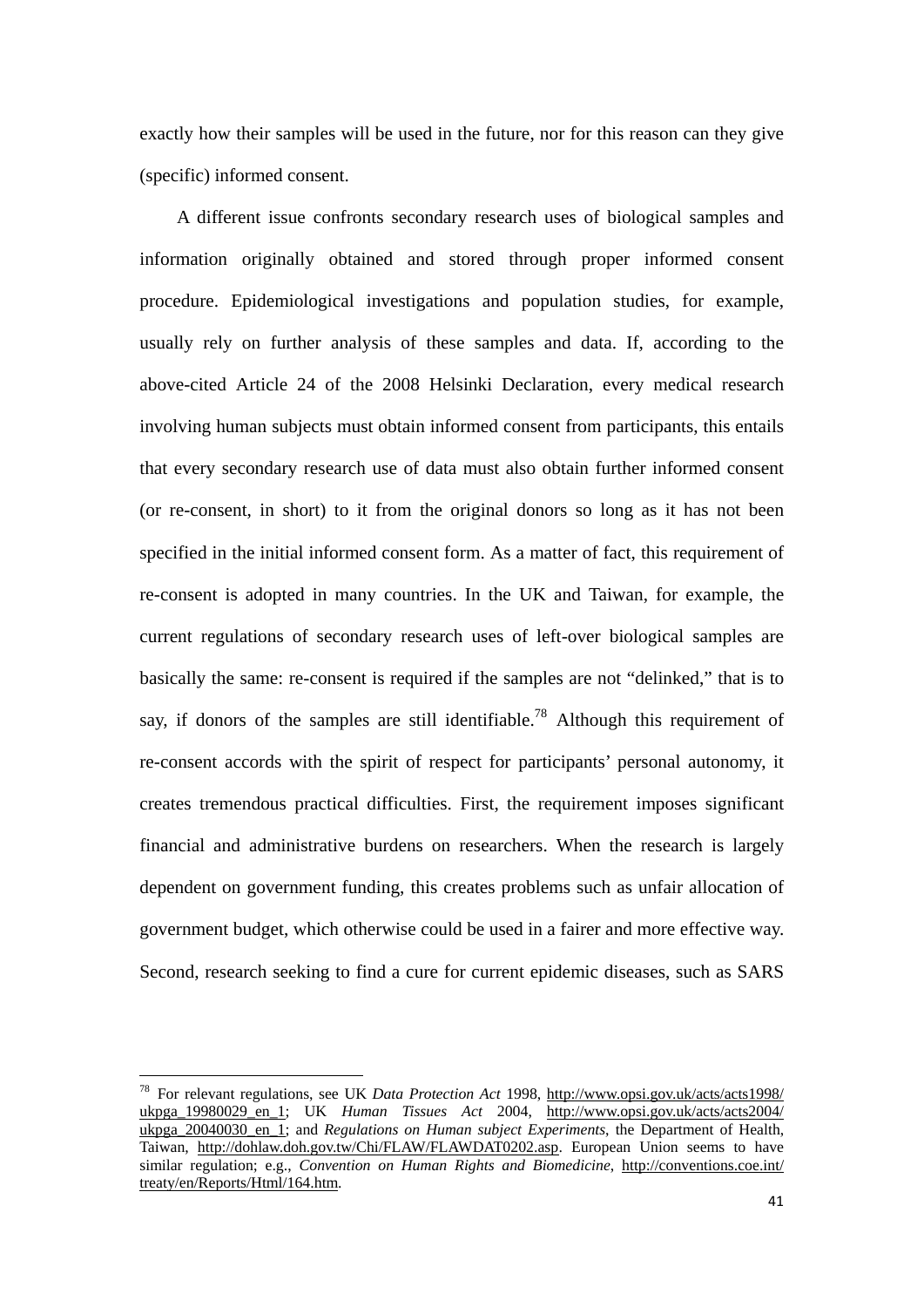or H1N1, need to accomplish the task in a relatively short time, and it would be impracticable to obtain re-consent as this would be time-consuming.

One might argue that the above worries are over-stated. For, in Article 25 of the 2008 Helsinki Declaration, it is clearly indicated that exceptions to the requirement of re-consent are allowed:

25. For medical research using identifiable human material or data, physicians must normally seek consent for the collection, analysis, storage and/or reuse. There may be situations where consent would be impossible or impractical to obtain for such research or would pose a threat to the validity of the research. In such situations the research may be done only after consideration and approval of a research ethics committee.

42 Although informed consent is "normally" required, exceptions are permissible under conditions "where consent would be impossible or impractical." But a question immediately arises: What are the conditions "where consent would be impossible or impractical"? Under a more sympathetic reading, the 2008 Helsinki Declaration may be taken to suggest that the establishment of human genetic biobanks on the one hand and secondary research uses of biological samples (originally obtained through proper informed consent procedure) on the other are precisely occasions for exception from the requirement of re-consent. But the Declaration's statement that "physicians must normally seek consent for the collection, analysis, storage and/or reuse" seems to require that whenever physicians or researchers propose to collect, analyze, *store*, and *reuse* data, they should still obtain (further) informed consent unless it is "impossible or impractical." This makes it sound as if physicians and researchers (or, rather, members of a research ethics committee who are responsible for approving or disapproving an exception) are falling back on a "second-best" option, something less than a (specific and explicit) re-consent, when it comes to using the data stored in a biobank or to secondary research uses of left-over samples. The point I am trying to make here is that given that the *default* requirement is specific and explicit informed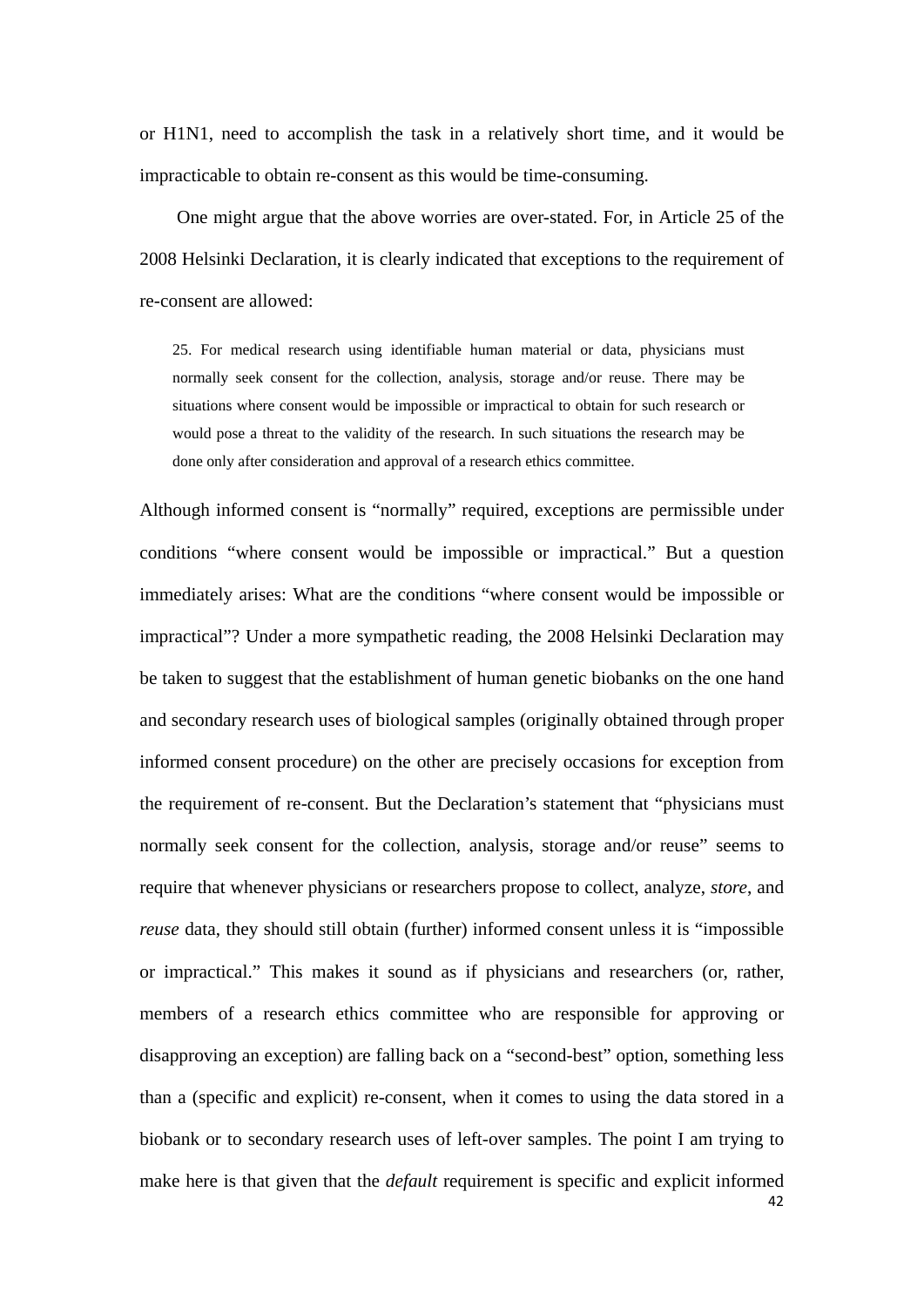consent in the case of any medical research using human biological samples and the information derived from them, any exception to the requirement must have moral grounds that carry sufficient justifying weight. Unfortunately, the 2008 Helsinki Declaration provides no clue as to what such grounds might be, let alone precisely what conditions there might be "where consent would be impossible or impractical." Thus it seems that unless such grounds are specified, the Declaration might risk allowing exceptions to the requirement of re-consent in arbitrary ways.

Suppose that, after the review by a research ethics committee, re-consent is still required in good faith for the protection of participants' personal autonomy although it is reasonable to assume that the research utilizing data stored in a biobank or the secondary uses of left-over samples will not violate their rights. In this case, even though the participants are approached again for the sake of protecting their personal autonomy, they might regard the procedure for re-consent as tedious, unnecessary or even obtrusive. Moreover, this procedure might even lead them to feel suspicious of the trustworthiness of both the research ethics committee and researchers. They might wonder: "If the proposed research would not violate my rights, then why would they ask for re-consent? Doesn't the act of 'consent' itself imply that I have to bear any possible undesirable consequences for me? Can I really trust them when they assure me that there will be no violation of my rights?" Worse still, such (unnecessary) suspicion, as well as the inconveniences that the re-consent procedure will cause to the participants, might in the long run encourage a free-rider attitude: knowing that I as a member of society would benefit from medical progress which usually depends on research involving human subjects, I might decide not to participate myself: why not let those who are more altruistic participate? If everyone adopts this free-rider attitude, medical progress would be severely limited, if not impossible.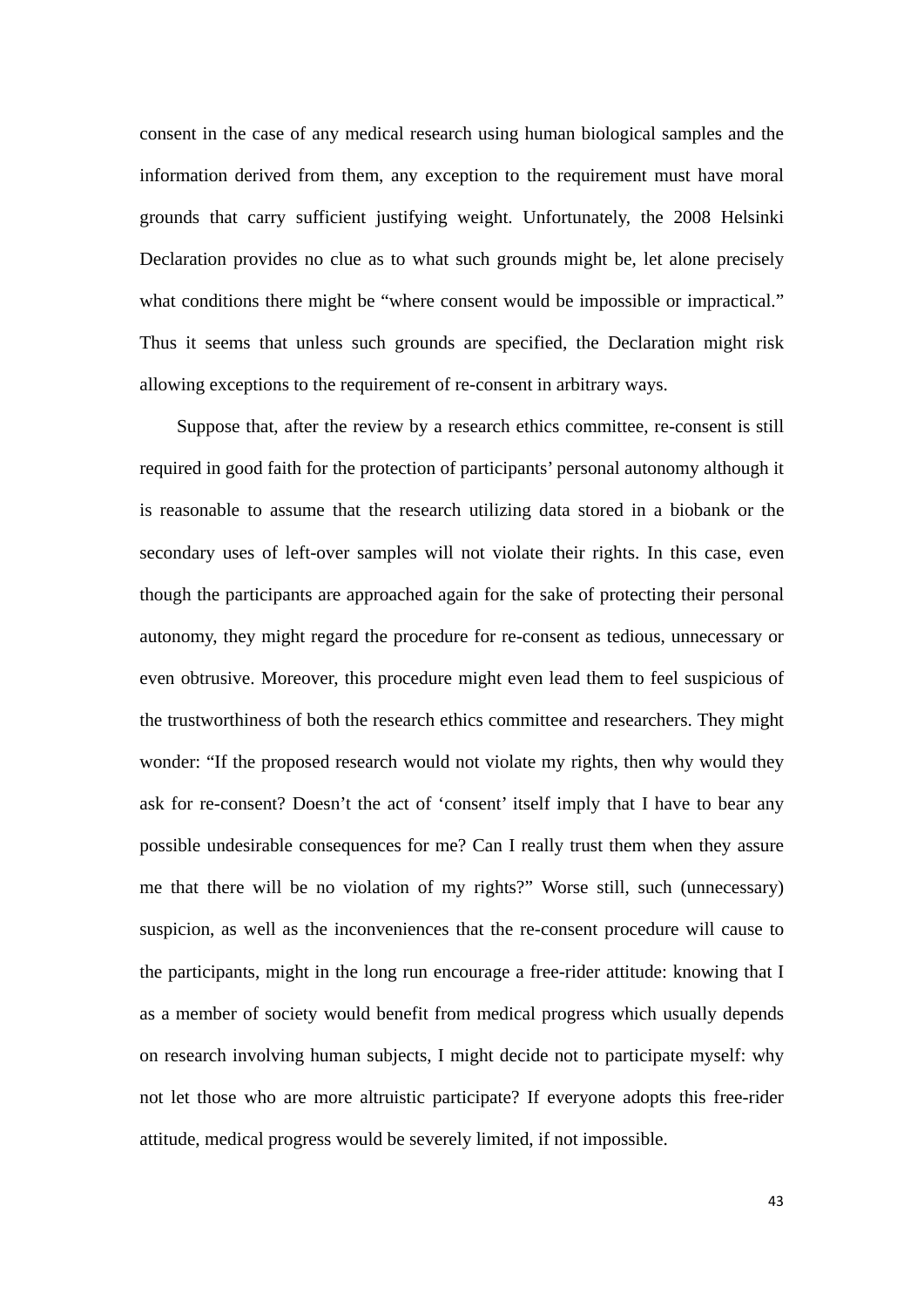The foregoing considerations may serve to show limitations or inadequacies inherent in the hitherto standard model of informed consent which places much emphasis on personal autonomy. Not only will such a model regard exceptions to the informed consent requirement in the case of future usage of samples as a second-best option or even a necessary compromise, but it might also lead to the free-rider problem if re-consent is nevertheless required in some cases. In particular, since the model places much emphasis on personal autonomy (which, as we have seen, Beauchamp and Childress hold to provide the "primary justification" of informed consent practice), it must leave it entirely to people's own decision as to whether or not to participate in research projects which do not exclude the possibility of approaching them for re-consent in the future. Thus, the model lacks any resources *within itself* to address the free-rider problem.

By contrast, the new model advocated by Mansion and O'Neill may have such internal resources available to it: free-rider attitude toward participation in medical research contradicts our (imperfect) duty of beneficence, which, as we have seen in Chapter 2, can be derived from Kant's Formula of Humanity. Even if participation in medical research is only one of the possible ways in which people may fulfill the duty of beneficence, the free-rider attitude may indicate morally reproachable indifference toward others' well-being, and worse still, it may also indicate a morally reproachable tendency to take unfair, exploitative advantage of others, a tendency which directly contradicts the moral requirement imposed by the Formula of Humanity that we should respect others as ends in themselves and never merely as means to our own advantage.

44 To sum up, as may be seen from the 2008 Helsinki Declaration and many other current regulations, informed consent is by now still generally regarded as both necessary and sufficient for protecting the personal autonomy of patients and research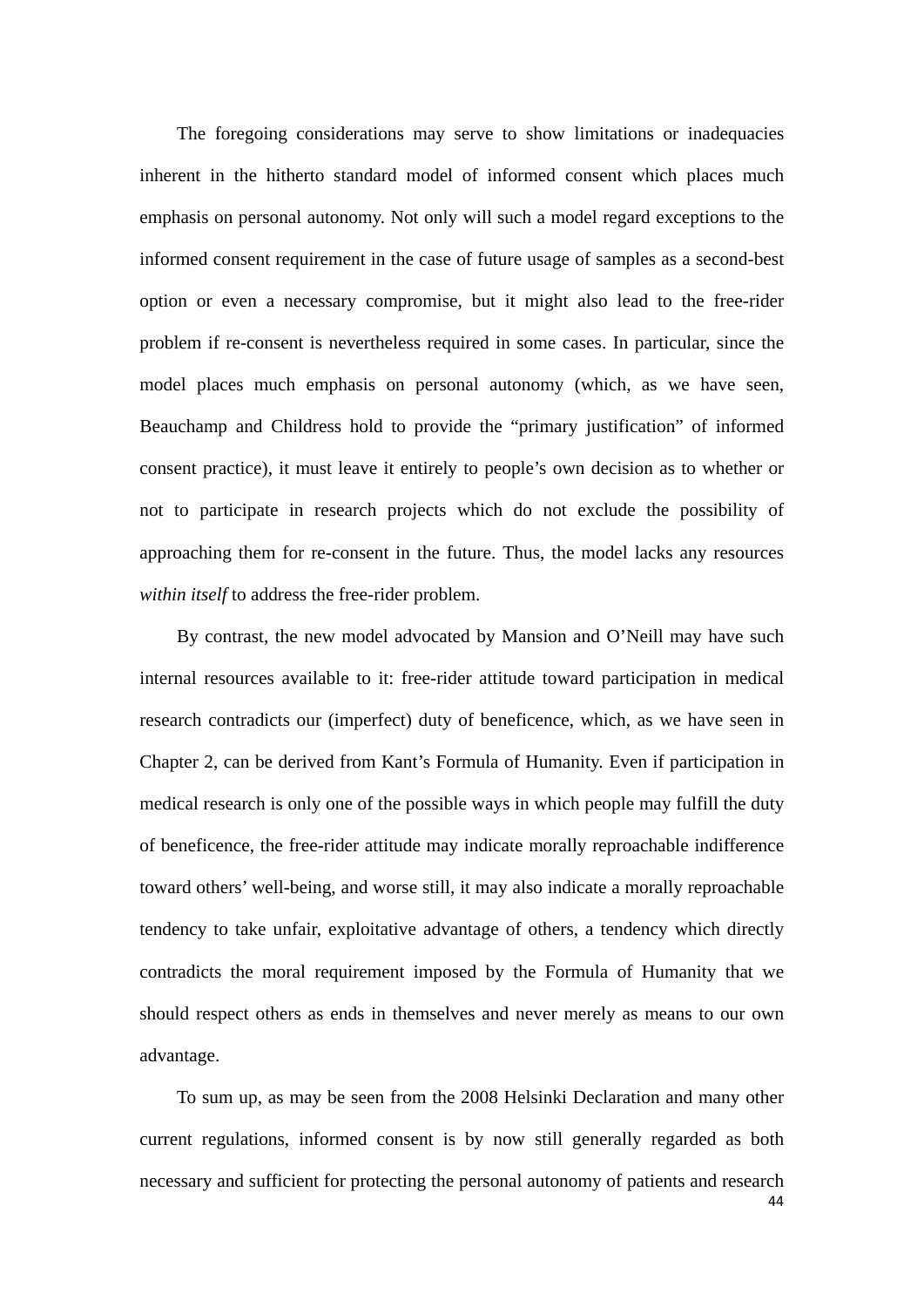participants. Nevertheless, as I have argued in this section, the result of over-emphasis on *specific* informed consent cannot satisfactorily address challenges raised by the establishment of human genetic biobanks and by secondary research uses of biological samples. Is there any way to address these challenges more satisfactorily?

#### 3.2 A new prospect

As we have seen in 1.3, Manson and O'Neill propose a new way to conceive informed consent as a waiver and a *context-dependent* speech act. They stress that the informed consent procedure is to take place and make sense against a *background* of rights and obligations: "Informed consent has a role *only* where activity is already subject to ethical, legal or other requirements.<sup> $79$ </sup> To view informed consent as a waiver means that it is required *when and only when* there are fundamental rights to be temporarily waived for specific medical purposes. Where there are no fundamental rights to be waived in order for a medical treatment or research to proceed, there is no need for informed consent. Furthermore, as suggested in Chapter 2, their model could be interpreted as embedded in Kant's Formula of Humanity, which further enriches their model. With its social dimension, the Formula of Humanity implies, first and foremost, that everyone ought to be treated fairly and equally as an "end in itself" (given that everyone possesses humanity as a predisposition in human nature and is therefore to be endowed with the same moral status). Furthermore, given that we as ends in themselves constitute a "realm of ends," we ought also to (actively) promote common good, which as such is conducive to everyone's well-being, and this in turn suggests that participation in medical research is at least one of the many possible ways for us to fulfill the duty of beneficence.

 79 Manson and O'Neill 2007: 72.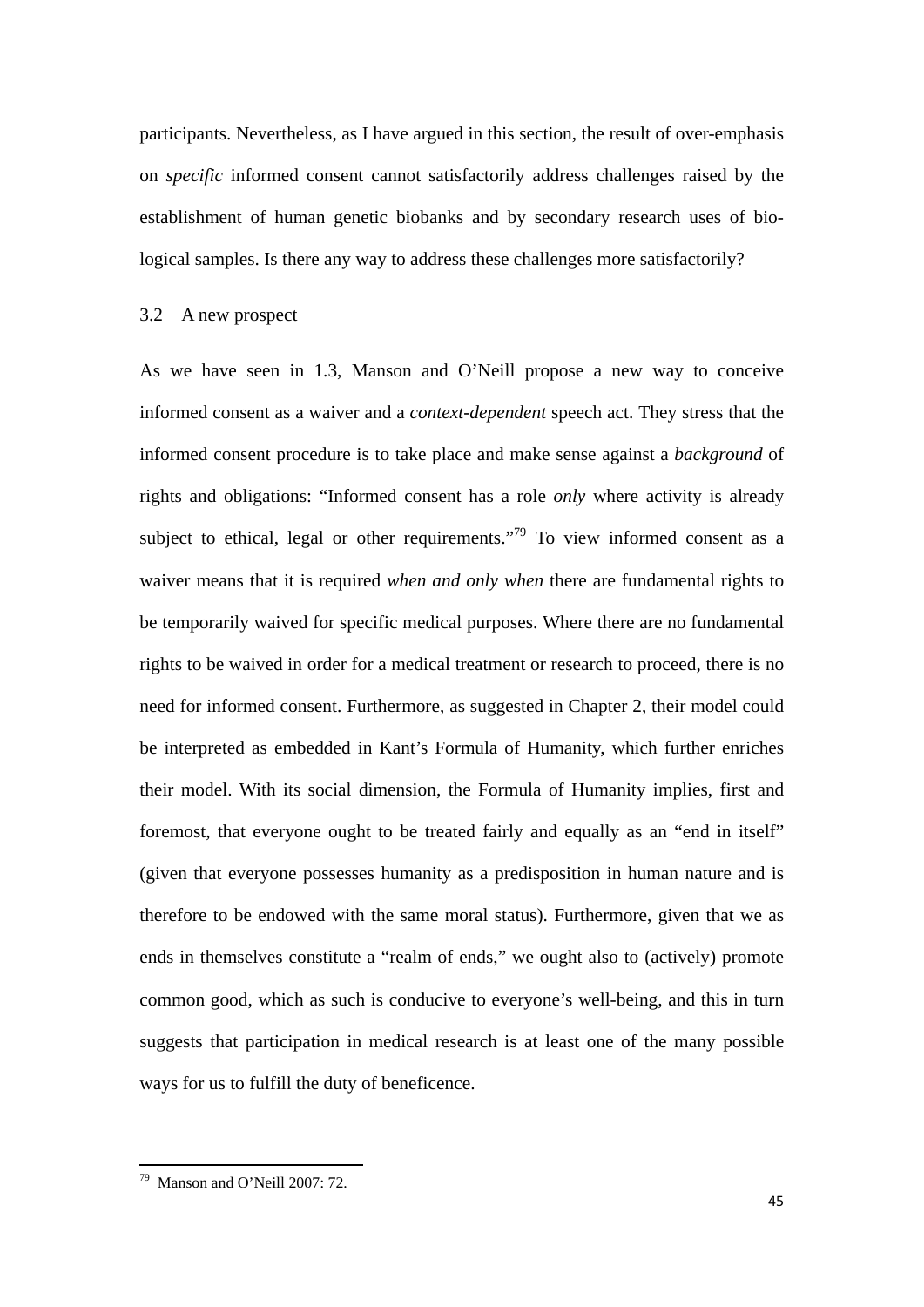Even if it is one possible way to fulfill the duty of beneficence, participation in medical research might have its (already not so stringent) moral binding force reduced if there was no proper and trustworthy measure for ensuring that medical research conduct will not violate the fundamental rights that participants have in virtue of being ends in themselves. Given that it is practically impossible for citizens to monitor research conduct themselves, the key lies, as it is usually thought to lie, in the existence of a trustworthy regulatory body in charge of ensuring the accountability of researchers and physicians. An example of such a regulatory body is the "research ethics committee" that the 2008 Helsinki Declaration refers to: the mission of such a committee is to decide whether the design and procedure of a medical research is morally permissible, to "monitor ongoing studies," and to decide whether exception to informed consent requirements can be allowed, especially when recruitment for participants in a biobank at its initial stage, or secondary research uses of left-over samples are in question.<sup>80</sup> Granted that a research ethics committee is such an important regulatory body, who should partake in it? Although there is no stipulation on its exact composition, the 2008 Helsinki Declaration demands its impartiality: "This committee must be independent of the researcher, the sponsor and any other undue influence."<sup>81</sup> Of course impartiality is of vital importance, but it is not enough. What if only medical, legal, and ethical experts partake in the committee? Shouldn't it also include "lay people" whom we can reasonably expect to speak for the interests of participants during the deliberation of the committee? $82$ 

<sup>80</sup> Helsinki Declaration 2008, Articles 15 and 25.

<sup>81</sup> Ibid.: Article 15.

 $82$  Although Manson and O'Neill discuss some possible problems concerning representativeness, they nevertheless do not put much emphasis on participation of ordinary citizens. I want to highlight participation of ordinary citizens and suggest that deliberative democracy could play an important role here. But I leave it open as to how to incorporate such an ideal into bioethics in the most promising way(s). See also Manson and O'Neill 2007: 169-177.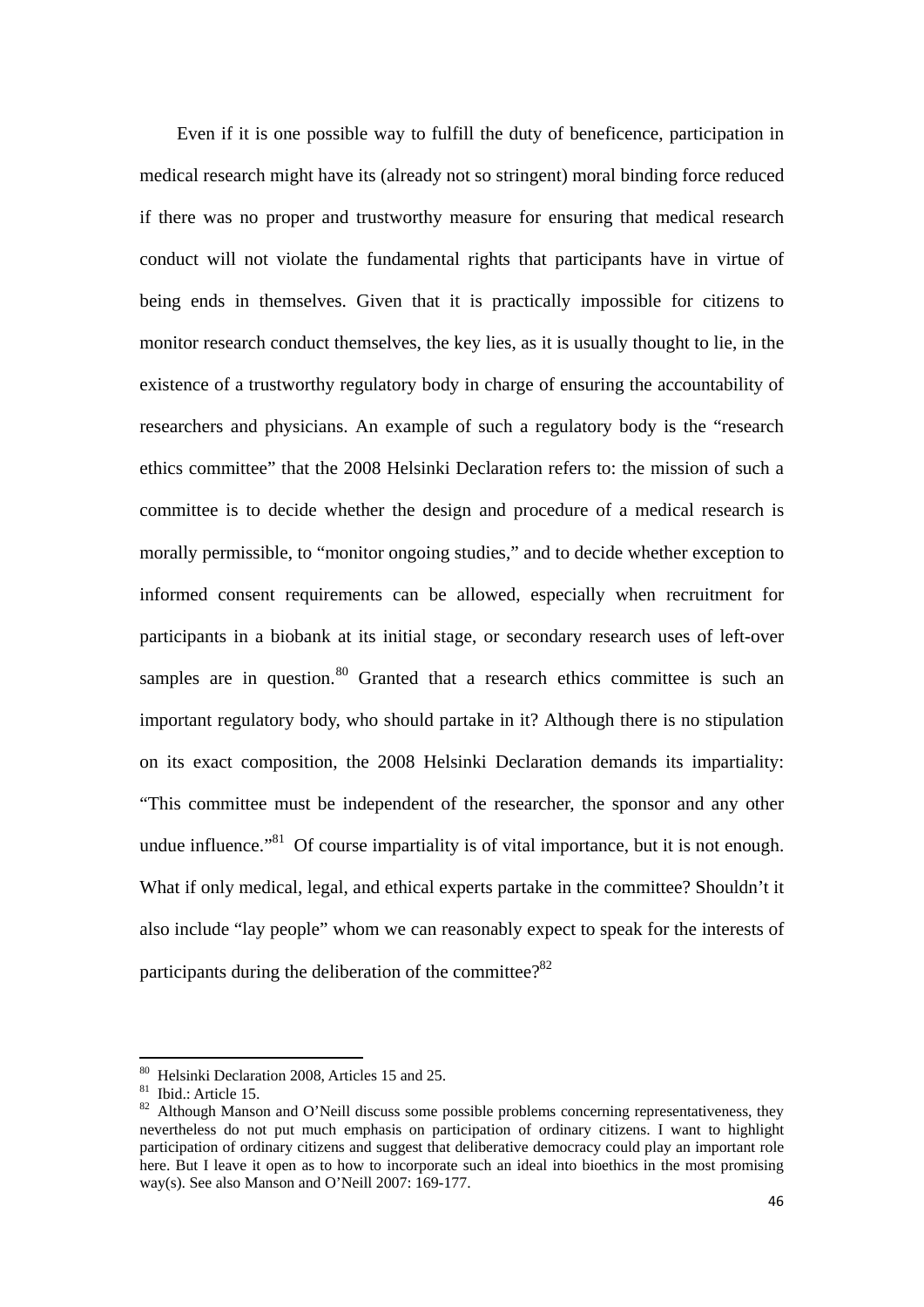Admittedly, research ethics committees typically involve lay people as members, but here I want to stress that when they review projects for the establishment of a biobank, or for the secondary uses of left-over samples, they should involve, more specifically, those lay people *who can represent the participants whose interests may be at stake*. In such cases, representativeness of a research ethics committee is as important as its impartiality. This is because, as implied by Kant's Formula of Humanity, the basic interests of everyone qua end in itself ought to be accorded equal respect. Given that the informed consent procedure is intended to safeguard the basic rights and interests of participants, a research ethics committee should find trustworthy ways to ensure that informed consent does achieve this aim. In whatever ways this is done, it seems to me indispensable that, in cases of biobanking and secondary usage, participants as a group should get representation in the deliberation of a research ethics committee. I would suggest that such representation may vary with different kinds of medical research, which may have different stakeholders. For example, representation for a large or even national biobank may be different from representation for secondary research uses of biological samples. In my view, a research ethics committee's deliberation for the former should include lay representatives selected from the general public, since such a grand project deeply affects the whole society and is in need of public trust and support. On the other hand, deliberation for projects of the latter kind should include lay representatives selected from those among the original donors who are willing to partake in the deliberation and speak for the original donors as a group of stakeholders.

47 Moreover, in order to ensure that the function of a research ethics committee will not be compromised by power struggles and to ensure that it does pay due respect to all stakeholders as "ends in themselves," as required by Kant's Formula of Humanity, it is very important that the deliberative outcome of review by a research ethics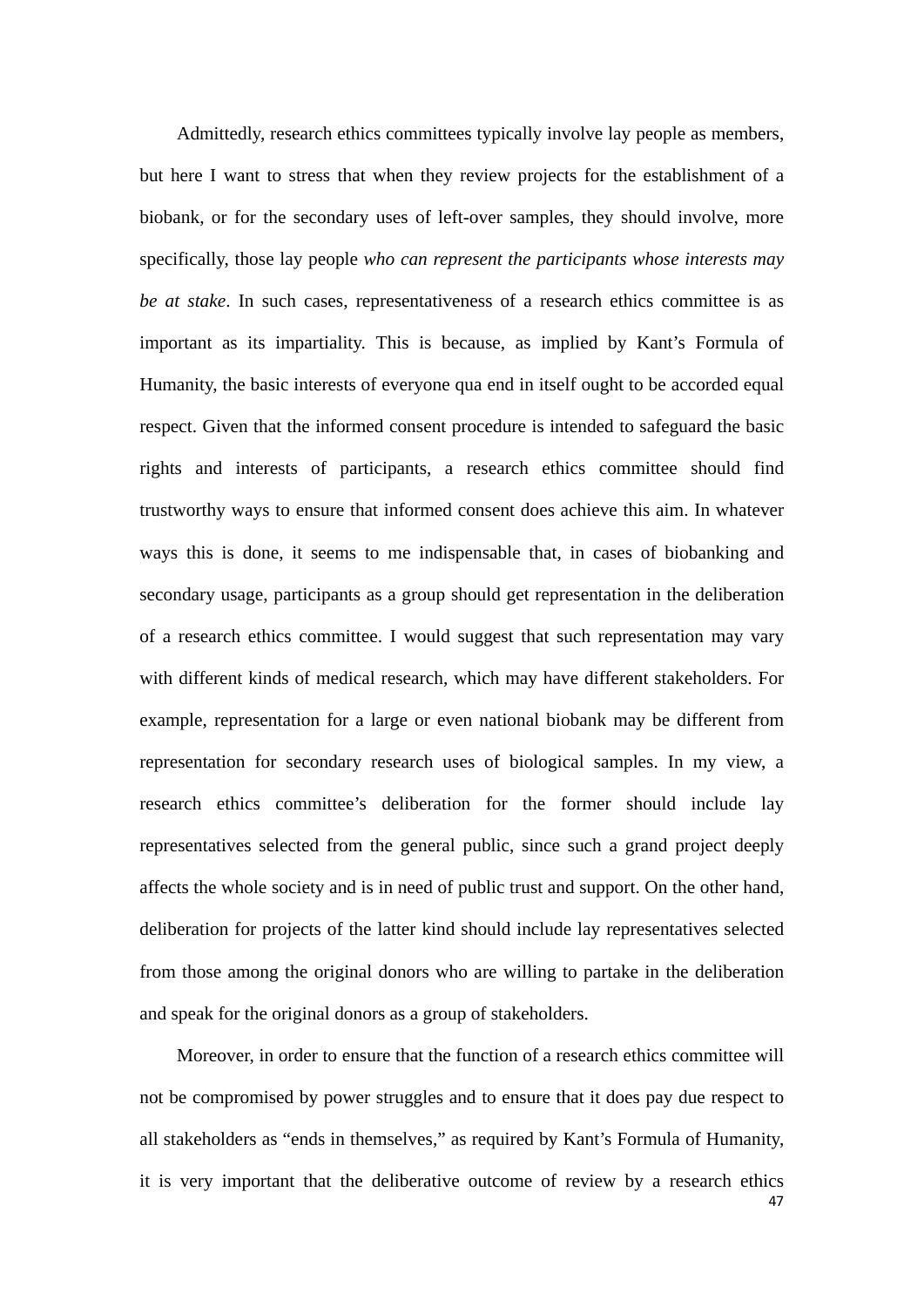committee concerning the kinds of cases in question should be based on reasons that are, to put it in a Kantian way, "universally endorsable." In other words, the research ethics committee should have a fair deliberative procedure for ensuring as much as possible that its outcome would be *reasonably* acceptable by all members of the society. This ideal of universal endorsability excludes at least one morally problematic outcome, namely, that members of a research ethics committee base their decision on the ground that it is to the benefit of a particular group, or conducive to general welfare, *but* at the cost of the fundamental rights of participants. This is an outcome that runs counter to moral requirements derived from Kant's Formula of Humanity, and whose exclusion can only be ensured by a procedure that incorporates something like universal endorsability into it.

Finally, if a research ethics committee is to prove itself to be trustworthy, transparency is also important. Without good communication with research participants in particular, or with the public in general, such a committee cannot gain people's trust even if it fairly represents everyone's interests and deliberates in universally endorsable ways. Transparency is usually seen as essential for good communication. But, as Manson and O'Neill point out, transparency is not achieved by simply disseminating information on the internet or making it public in other ways.83 What matters is *the act of communication*, and in order for such an act to be successfully performed, what is to be communicated should be comprehensible by the intended audience and relevant to them, and opportunities should be provided for anyone who is interested to raise questions and get response from the committee. Since transparency and good communication are necessary for public trust, and public trust is in turn necessary if a regulatory body like the research ethics committee is to attain recognition of its moral legitimacy from members of society as free and equal

 83 Manson and O'Neill 2007: 178-179.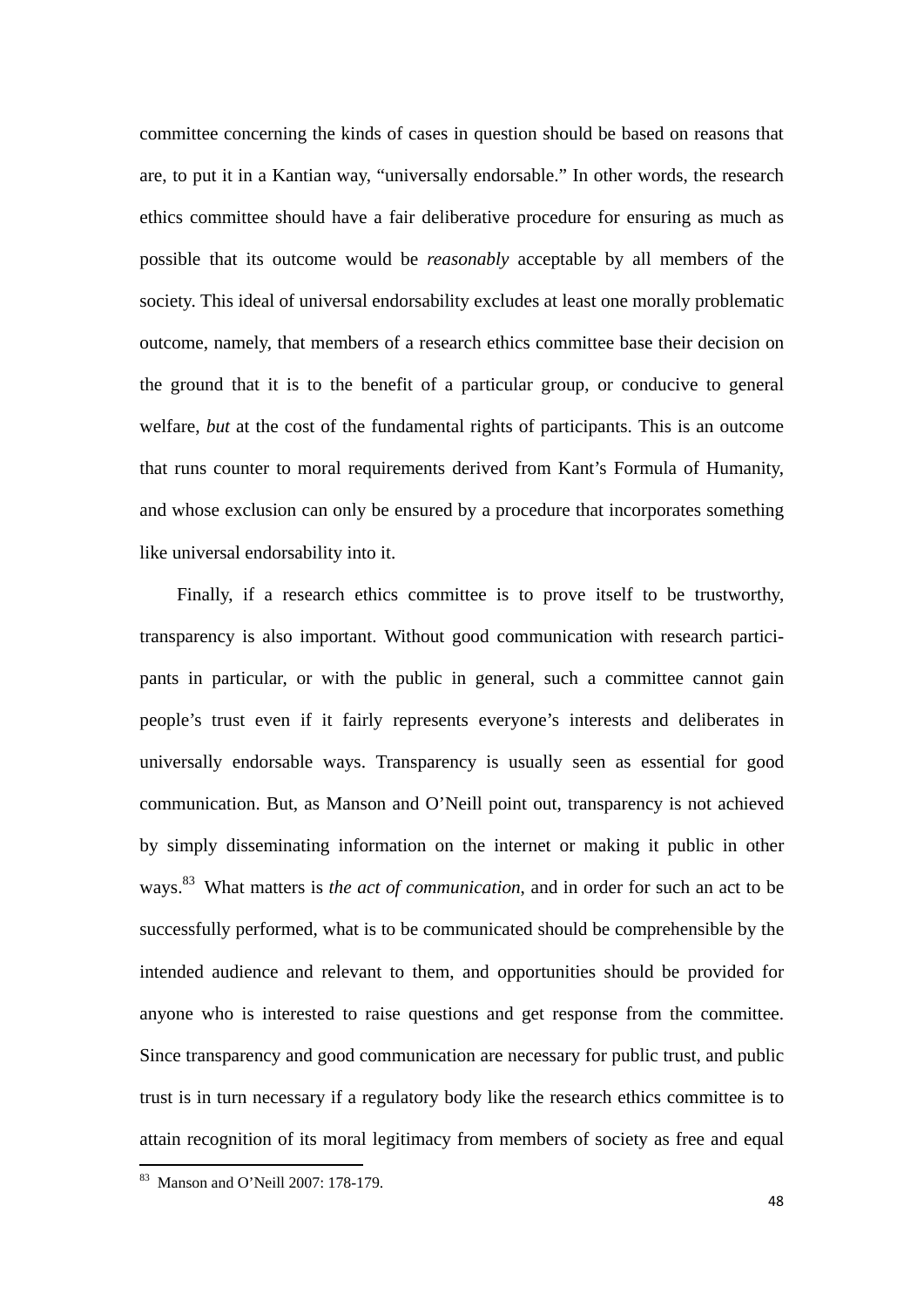citizens, the requirement of transparency and good communication may also be thought to be grounded in Kant's Formula of Humanity.

Manson and O'Neill's model highlights the background of fundamental rights and obligations against which the informed consent procedure operates and makes sense. By grounding their model in Kant's Formula of Humanity, we may be able to uncover convincing rationale in support of some familiar institutional designs for regulating the informed consent procedure. The most prominent of such designs is the so-called "research ethics committee," which, for reasons I have tried to bring out in this section, ought to represent the basic interests and rights of research participants adequately and fairly, to base its decisions on universally endorsable reasons, or reasons that would be reasonably acceptable to all members of the society, and finally to be transparent in the sense that the committee maintains good communication with research participants in particular and with the public in general. Now, in what follows I will use this new prospect to suggest some ways to meet the challenges raised by secondary research uses of biological samples (originally obtained and stored through proper informed consent procedure), and by biobanking projects, especially those conducted for the purpose of prospective epidemiological studies in the future.

#### 3.3 The case of secondary research uses

One might think, as Manson and O'Neill do, that there is no need of re-consent in the case of secondary research uses of left-over biological samples provided that these were already legitimately obtained and stored in the past. In their view, if there would be no further "invasive" actions conducted by researchers on participants, such as blood taking or saliva collecting, then further uses of left-over samples do not violate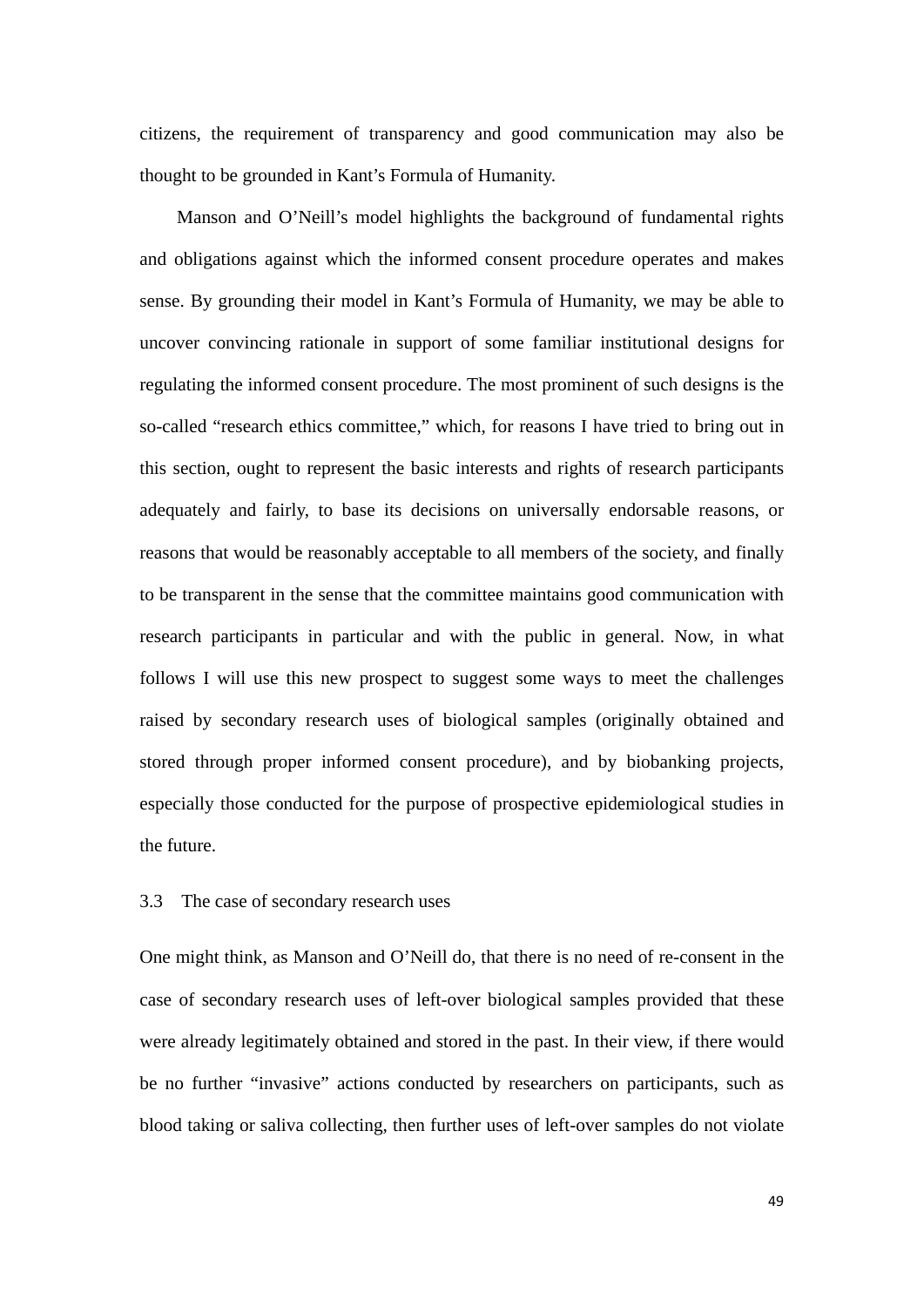participants' right to bodily integrity, a right which the participants have, therefore, no need at all to waive for further research on their samples.<sup>84</sup>

However, it has long been acknowledged that, even if no invasive action will take place, secondary research *might* turn out to be "*intrusive*" and thereby violate one's right to so-called "informational privacy." Such a worry can be, as Manson and O'Neill argue, well addressed by ensuring that the samples and information in question have been "adequately secured by reversible anonymisation."<sup>85</sup> Proper regulation of this reversible anonymisation can be put in place through the supervision of a research ethics committee. Hence, if accountable and trustworthy mechanisms for regulation have been established so that there would be little risk of fundamental rights being violated as a result of secondary research, then, according to Manson and O'Neill, it is reasonable to think, within their model of informed consent, that there is no need at all to acquire re-consent from the original donors.

Here we can see that the new model advocated by Manson and O'Neill provides a better solution to the challenges raised by secondary uses of samples than does the dominant model, according to which informed consent requirements stand *as the rule*, and it is only under exceptional conditions "where consent would be impossible or impractical" that we are allowed to fall back on the second-best option, as suggested by the 2008 Helsinki Declaration, of letting the research ethics committee have a final say on the permissibility of the secondary uses of left-over samples. Furthermore, where participants' rights are already properly protected by an accountable regulatory framework subject to the continuing supervision of a trustworthy research ethics committee, dispensing with further and (according to the new model) redundant informed consent would avoid giving rise to the kind of suspicion and free-rider

<sup>84</sup> Manson and O'Neill distinguish "invasive" actions from "intrusive" ones; see ibid.: 22.

<sup>85</sup> Ibid.: 157.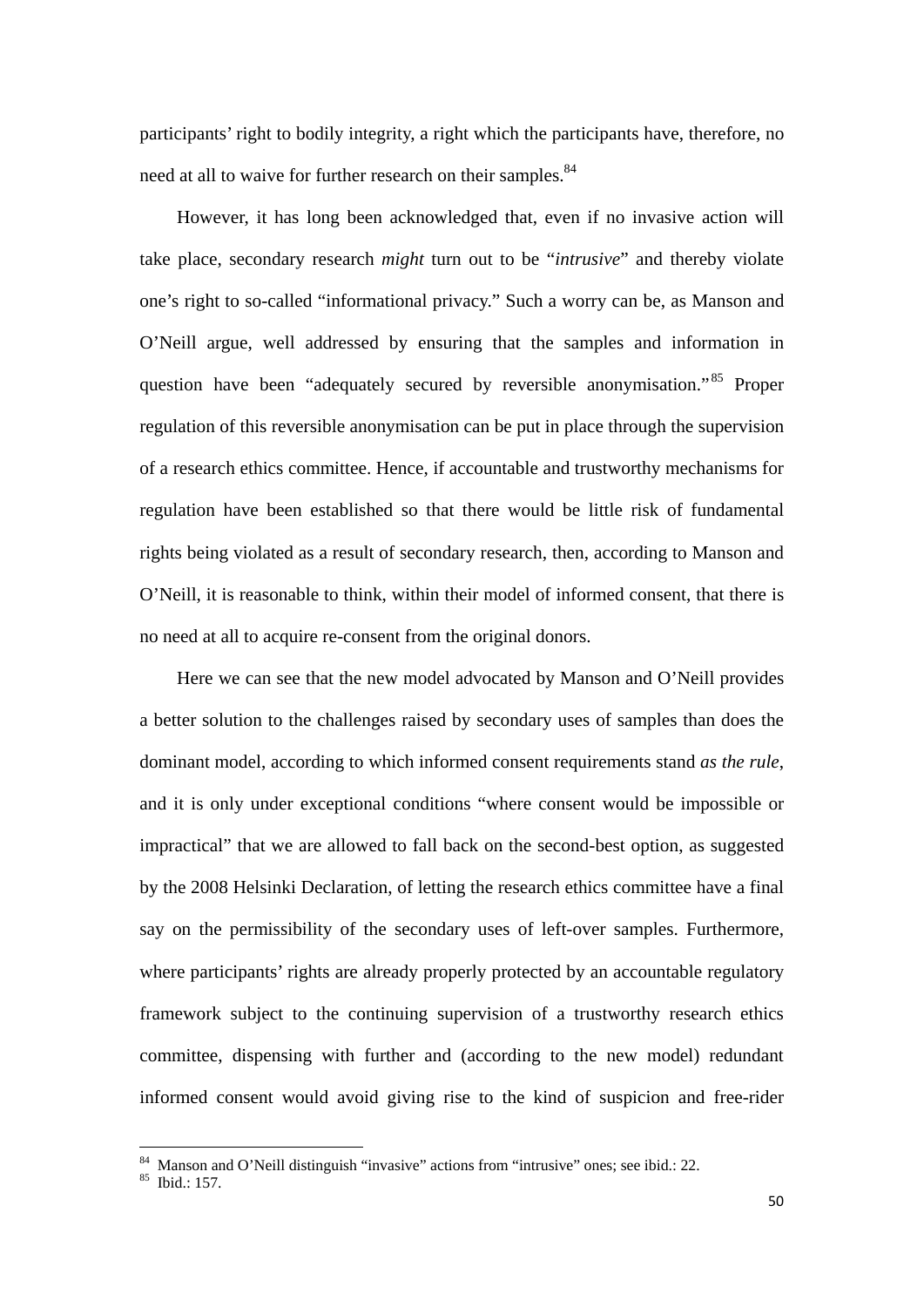attitude that I mentioned in 3.1. In short, if we take the new model of informed consent seriously and recognize the importance of instituting accountable regulatory mechanisms in the background, then what is regarded by the 2008 Helsinki Declaration as a second-best option will actually turn out to be the most reasonable option we can think of.

#### 3.4 The case of human genetic biobanks

The kind of human genetic biobanks I have in mind here includes UK Biobank and Taiwan Biobank, although the latter is still in the "pilot project" stage.<sup>86</sup> The most significant character of such biobanks is that it aims at recruiting a very large number of voluntary healthy people whose biological samples, life-style information, (continuing) medical records, and genealogical data will be collected and stored for prospective epidemiological studies in the future. UK Biobank, for example, intends to recruit 500,000 people aged from 40 to  $69$ .<sup>87</sup> Many believe that such large-scale collection and storage of biological samples and information can facilitate understanding of complex interplay between genetic predisposition and environmental exposure in the etiology of chronic and often life-threatening diseases such as diabetes and cancers. Research on such diseases is highly valued in the area of epidemiology, pharmacogenomics and population genetics. It is believed that, with better understanding of such diseases, we can find more effective cure and/or treatment, thereby making people healthier and live longer. Thus, biobanks of this kind and magnitude can be considered an important means to significant improvement of health care and to the promotion of common good. But given that it is a large-scaled project and involves utilization of legally protected personal data, its operation must

<sup>&</sup>lt;sup>86</sup> See Tai and Chiou 2008: 105-109, for the design and current status of the Taiwan Biobank.

 $87$  According to its official webside (http://www.ukbiobank.ac.uk/), the UK Biobank managed to recruit 488,754 people until June 15, 2010.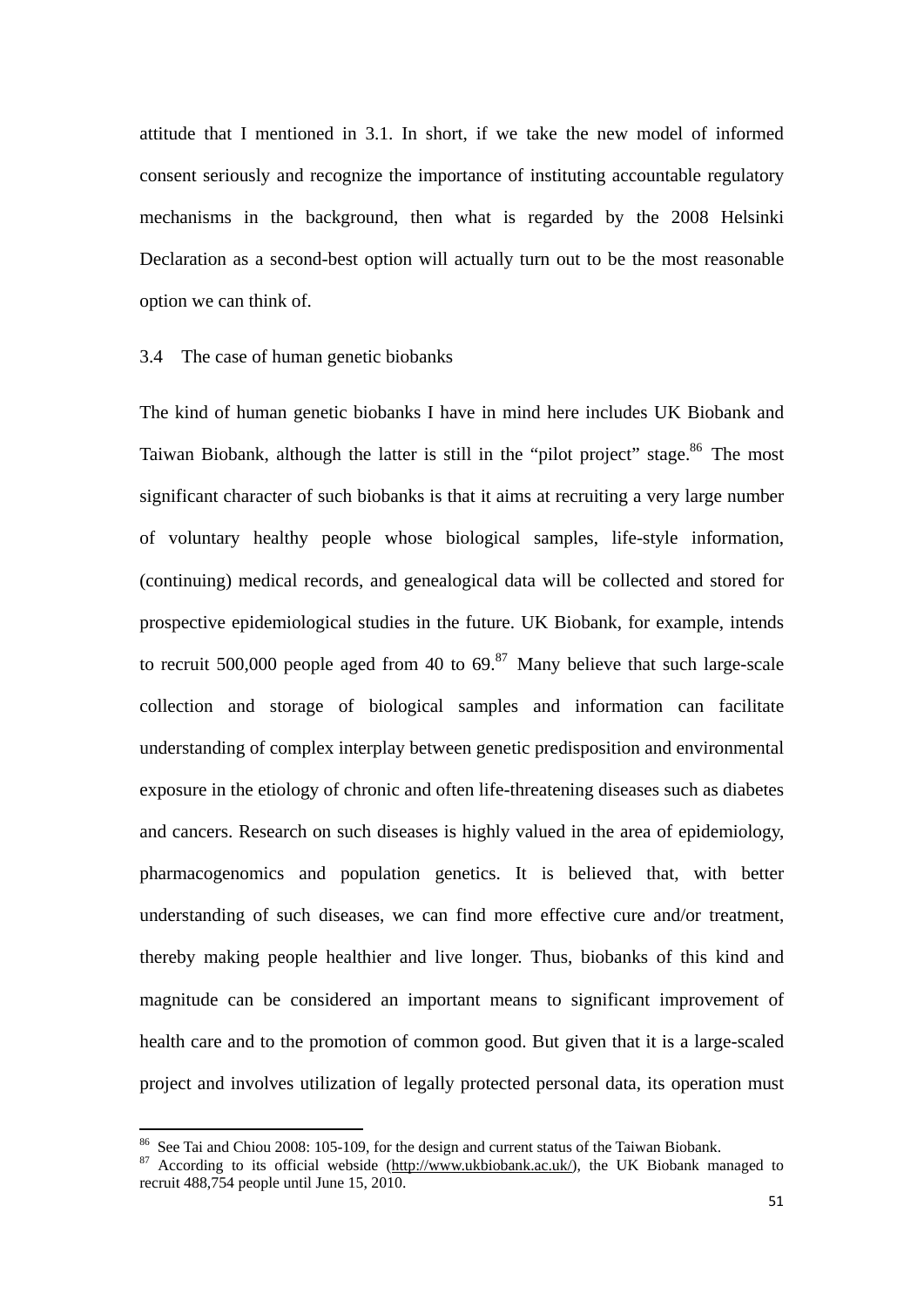rely heavily on government support and funding, and public trust. Furthermore, unlike other medical research which usually recruits patients whose motivation for participation might be a hope for cure, recruitment for a biobank appeals more to people's good will and altruistic motivation, since it is healthy people that are targeted. Thus a biobank of this kind can be viewed as a joint endeavor of the entire society, and it requires long-term support of the general public as well as participants in it.

As mentioned in 3.1, given that there is no way to know in advance what specific research projects will apply for usage of samples and information stored in a biobank, it is impossible at the time of recruitment to go through the standard procedure for (specific) informed consent. What can be acquired at this initial stage is at most the so-called "general" or "broad" consent. If we think of informed consent, as Beauchamp and Childress do, as both necessary and sufficient for protecting the personal autonomy of research participants in medical research, then either the establishment of a biobank will have to be regarded as morally unjustified, or it will have to resort to the second-best option, allowed by the 2008 Helsinki Declaration, of taking an exception to the rule when re-consent is impossible or impractical, and then letting a research ethics committee have a final say on the permissibility of research projects that intend to utilize samples and information stored in the biobank.

52 Now, according to Manson and O'Neill's model, informed consent is required *when and only when* there are fundamental rights that need to be temporarily waived by their holders for specific medical purposes. As suggested in the case of secondary uses of biological samples, if there is a trustworthy research ethics committee to ensure that there will be little risk of participants' rights being violated, there is no need to acquire re-consent. Can we employ similar reasoning in case of the establishment of a biobank? Would *general* consent be morally justified if conditions similar to those in the case of secondary uses of biological samples obtain? Would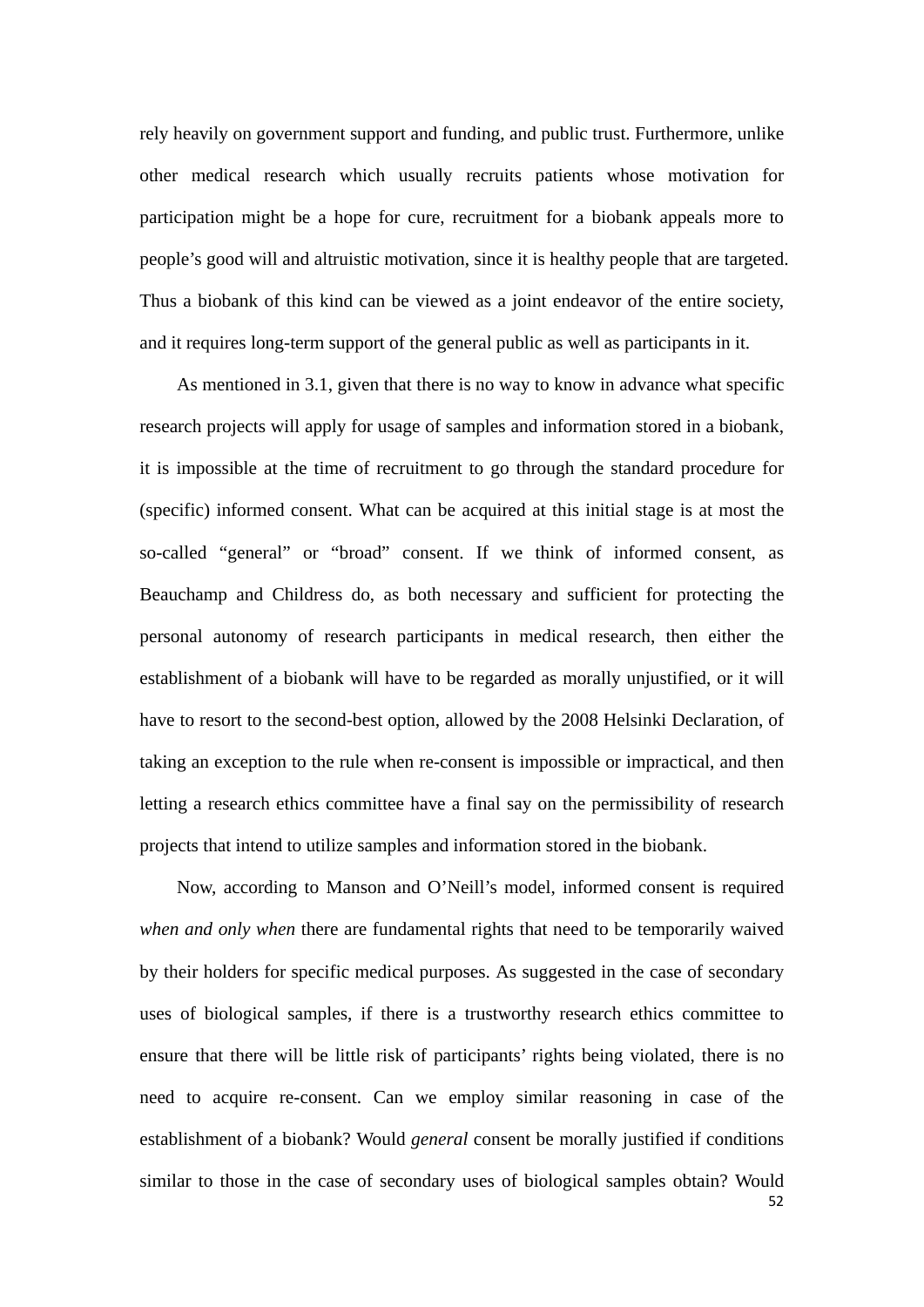general consent be already enough, once and for all? Or is further informed consent to specific, individual research projects still needed when it comes to making samples and information stored in the biobank available for research use?

Regarding the last question, I would suggest that, after the general consent acquired at the initial stage, further informed consent may or may not be necessary in the future when it comes to making the stored samples and information available for research use, depending on whether or not, in spite of appropriate regulatory mechanisms being already instituted, there may still be high risk of violation of some basic interests or rights, especially those of the participants who belong to vulnerable social groups. For example, not only must the privacy right of individual participants be protected in the case of a biobank, but stigmatization of vulnerable social groups (to which some of the participants belong) by results of research utilizing the biobank must also be especially guarded against.<sup>88</sup> Although personal identifiers will be removed from data stored in a biobank, subsequent research using the data often needs group identifiers such as race, gender, occupation, and so on. By itself, the use of these group identifiers is not morally wrong, but what we should be especially cautious about is whether research results are presented in a way that leads (unintentionally) to stigmatization of already vulnerable groups about their overall dispositions to particular diseases. Stigmatization will very likely lead to unfair discrimination against individual members of the group stigmatized. So, in order to guard against stigmatization of vulnerable groups, there should be proper review of

<sup>&</sup>lt;sup>88</sup> See Liu and Tai 2009: 35. In the context of Taiwan Biobank, worries about stigmatization of aboriginal groups are of particular importance, since they have long suffered from distributive injustice and unfair discrimination. Given this already unfriendly atmosphere for aboriginal groups, it is crucial that we should avoid deepening injustice. Tai and Chiou thus argue for "community consent" by aboriginal population in Taiwan as to whether or not they would, as a group, allow their individual members to choose to participate in Taiwan Biobank; see Tai and Chiou 2008. Although this idea of "community consent" involves intriguing issues over group rights and their relation to individual rights, and over deliberative democracy and its practical designs, I must leave these issues for another occasion.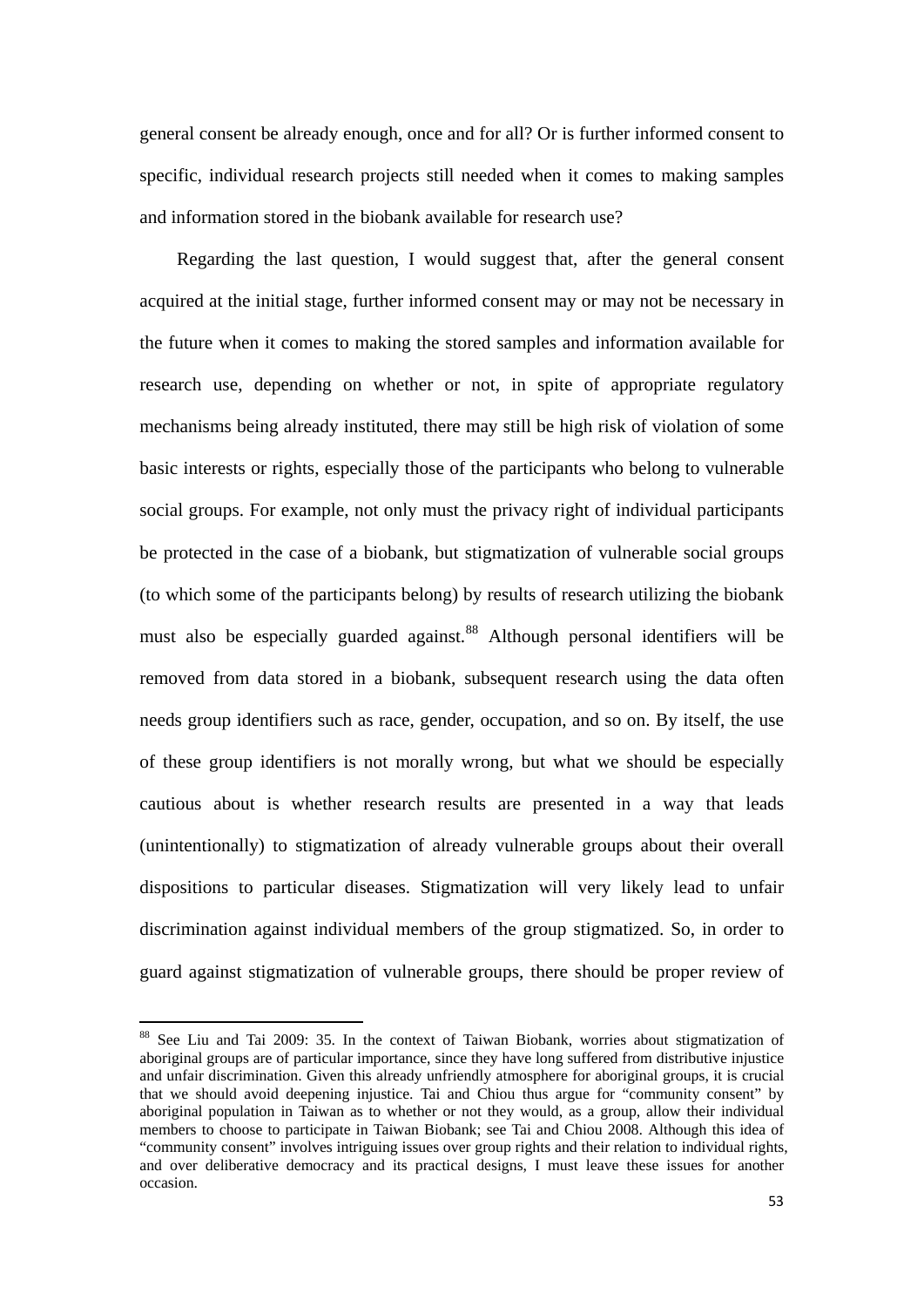research projects intending to make use of the biobank, and when the risk of it is foreseeably high, it may be necessary to return to participants belonging to the group at risk, and to seek their informed consent to the specific research project that exposes their group to such risk.

Although protection of the fundamental rights of participants, and avoidance of stigmatization are necessary in the case of biobanks of the kind that concerns us here, they are not sufficient for a *complete* moral justification of general consent. As Williams and Schroeder point out, even if a research ethics committee aims to protect participants' rights and guard against stigmatization of vulnerable groups, its task is nevertheless "essentially *negative*: it can only stop unethical or unwanted research from being undertaken, but cannot pro-actively steer the usage of a DNA bank."<sup>89</sup> A positive and all-important reason for the establishment of a biobank is, as mentioned above, to improve health care as an essential common good. Since the ideal is to promote common good, and since this is also used as an appeal to potential participants at the time of recruitment, the ideal cannot remain an empty slogan: an equitable distribution of benefits generated in the future from research utilizing the biobank is morally required. Therefore, a mechanism to ensure equitable distribution of benefits generated is another necessary condition for the moral justification of general consent. In fact, the "International Declaration on Human Genetic Data" promulgated in 2003 by the United Nations Educational, Scientific and Cultural Organization (UNESCO) has explicitly stressed that "benefits *resulting from* the use of human genetic data, human proteomic data or biological samples collected for medical and scientific research should be *shared* with the society as a whole and the international community."90 Benefit sharing, however, needs not be monetary. It can take many

 89 Williams and Schroeder 2004: 98

<sup>&</sup>lt;sup>90</sup> See http://portal.unesco.org/en/ev.php-URL\_ID=17720&URL\_DO=DO\_TOPIC&URL\_SECTION=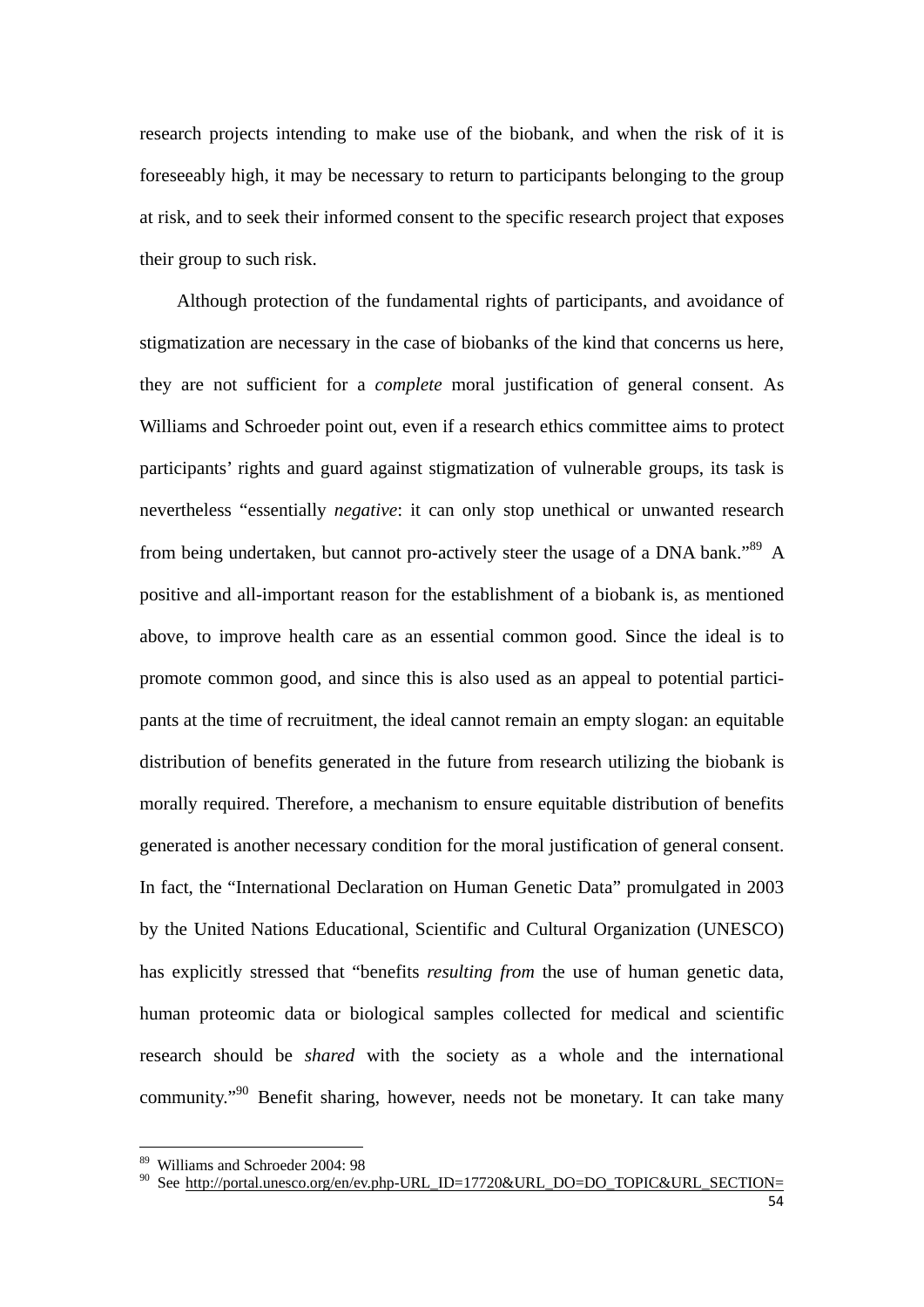other forms such as "the provision of new diagnostics, facilities for new treatments or drugs stemming from the research; support for health services; and capacity-building facilities for research purposes."<sup>91</sup> Moreover, as suggested by Liu and Tai, what counts as benefit sharing or "what constitutes 'benefit' and 'sharing' would depend on the needs, values, priorities, and cultural expectations [of a given society]"; hence, in what ways benefits in health care are to be fairly distributed as common good is, in a democratic society, an issue to be settled through "properly designed democratic procedures of public deliberation."<sup>92</sup>

In short, even though in the case of a biobank of the kind that concerns us, general consent by individual participants is unavoidable at the stage of recruitment, whether or not the use of general consent is morally justified may have to depend on whether or not effective measures are taken to ensure protection of participants' rights, avoidance of stigmatization of vulnerable social groups, and equitable distribution of benefits generated by research utilizing the biobank in the future. It is primarily the responsibility of a research ethics committee to see to it that these conditions are indeed satisfied, but the committee must also rely on the informed consent procedure and some procedure of public deliberation (or consultation) to determine, respectively, whether (and in what way) participants belonging to a vulnerable group are willing to bear the risk of stigmatization in connection with a particular research that proposes to use their samples for epidemiological purposes, and how benefits generated through the use of the biobank will be equitably shared by all members of the society. I would claim that unless the above-mentioned conditions are satisfied, general consent

<u> 1989 - Johann Barbara, marka a shekara tsara 1989 - An tsara 1989 - An tsara 1989 - An tsara 1989 - An tsara</u>

<sup>201.</sup>html, especially Article 19. Although the Declaration rightly also indicates the need for benefit sharing with "international community," how to achieve this noble goal and make it compatible with the existing patent system leads us to issues of global justice. Even though it is also a crucial issue, I will not pursue it here.

<sup>&</sup>lt;sup>91</sup> Rynning 2009: 289.

<sup>92</sup> Liu and Tai 2009: 36-37. See also Tai 2005.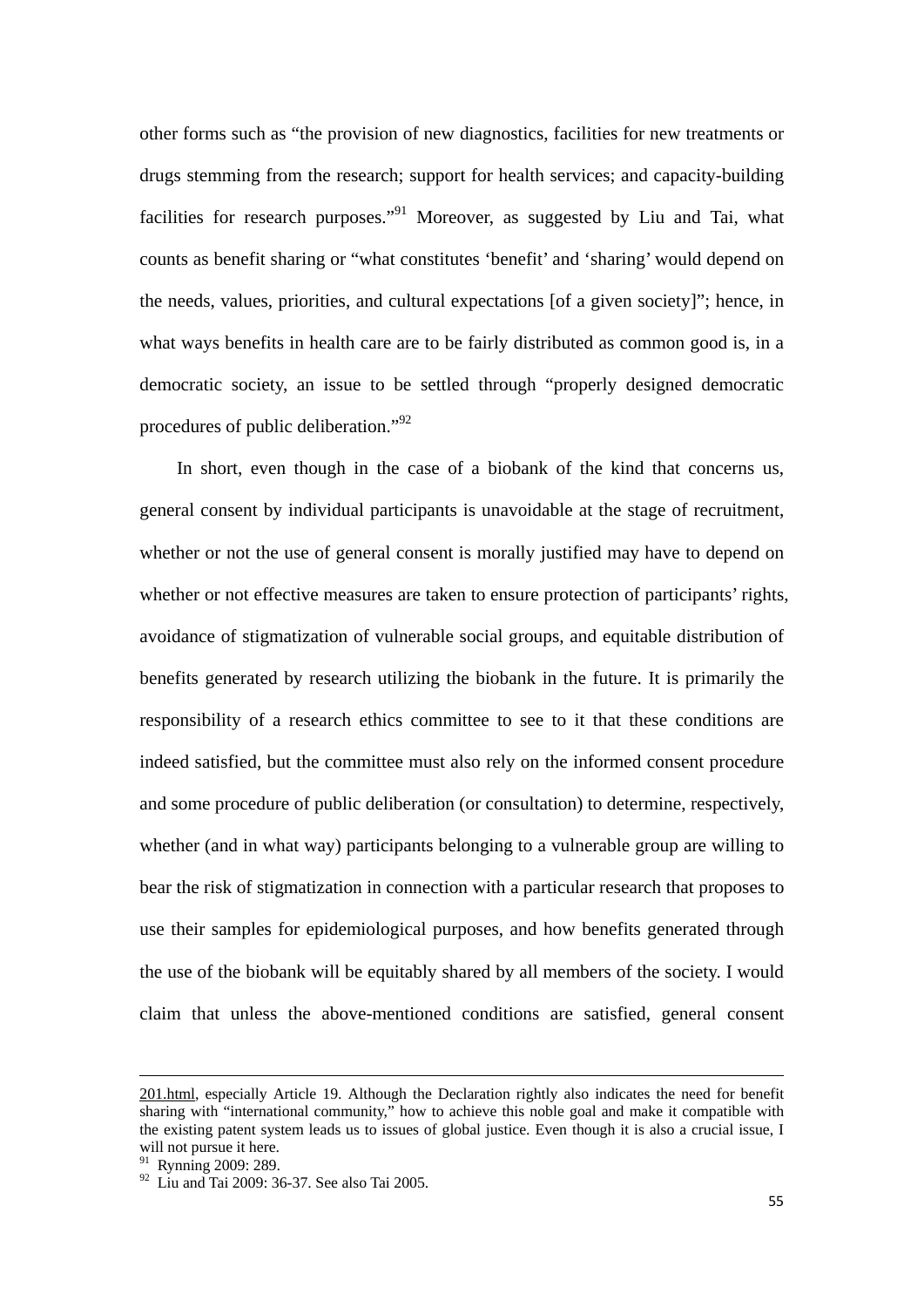appealed to at the recruitment stage of biobanking cannot be morally justified. Moreover, only when these conditions are satisfied can the government make the morally compelling claim that people ought to support the biobank or even to participate in the biobank as a possible way to fulfill their duty of beneficence mentioned in Chapter 2.

To sum up, I have suggested in this chapter that, given proper institutional design mentioned in 3.2, there is no need to acquire re-consent in secondary research uses of biological samples so long as they were originally obtained and stored through proper informed consent procedure. Also, in the case of the establishment of a large or even national human genetic database such as the UK Biobank and the Taiwan Biobank, general consent may be appropriately used for recruitment, but its moral justification lies in adequate institutional designs to ensure that the fundamental rights of participants are well protected, that the results of research using data stored in the biobank will not pose serious risk of stigmatization for vulnerable social groups, and that the mechanism for equitable distribution of benefits generated through the use of the biobank has been instituted on publicly acceptable grounds brought out by way of deliberative-democratic procedure. In this way, and within the new model advocated by Manson and O'Neill, general consent is no second-best option when specific informed consent proves to be impossible or impractical, but the best available option for the protection of people's fundamental rights.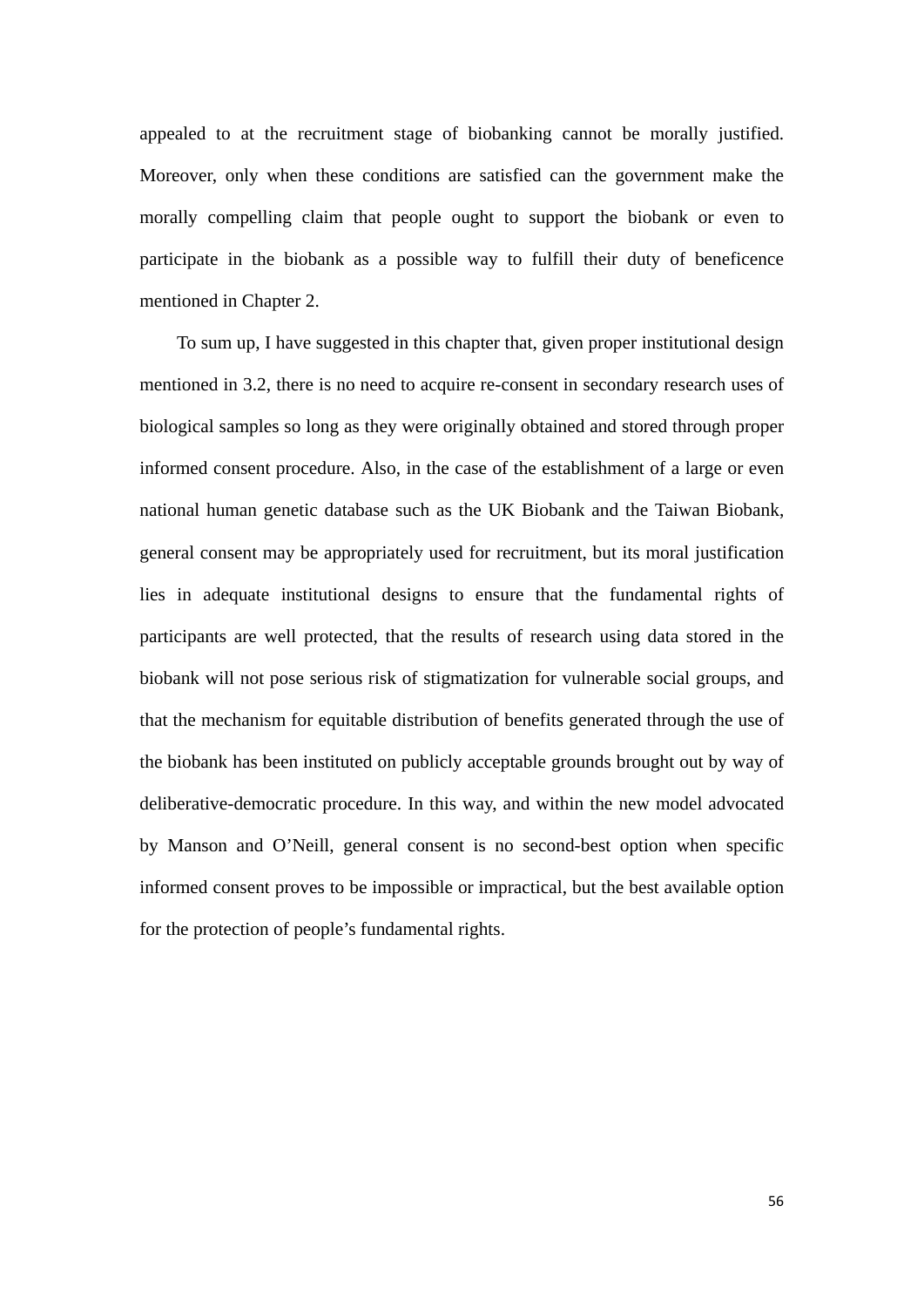## Conclusion

I have tried to argue, along the line proposed by Manson and O'Neill, for a "paradigm shift," so to speak, in conceiving the informed consent procedure in medical practices. If informed consent is viewed as a waiver, and as a context-dependent speech act which becomes meaningful only in a given context, it follows that informed consent is required when and only when fundamental rights are to be temporarily waived by a patient or participant in order for a medical treatment or research to proceed on her. This shift of focus from informed consent itself to the context in which it is to be given highlights the background of rights and obligations against which the informed consent procedure operates and makes sense.

Such a normative background can, as suggested in Chapter 2, find its moral foundation in Kant's Formula of Humanity, which further enriches Manson and O'Neill's model and through which we may be able to uncover convincing rationale in support of some familiar institutional designs for regulating the informed consent procedure. The most prominent of such designs is the so-called "research ethics committee," which, for reasons I have tried to bring out in 3.2, ought to represent the basic interests and rights of research participants adequately and fairly, to base its decisions on universally endorsable reasons (reasons that would be reasonably acceptable to all members of society), and finally, as is required for the universal endorsability of reasons, to be transparent in the sense that the committee maintains good communication with research participants in particular and with the public in general.

With this new prospect, I have further suggested some ways to meet the challenges raised by secondary research uses of biological samples and information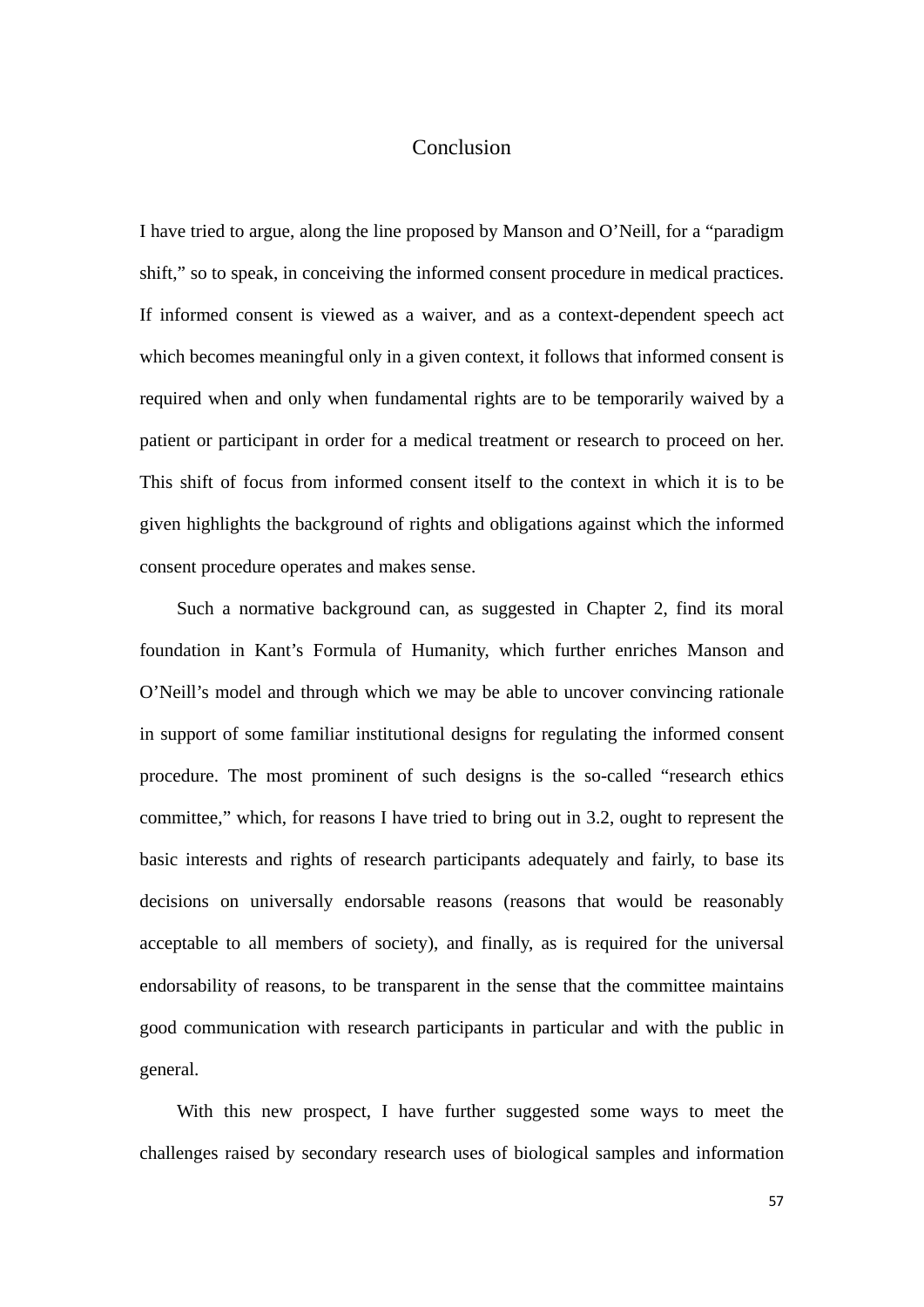originally obtained and stored through proper informed consent procedure, and by the establishment of large biobanks, especially those designed for prospective epidemiological studies in the future. As to the former challenge, I have argued, in keeping with the new model proposed by Manson and O'Neill, that if accountable and trustworthy regulatory mechanisms have been set up so that there would be little risk of fundamental rights being violated as a result of secondary research, then it is reasonable to consider acquisition of re-consent from the original donors as unnecessary. On the other hand, in the case of the establishment of a large or even national biobank, such as the UK Biobank and the Taiwan Biobank, I have tried to argue that the so-called "general consent" may be appropriately used for recruitment, but its *complete* moral justification must appeal to the existence of adequate institutional designs which can reliably ensure that the fundamental rights of participants are well protected, that the results of research utilizing the biobank in the future will not pose serious risk of stigmatization for vulnerable social groups, and that the mechanism for equitable distribution of benefits generated through the use of the biobank has been instituted on publicly acceptable grounds brought out by way of deliberativedemocratic procedure.

Hopefully, such "paradigm shift" to the background institutional designs will shed different light on the aim and importance of the informed consent procedure and open up new possibilities to better address challenges and difficulties not limited to those I have discussed. Admittedly, much of what I have done remains at the theoretical level, since I have mainly tried to explore the rationale behind such "paradigm shift" and its moral justification. More details about institutional designs such as the deliberative-democratic procedure referred to above in connection with benefit-sharing need to be filled in. But I must leave this for future investigation.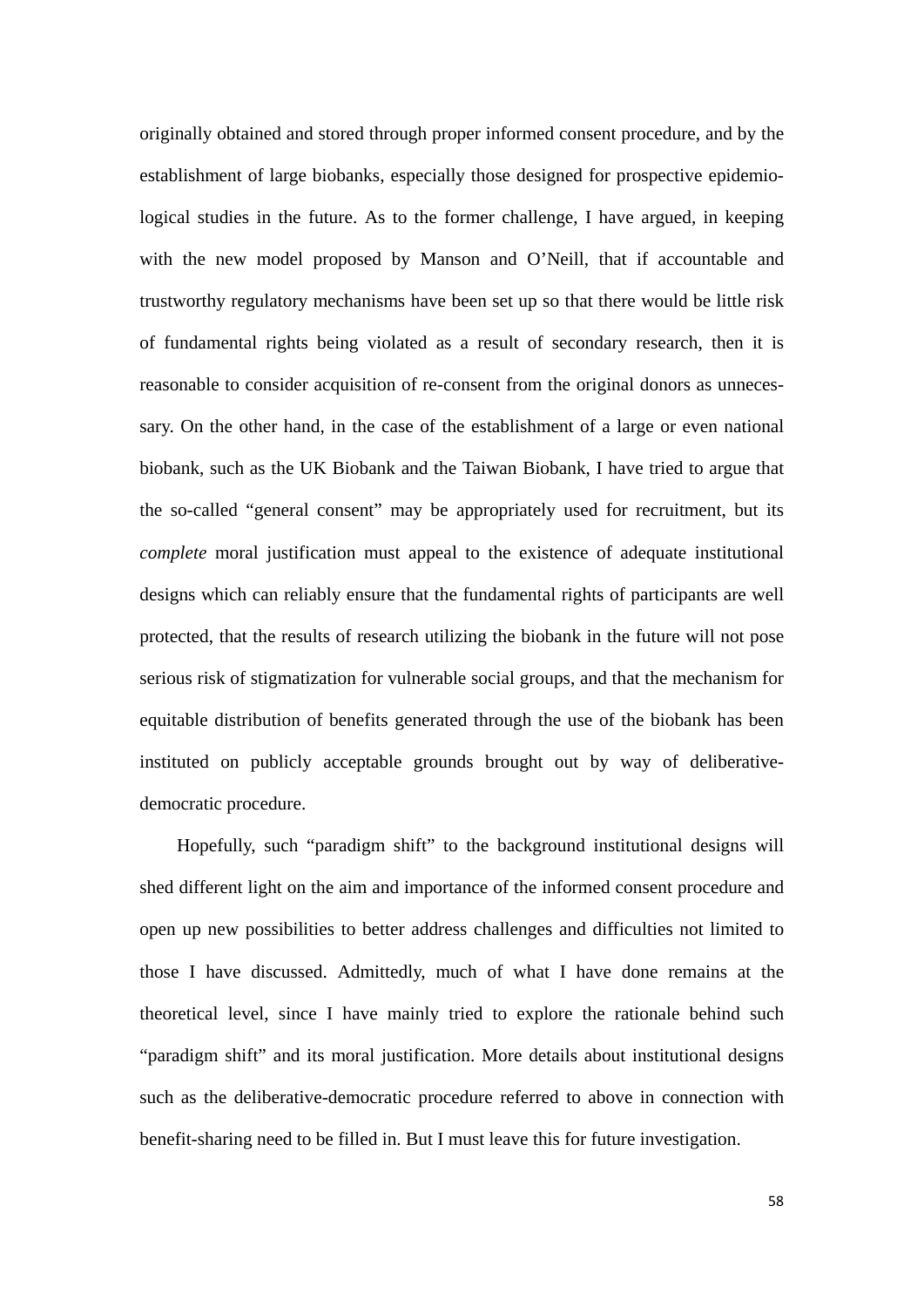## References

- Beauchamp, Tom L. and Childress, James F., 2009. *Principles of Biomedical Ethics*. Oxford: Oxford University Press.
- Dean, Richard, 2006. *The Value of Humanity in Kant's Moral Theory.* Oxford: Oxford University Press.
- Faden, Ruth R. and Beauchamp, Tom L., 1986. *A History and Theory of Informed Consent*. Oxford: Oxford University Press.
- Irwin, Terence, 2009. *Development of Ethics: A Historical and Critical Study*. Volume III: From Kant to Rawls. Oxford: Oxford University Press.
- Kant, Immanuel, 1798. *Anthropologie in pragmatischer Hinsicht*. *Anthropology from a Pragmatic Standpoint*, selected in *Toward Perpetual Peace and Other Writings on Politics, Peace, and History*, ed. P. Kleingeld and trans. D. L. Colclasure, 2006. New Haven and London: Yale University Press.
- \_\_\_\_\_, 1795. *Zum ewigen Frieden: Ein philosophischer Entwurf*. *Toward Perpetual Peace*, selected in *Toward Perpetual Peace and Other Writings on Politics, Peace, and History*, ed. P. Kleingeld and trans. D. L. Colclasure, 2006. New Haven and London: Yale University Press.

\_\_\_\_\_, 1793-1794. *Religion innerhalb der Grenzen der blossen Vernunft*. *Religion within the Boundaries of Mere Reason*, trans. and ed. A. Wood and G. di Giovanni, 1998. Cambridge: Cambridge University Press.

\_\_\_\_\_, 1793. *Über den Gemeinspruch: Das mag in der Theorie richtig sein, taugt aber nicht für die Praxis*. *On the Common Saying: This May Be True in Theory, but It Does Not Hold in Practice*, partly selected in *Toward Perpetual Peace and Other Writings on Politics, Peace, and History*, ed. P. Kleingeld and trans. D. L. Colclasure, 2006. New Haven and London: Yale University Press.

\_\_\_\_\_, 1790. *Kritik der Urteilskraft*. *Critique of Judgment*, ed. N. Walker and trans. J. C. Meredith, 2007. Oxford: Oxford University Press.

\_\_\_\_\_, 1785. *Grundledgung zur Metaphysik der Sitten*. *Groundwork for the Metaphysics of Morals*, trans. and ed. A. Wood, 2002. New Haven and London: Yale University Press.

- Liu, Hung-En and Tai, Terence Hua, 2009. "Public Trust, Commercialisation, and Benefit Sharing: Towards a Trustworthy Biobank in Taiwan." In *Human Genetic Biobanks in Asia: Politics of Trust and Scientific Advancement*, ed. M. Sleeboom-Faulkner. London: Routledge.
- Manson, Neil C. and O'Neill, Onora, 2007. *Rethinking Informed Consent in Bioethics.* Cambridge: Cambridge University Press.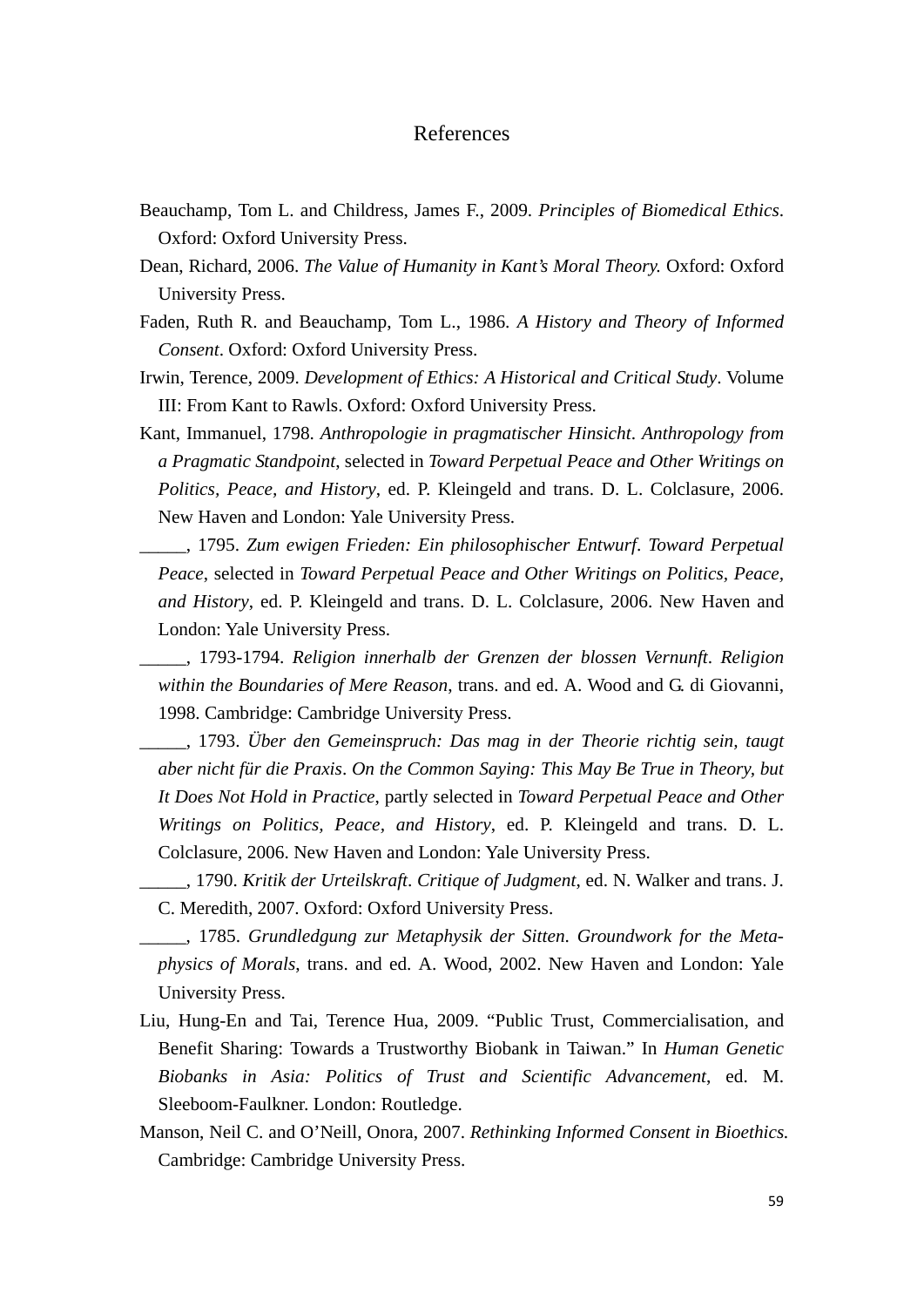- O'Neill, Onora, 2004. "Autonomy, Plurality and Public Reason." In *New Essays on the History of Autonomy: A Collection Honoring J.B. Schneewind*, ed. N. Brender and L. Krasnoff, Cambridge: Cambridge University Press.
- \_\_\_\_\_, 2003. "Autonomy: The Emperor's New Clothes," *Proceedings of the Aristotelian Society*, supp. vol. 77, 1-21.
- \_\_\_\_\_, 2002. *Autonomy and Trust in Bioethics.* Cambridge: Cambridge University Press.
- Rynning, Elisabeth, 2009. "Legal Challenges and Strategies in the Regulation of Research Biobanking." In *The Ethics of Research Biobanking*, ed. J. H. Solbakk, S. Holm and B. Hofmann. Springer.
- Tai, Terence Hua and Chiou, Wen-Tsong, 2008. "Equality and Community in Public Deliberation: Genetic Democracy in Taiwan." In *Genetic Democracy: Philosophical Perspectives*, ed. V. Launis and J. Räikkä. Springer.
- Tai, Terence Hua, 2005. "Informed Consent and Benefit Sharing in the Context of Human Biobanking," paper presented at the 2005 ELSI Symposium on the Legal Implications of Biobanking, Taipei.
- Williams, Garrath and Schroeder, Doris, 2004. "Human Genetic Banking: Altruism, Benefit, and Consent," *New Genetics and Society*, vol. 23, 89-103.
- Wood, Allen W., 2008. *Kantian Ethics*. Cambridge: Cambridge University Press.
- \_\_\_\_\_, 2002. "What is Kantian Ethics?" In *Groundwork for the Metaphysics of Morals*, trans. and ed. A. Wood, 2002. New Haven and London: Yale University Press.

\_\_\_\_\_, 1999. *Kant's Ethical Thought*. Cambridge: Cambridge University Press.